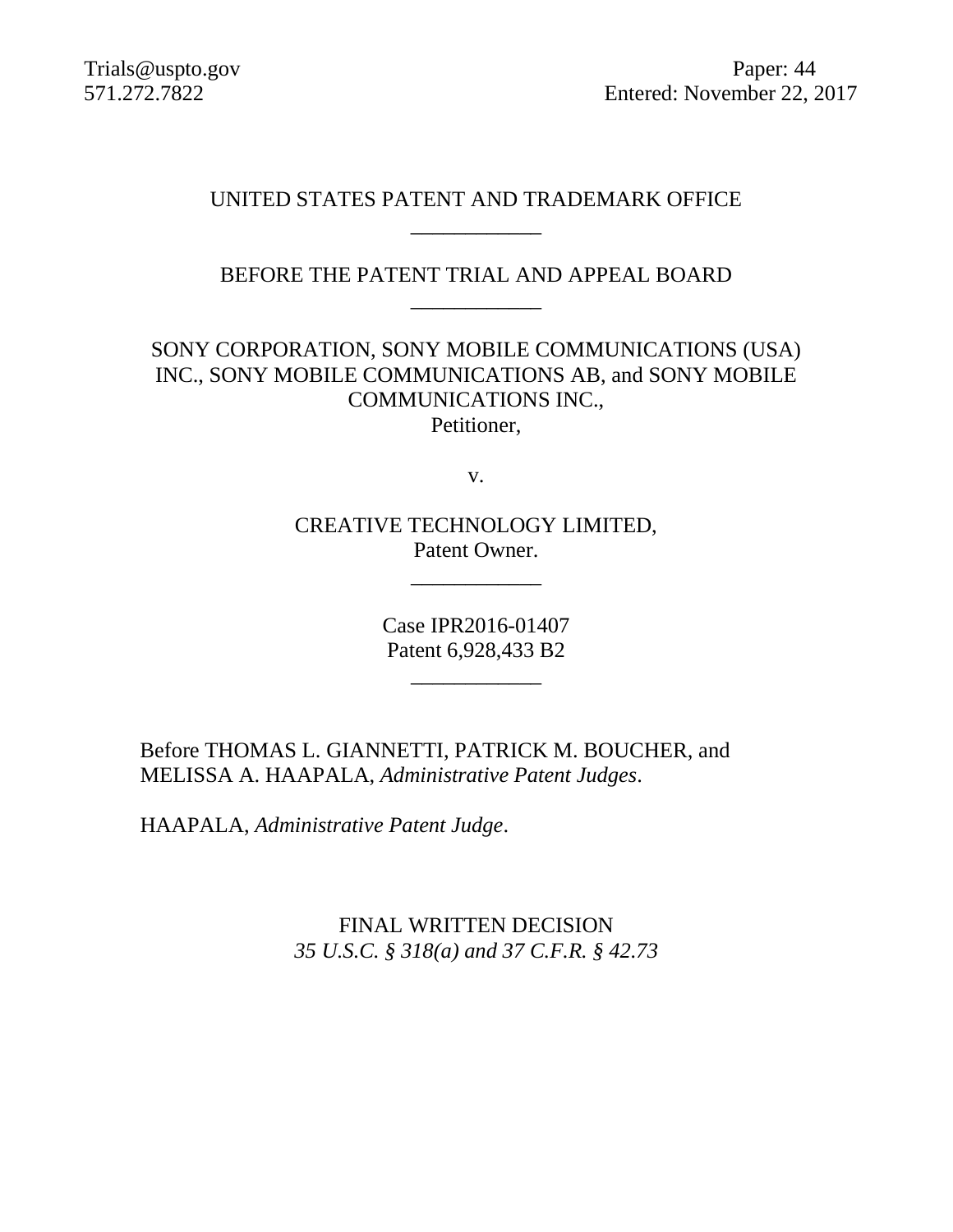Sony Corporation, Sony Mobile Communications (USA) Inc., Sony Mobile Communications AB, and Sony Mobile Communications Inc. (collectively, "Petitioner") filed a Petition pursuant to 35 U.S.C. §§ 311–319 to institute an *inter partes* review of claims 2, 3, 5, 7, and 17–28 of U.S. Patent No. 6,928,433 B2 ("the '433 patent"). Paper 2 ("Pet."). Applying the standard set forth in 35 U.S.C. § 314(a), we granted Petitioner's request and instituted an *inter partes* review of all challenged claims. Paper 13 ("Dec.").

During the trial, Patent Owner timely filed a Response (Paper 19, "PO Resp."), to which Petitioner timely filed a Reply (Paper 25, "Reply"). An oral hearing was held on August 29, 2017, and a copy of the transcript was entered into the record. Paper 43 ("Tr.").

We have jurisdiction under 35 U.S.C. § 6. This Decision is a Final Written Decision under 35 U.S.C. § 318(a) and 37 C.F.R. § 42.73 as to the patentability of the claims on which we instituted trial. Based on the record before us, we determine that Petitioner has shown, by a preponderance of the evidence, that claims 2, 3, 5, 7, and 17–28 of the '433 patent are unpatentable.

#### I. BACKGROUND

#### *A. The '433 Patent (Ex. 1001)*

The '433 patent was the subject of an *inter partes* reexamination that resulted in the cancellation of claims 1, 4, 6, and 8–16, and the addition of new claims 17–28. Ex. 1002.

The '433 patent describes a user interface for a portable player that plays files stored in memory, such as audio files. Ex. 1001, 3:53–55. The content may be organized into a hierarchy of top-level categories and associated sub-categories. *Id.* at 2:12–29. The hierarchy is displayed on the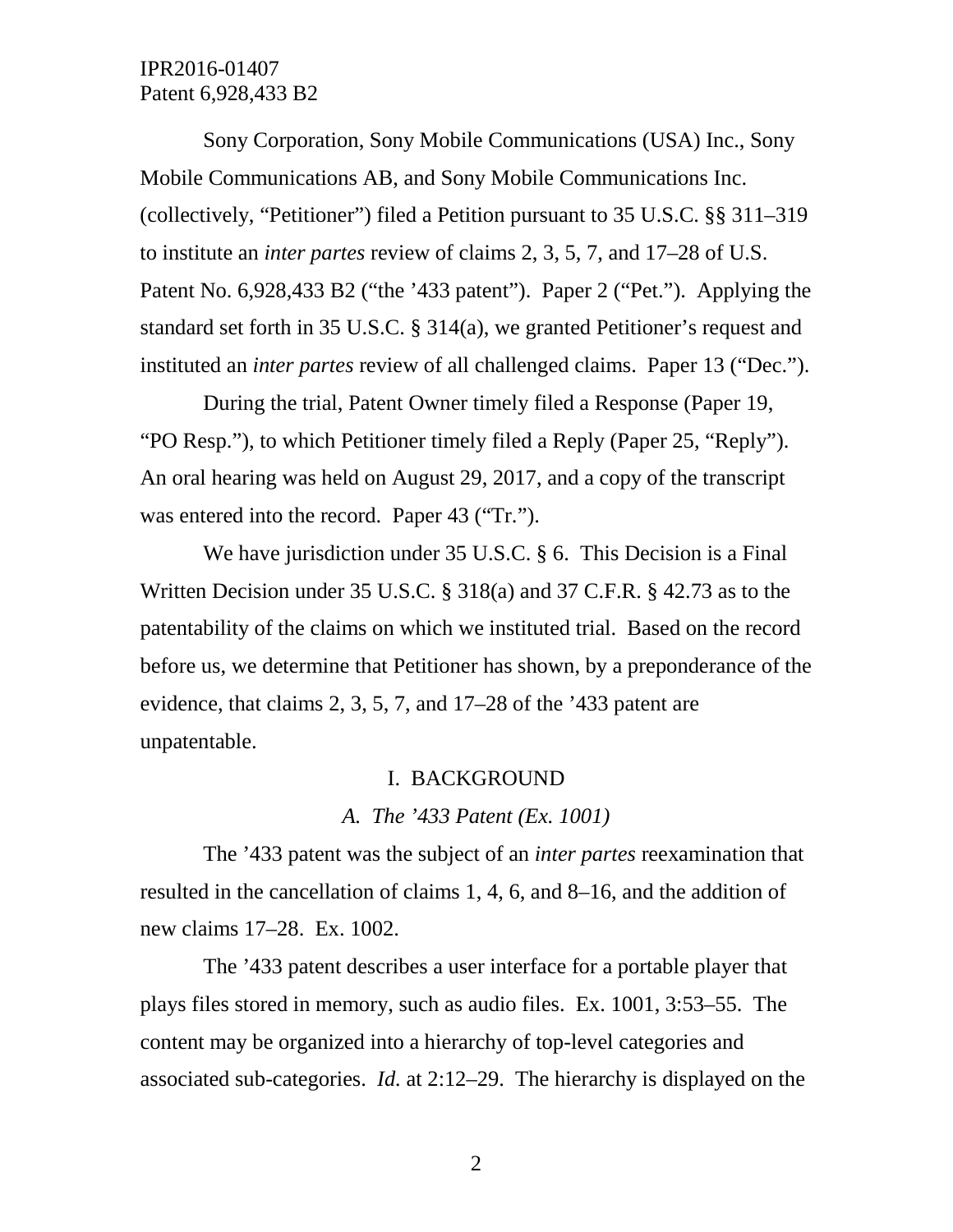device so that a user can traverse the hierarchy to find individual tracks or playlists composed of logical groups of tracks. *Id.* at 3:4–7.

Figure 10 of the '433 patent is reproduced below:



Figure 10 illustrates a sequence of display screens showing how to navigate to lower levels of the hierarchy. *Id.* at 8:57–58. Categories screen 150 illustrates the display of first-level categories. *Id.* at 8:59–63. Lists screen 154 is displayed as a result of a user opening the Albums category of library catalog screen 150, and shows items within the Albums category. *Id.* at 9:4– 9. Tracks screen 156 shows a result of opening an item in the Lists screen 154, and Details screen 158 shows the details of a track selected in Tracks screen 156. *Id.* at 9:10–44.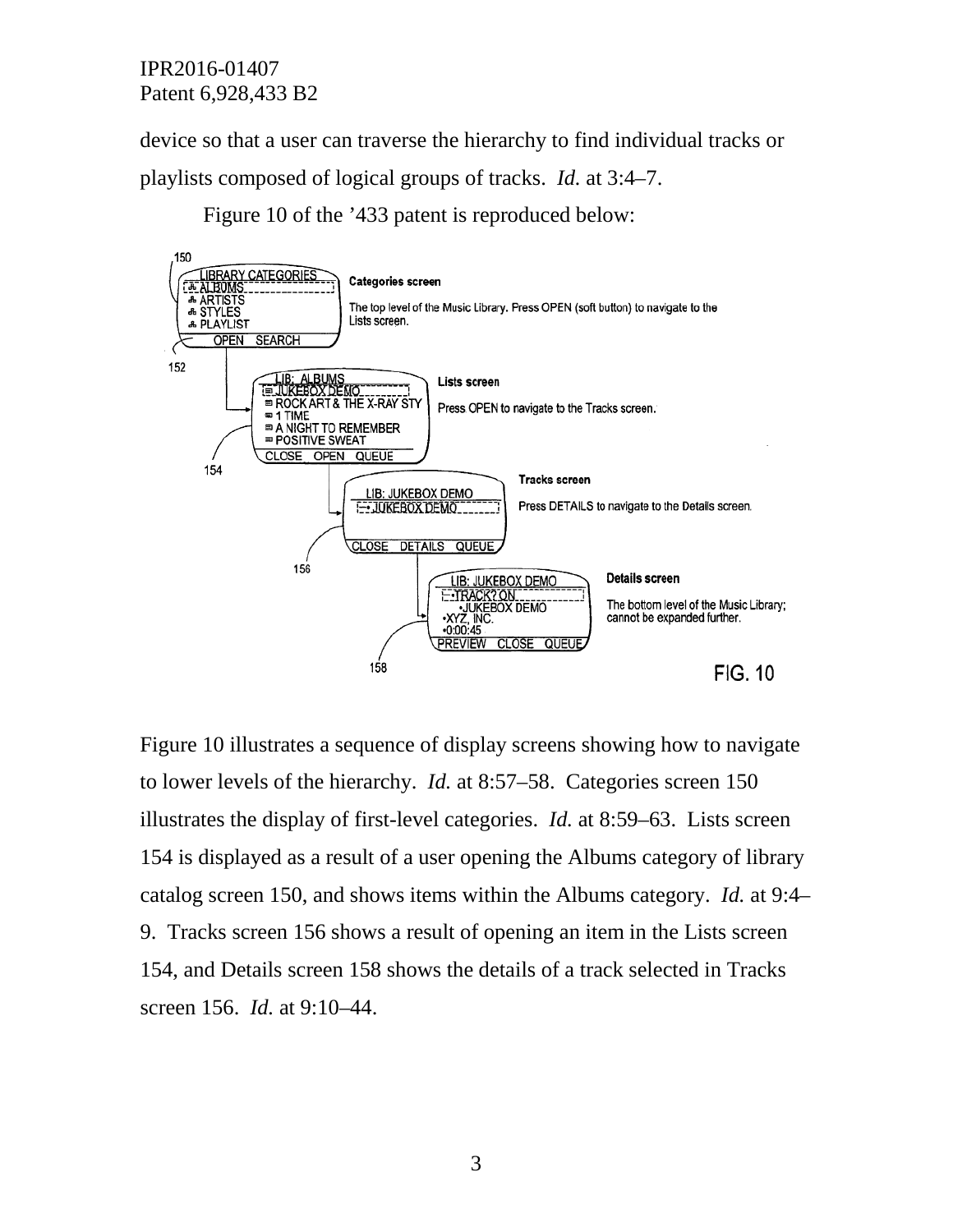## *B. Illustrative Claim*

Because all of the challenged claims depend from claim 1, which was canceled in the reexamination, we present that canceled claim to illustrate the subject matter:

1. A method of selecting at least one track from a plurality of tracks stored in a computer-readable medium of a portable media player configured to present sequentially a first, second, and third display screen on the display of the media player, the plurality of tracks accessed according to a hierarchy, the hierarchy having a plurality of categories, subcategories, and items respectively in a first, second, and third level of the hierarchy, the method comprising:

selecting a category in the first display screen of the portable media player;

displaying the subcategories belonging to the selected category in a listing presented in the second display screen;

selecting a subcategory in the second display screen;

displaying the items belonging to the selected subcategory in a listing presented in the third display screen; and

accessing at least one track based on a selection made in one of the display screens.

## *C. Instituted Grounds of Unpatentability*

Petitioner relies on the following references in its challenges:

| Looney         | US 5,969,283    | Oct. 19, 1999  | Ex. 1009 |
|----------------|-----------------|----------------|----------|
| Proehl         | US 6,118,450    | Sept. 12, 2000 | Ex. 1011 |
| Johnson        | US 5,798,921    | Aug. 25, 1998  | Ex. 1012 |
| <b>Birrell</b> | US 6,332,175 B1 | Dec. 18, 2001  | Ex. 1013 |
| Seidensticker  | US 6,128,012    | Oct. 3, 2000   | Ex. 1014 |

We instituted trial under 35 U.S.C. § 103(a) based on the following combinations of references. Dec. 25.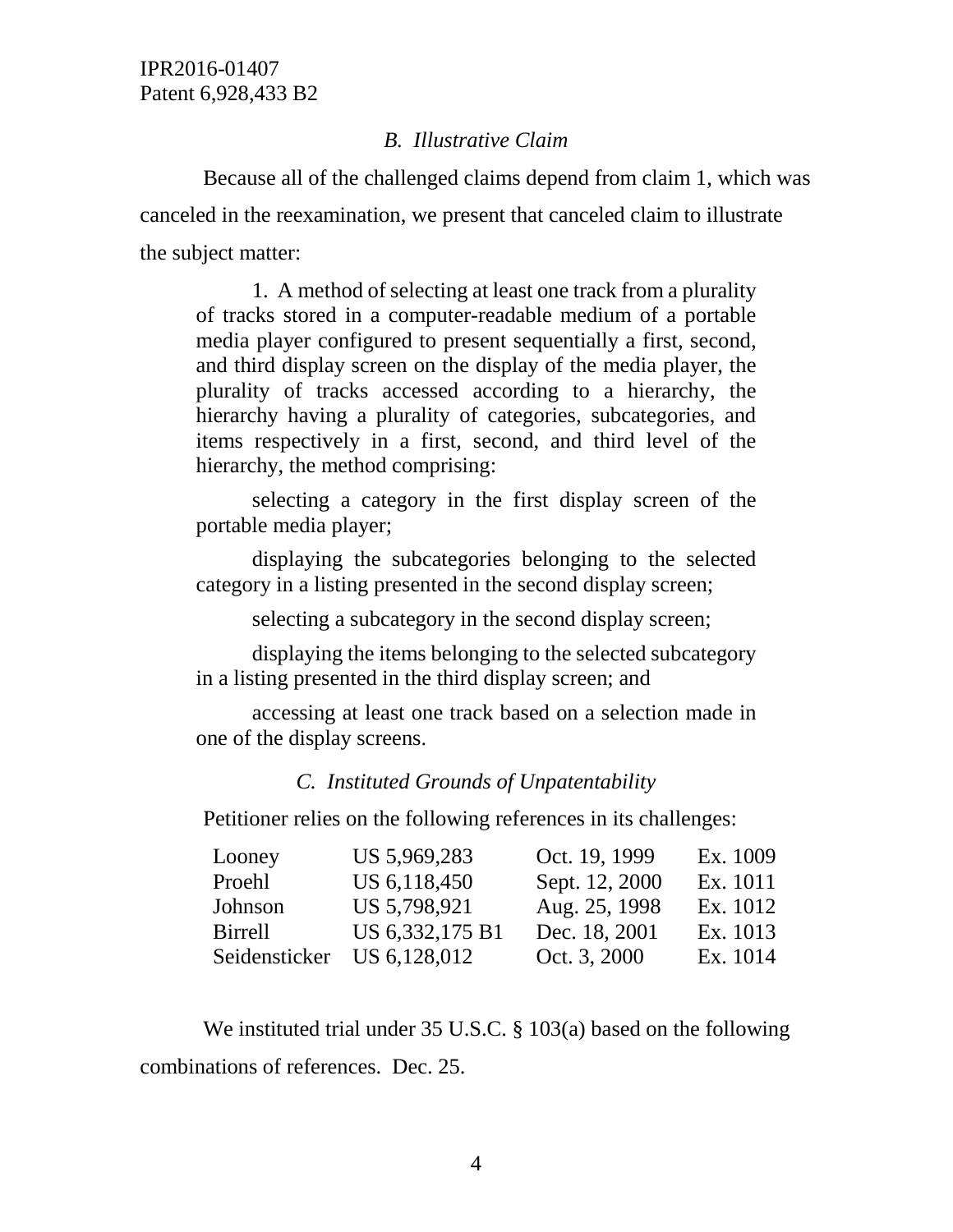| References                                             | Claims     |
|--------------------------------------------------------|------------|
| <b>Birrell and Seidensticker</b>                       | 2, 3, 5, 7 |
| Birrell, Seidensticker, and Proehl                     | 19, 21, 25 |
| Birrell, Seidensticker, Proehl, and<br>Johnson         | 23, 27     |
| Birrell, Seidensticker, and Looney                     | 17, 18     |
| Birrell, Seidensticker, Proehl, and<br>Looney          | 20, 22, 26 |
| Birrell, Seidensticker, Proehl,<br>Johnson, and Looney | 24 and 28  |

In support of its contentions, Petitioner submitted declarations by its witness, Benjamin B. Bederson, Ph.D. Exs. 1006, 1020. In response, Patent Owner submitted declarations by its witness, Eric J. Gould Bear. Exs. 2001, 2014. Both experts were cross-examined during the trial, and transcripts of their deposition are in the record. Exs. 2017, 2045 (Bederson depositions); Ex. 1021 (Bear deposition). Additionally, Patent Owner filed a motion for observation on the cross-examination of Dr. Bederson, and Petitioner filed a response. Papers 33, 36.

Patent Owner further submitted a declaration by Tan Shao Mieng, to provide support for its arguments regarding secondary considerations of non-obviousness. Ex. 2015.

## *D. Related Proceedings*

Patent Owner identifies a number of proceedings in which it has alleged infringement of the '433 patent. *See* Paper 11. These include assertions by Patent Owner against Petitioner in *Creative Tech. Ltd. v. Sony Corp.*, No. 2:16-cv-00263 (E.D. Tex.), which is also identified by Petitioner. Pet. 5. Patent Owner further identifies the following declaratory judgement proceeding involving the patent: *Google, Inc. v. Creative Labs, Inc. and*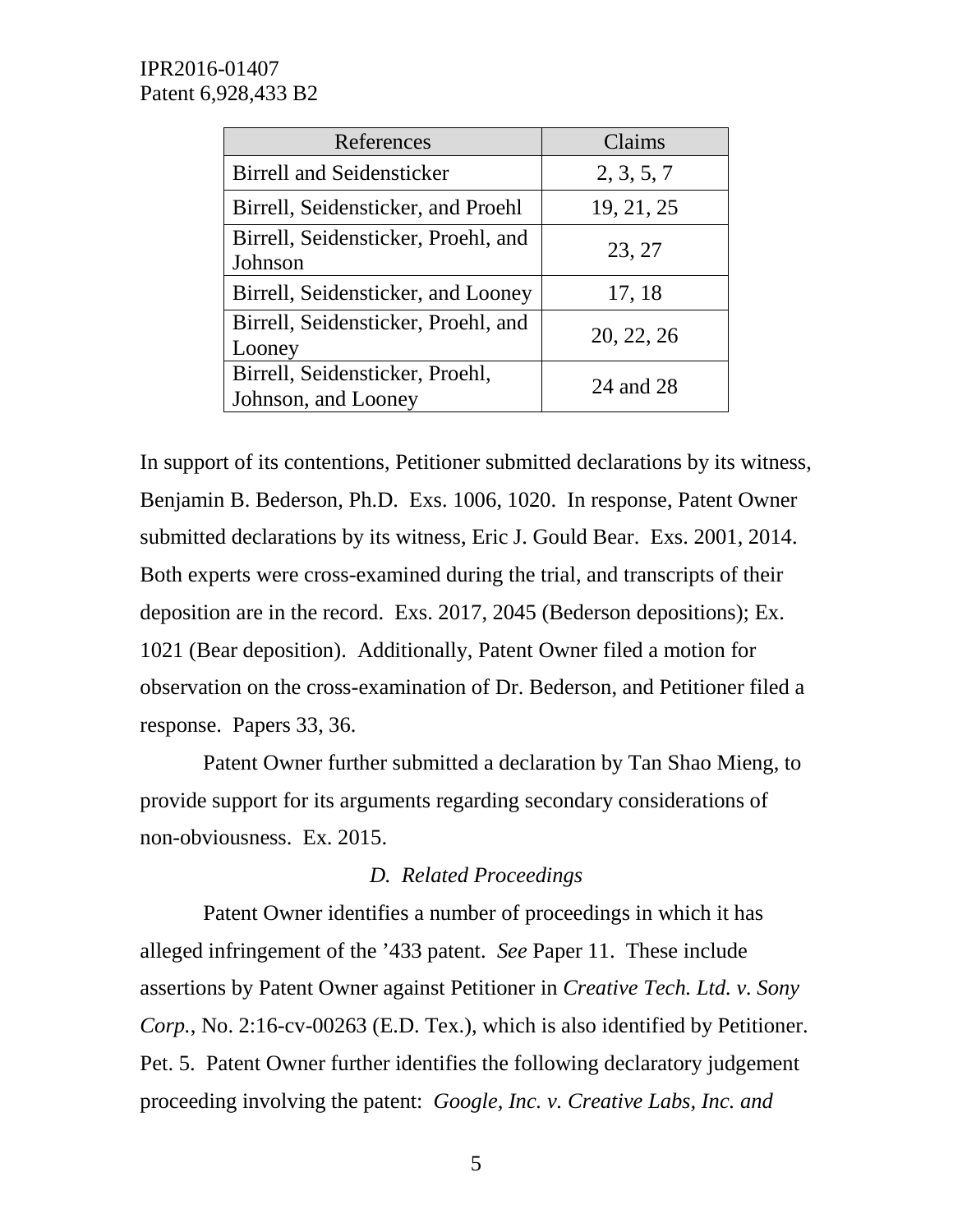*Creative Technology Ltd.*, Case No. 3:16-cv-02628-JST (N.D. Cal.). Paper 11.

Additionally, the parties both state the '433 patent was the subject of a now-terminated investigation at the U.S. International Trade Commission and further identify the following pending appeal of the ITC investigation: *Creative Technology Ltd. v. ITC*, Case No. 16-2715 (Fed. Cir.). Papers 11, 12.

#### II. ANALYSIS

#### *A. Legal Principles*

A claim is unpatentable under  $\S$  103(a) if the differences between the claimed subject matter and the prior art are "such that the subject matter as a whole would have been obvious at the time the invention was made to a person having ordinary skill in the art to which said subject matter pertains." *KSR Int'l Co. v. Teleflex Inc.*, 550 U.S. 398, 406 (2007). The question of obviousness is resolved on the basis of underlying factual determinations, including: (1) the scope and content of the prior art; (2) any differences between the claimed subject matter and the prior art; (3) the level of skill in the art; and (4) objective evidence of non-obviousness, i.e., secondary considerations such as commercial success, long felt but unsolved needs, and failure of others. *Graham v. John Deere Co.*, 383 U.S. 1, 17–18 (1966). The obviousness inquiry further requires an analysis of "whether there was an apparent reason to combine the known elements in the fashion claimed by the patent at issue." *KSR*, 550 U.S. at 418 (citing *In re Kahn*, 441 F.3d 977, 988 (Fed. Cir. 2006) (requiring "articulated reasoning with some rational underpinning to support the legal conclusion of obviousness")).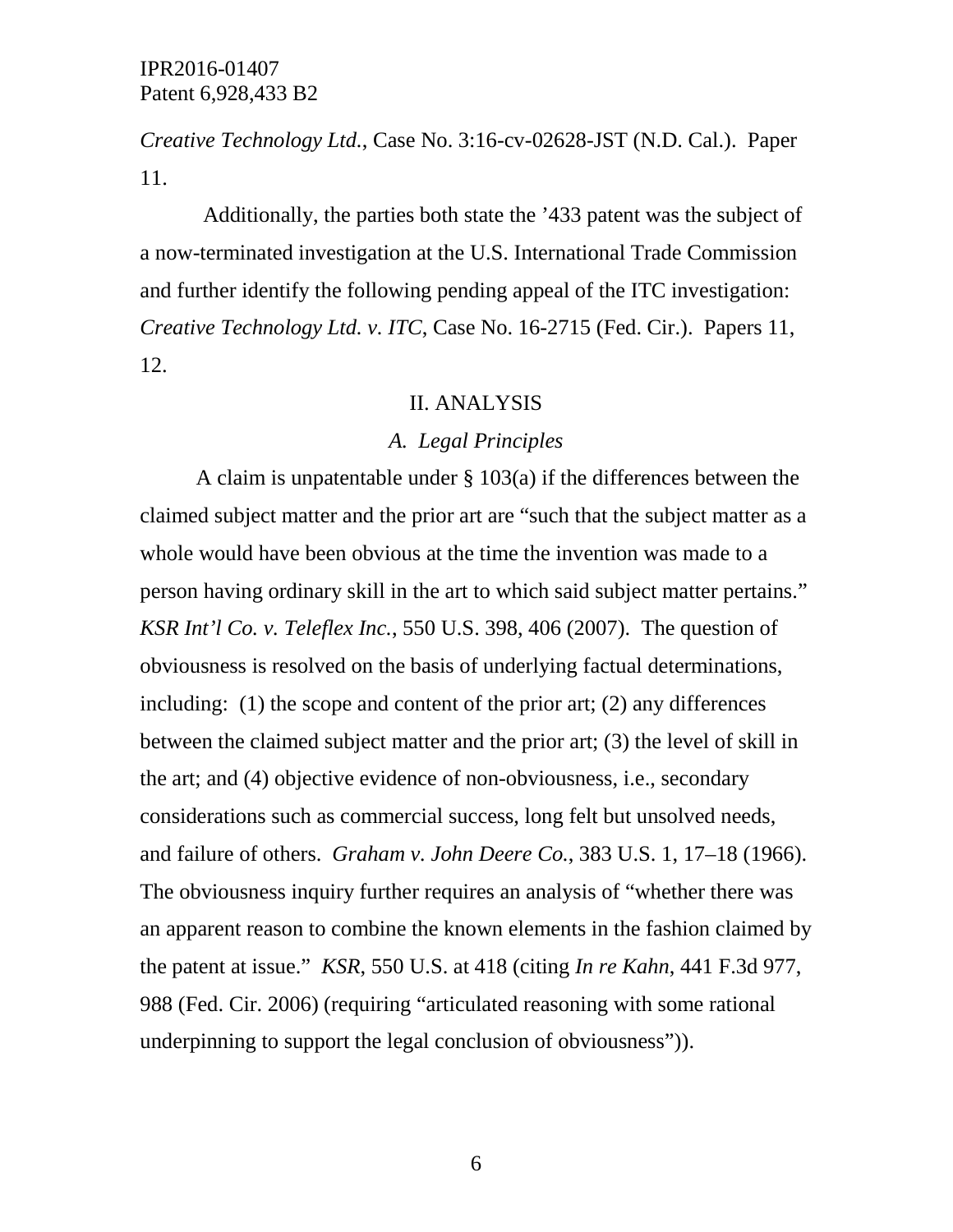#### *B. Level of Ordinary Skill in the Art*

Based on testimony of its expert, Dr. Bederson, Petitioner asserts a person of ordinary skill in the art would have had at least the equivalent of a bachelor of science degree in computer science or similar subject, or two to three years of experience in designing and implementing user interfaces for portable electronic devices, and additionally asserts more education could substitute for experience, and experience could substitute for formal education. Pet. 10 (citing Ex. 1006 ¶¶ 36–38). Patent Owner's expert, Mr. Bear, opines that Dr. Bederson has underestimated the experience of a person of ordinary skill. Ex. 2014 ¶ 32. Accordingly, relying on the testimony of Mr. Bear, Patent Owner asserts a person of ordinary skill in the art at the time of the invention of the '433 patent would have had at least a bachelor's degree in computer science, cognitive science, computer user interface design, or a similar subject (or equivalent work experience), *and* two to three years of experience in designing user interfaces for consumer electronic devices. PO Resp. 4 (citing Ex. 2014 ¶ 32).

Our decision does not turn on the differences between the definitions, particularly as Mr. Bear testifies that the opinions expressed in his declaration would apply regardless of whether his description is applied or whether Dr. Bederson's definition is applied. *See* Ex. 2014 ¶ 32. We see no compelling reason to apply the higher level of skill advocated by Patent Owner. Accordingly, we accept the level of skill advocated by Petitioner, with the addition of Mr. Bear's identification of cognitive science and computer user interface design as additional permissible undergraduate degrees.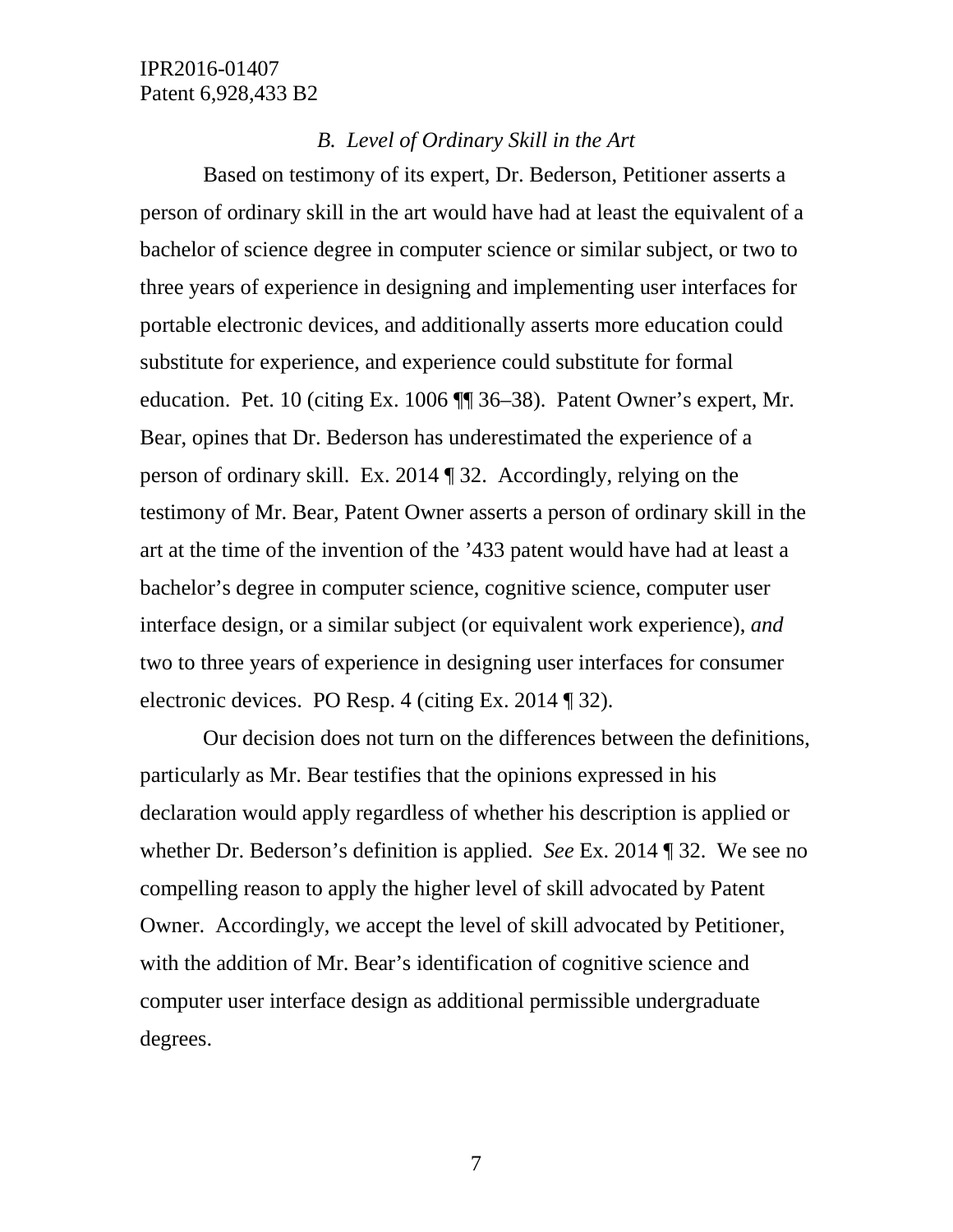# *C. Claim Construction*

In an *inter partes* review, claims of an unexpired patent are interpreted using the broadest reasonable construction in light of the specification of the patent in which they appear. *See* 37 C.F.R. § 42.100(b); *Cuozzo Speed Techs., LLC v. Lee*, 136 S. Ct. 2131, 2144–46 (2016). In our Institution Decision, we made the following preliminary claim constructions. Dec 5–9.

| Claim Term              | Construction                                                                                                                       |
|-------------------------|------------------------------------------------------------------------------------------------------------------------------------|
| "portable media player" | a device capable of being easily and<br>conveniently transported that can<br>play media content, such as audio or<br>video content |
| "display screen"        | a particular set of user interface<br>elements presented on the display of<br>a device                                             |

Patent Owner does not address or contest our constructions in its Response; however, Patent Owner's expert, Mr. Bear, states in his declaration that he applied the constructions by the Board in its Decision on Institution. Ex. 2014 ¶ 41. Petitioner does not address or contest our constructions in its Reply. Accordingly, although we have considered the construction of the terms anew in light of the full trial record, we see no compelling reason to alter our preliminary constructions, and, therefore, adopt them for this Final Written Decision.

# *D. Obviousness over Birrell and Seidensticker*

Petitioner challenges claims 2, 3, 5, and 7, which depend from canceled claim 1, as obvious under 35 U.S.C. § 103(a) over Birrell and Seidensticker. Pet. 63–79.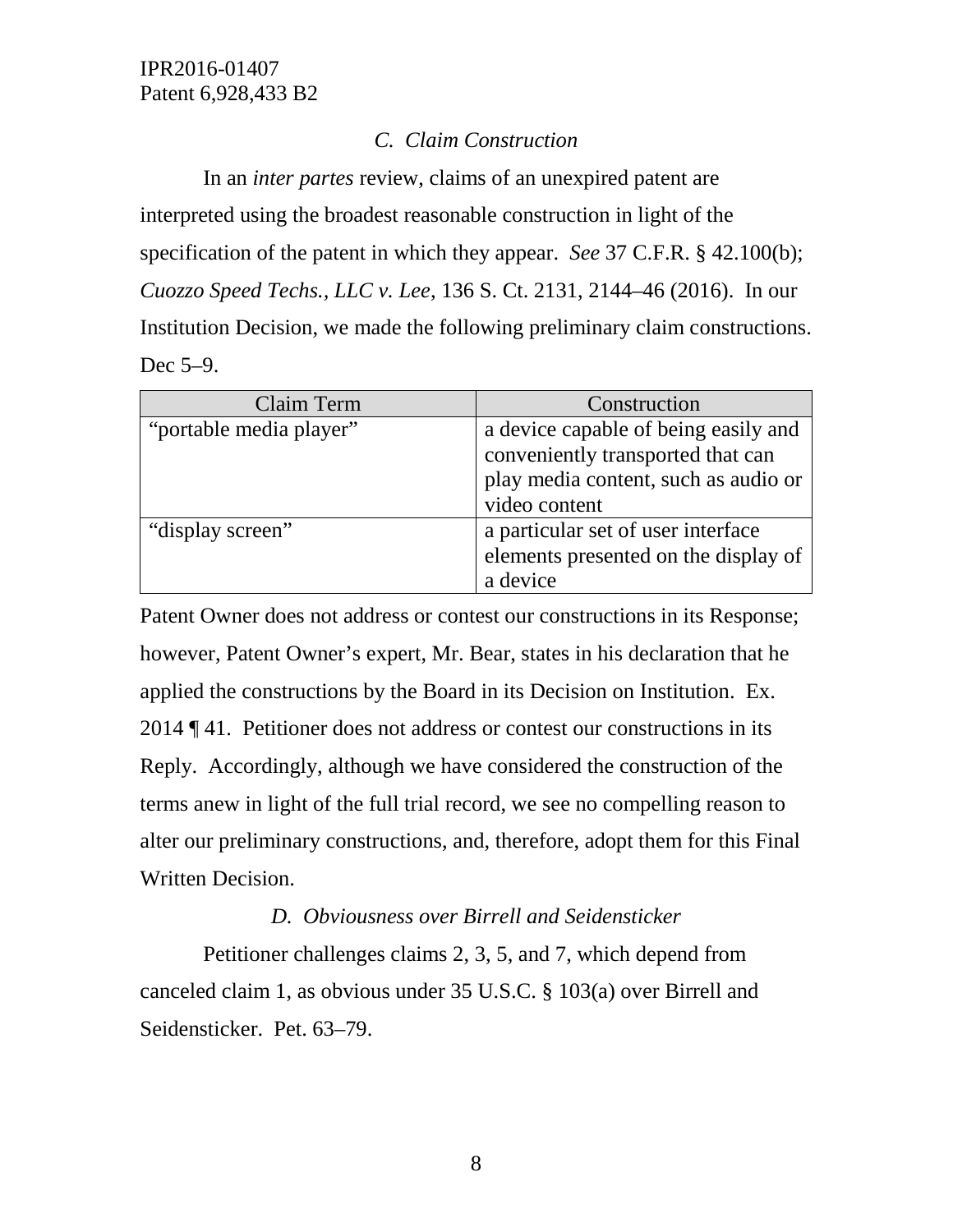#### *1. Scope and Content of Birrell*

Birrell describes a portable audio player that plays compressed audio data. Ex. 1013, 3:31–33. A table of contents organizes the compressed audio files in a hierarchy. *Id.* at 4:52–61. In an exemplary embodiment, the top level of the hierarchy contains music genres (e.g., classical, jazz), a second level of the hierarchy contains a listing of CDs within each genre, and a third level of the hierarchy contains the names of the tracks on each CD. *Id.* at 4:50–61. The table of contents can be viewed on the display of the audio player, and the user can select CDs and/or individual tracks to be played by adding them to a "play list" of tracks to be played by the system. *Id.* at 4:66–5:3.

#### *2. Scope and Content of Seidensticker*

Seidensticker describes a user interface for a portable device that stores and displays data. Ex. 1014, 1:13–15. Data is presented to a user as a hierarchical directory having a plurality of levels, which users can navigate using a first pair of controls (Action/Back) and a second pair of controls (Up/Down). *Id.* at 2:56–3:7. The controls (e.g., buttons) are used to navigate the user through the directory/menu hierarchy such that when the Action button is depressed, the next lower level of the hierarchy is displayed, and when the Back button is depressed, the next higher level of the hierarchy is displayed. *Id.* at 6:44–53. Figures 10 and 11 of Seidensticker are reproduced below: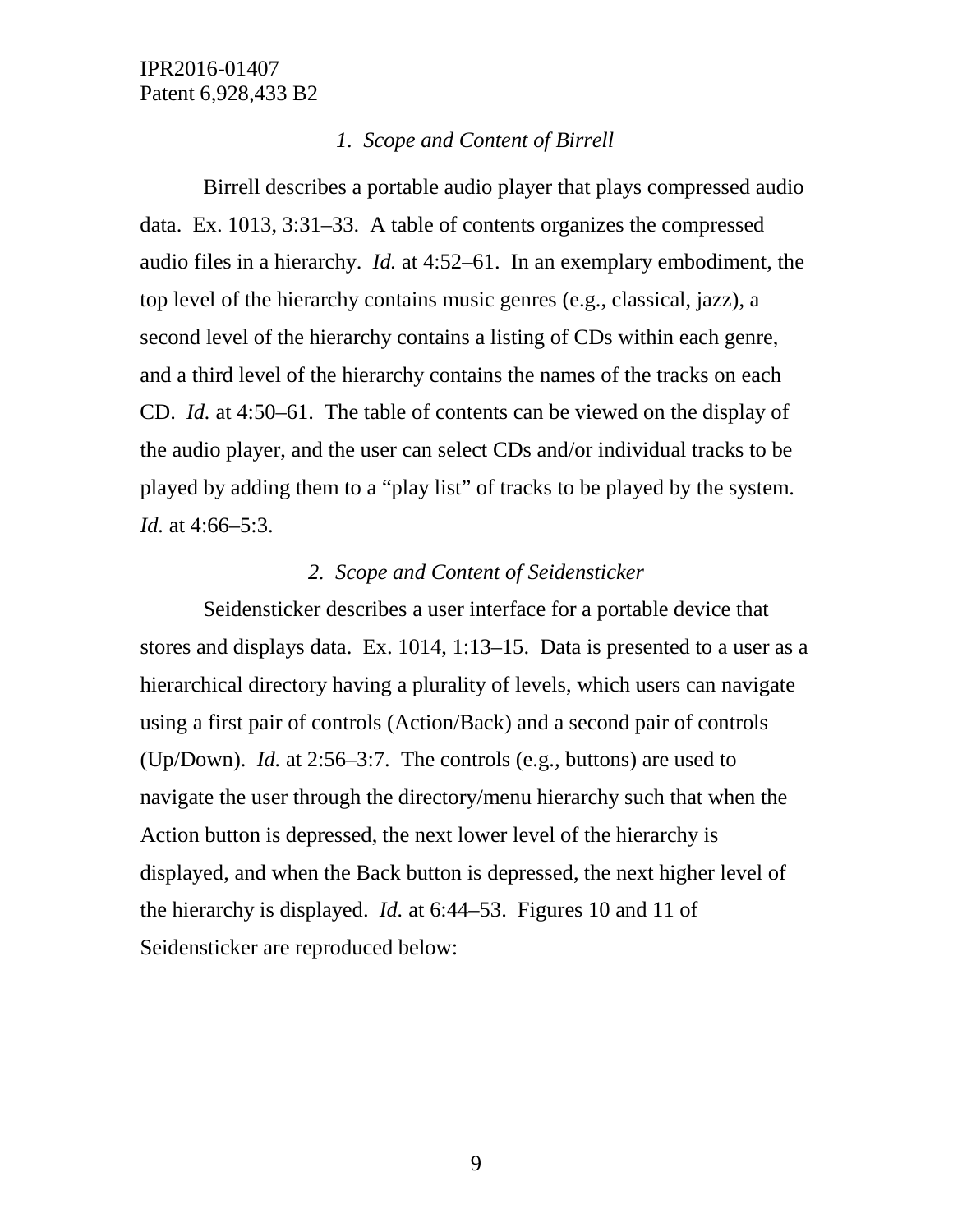

# **FIG. 10**

# *FIG. 11*

Figure 10 (left) illustrates an exemplary Table of Contents View display screen that includes a list of action items, such as "Get to Theater." *Id.* at 4:38–39, 17:62–65. Figure 11 (right) shows an exemplary Records View display screen for the "Get to Theater" action item. *See id.* at 4:40–41. Seidensticker further describes other exemplary menus, including a "Main Menu" with a "Games" option, and a "Games" menu listing a variety of games. *Id.* at 7:1–7, Fig. 6.

# *3. Claim 1 Limitations*

The challenged claims all depend from claim 1, which was canceled during reexamination. *See* Ex. 1002; *see also* Ex. 1004, 6249 (Examiner maintaining rejections of claim 1 under 102(b) and 103(a)). Because the challenged claims incorporate the limitations from claim 1, Petitioner must establish the cited references disclose the limitations of that claim, as well as those limitations added by the dependent claims.

# *a. accessed according to a hierarchy*

The preamble of claim 1 recites, in part, "selecting at least one track from a plurality of tracks . . . the plurality of tracks accessed according to a hierarchy." In general, a claim preamble gives context to what is recited in the body of the claim and is not construed as a separate limitation, particularly "if it is reasonably susceptible to being construed to be merely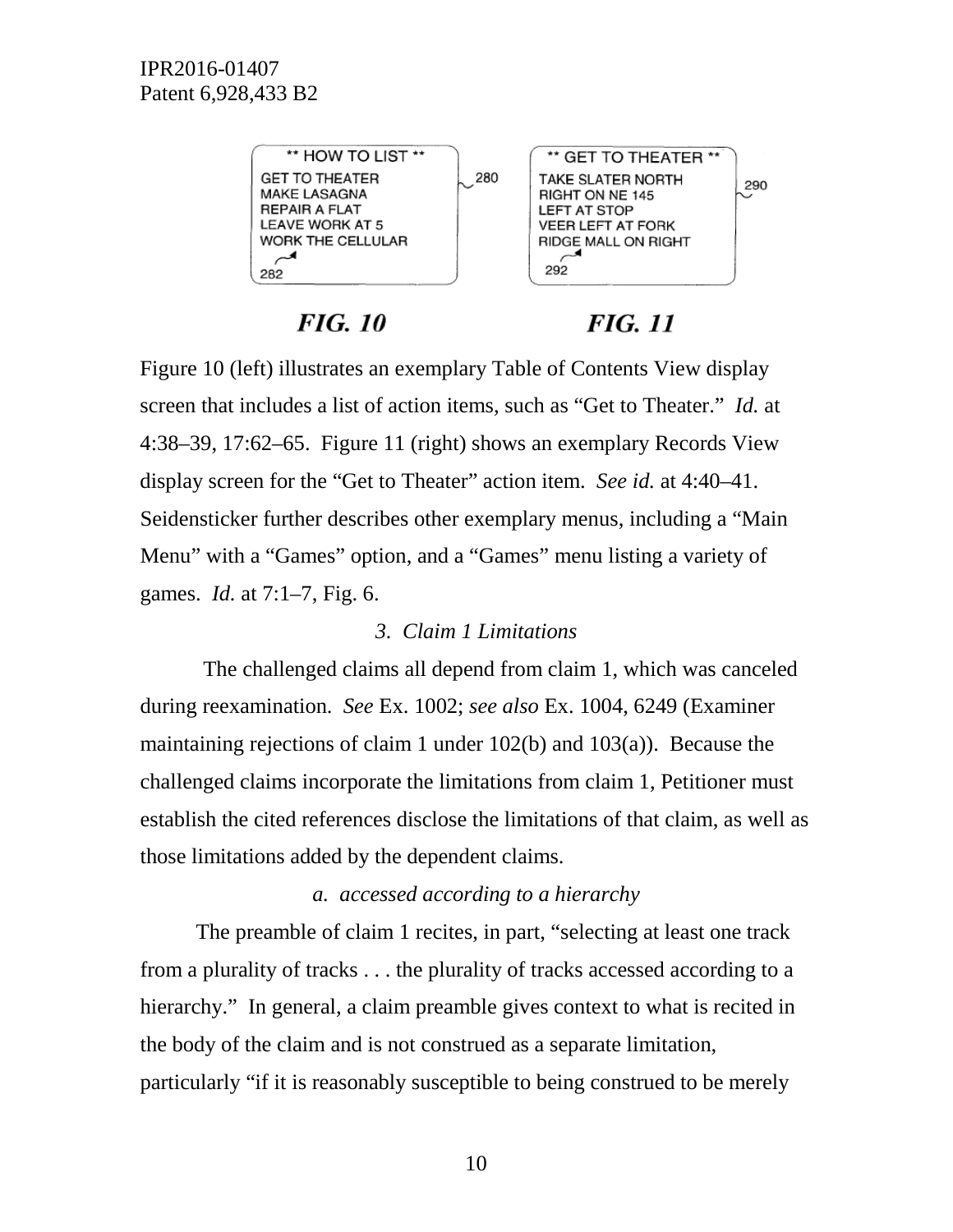duplicative of the limitations in the body of the claim." *Symantec Corp. v. Computer Assocs. Int'l, Inc.*, 522 F.3d 1279, 1288–89 (Fed. Cir. 2008).

Petitioner asserts Birrell discloses this limitation through its description that a table of contents 152 organizes compressed files in a hierarchy and "[t]he table of contents 152 can be viewed on the display 118, and the user can select CDs and/or individual tracks to be played." Pet. 74 (citing Ex. 1013, 4:50–54, 4:66–5:3).

Patent Owner argues Birrell does not provide enough specificity for how the user carries out the function to select songs to be played, and further, that there is no disclosure in Birrell that the content is actually accessed according to a hierarchy because it does not disclose accessing from the table of contents. PO Resp. 5–6. Patent Owner further argues that Seidensticker does not cure the deficiency in Birrell, and that Petitioner does not rely on Seidensticker for the "accessed according to a hierarchy" limitation. *Id.* at 7. Additionally, Patent Owner asserts Seidensticker does not teach its interface is useful for accessing anything outside of its own user interface, but only to organize the text that is part of the user interface itself. *Id.* at 7–8.

We agree with Petitioner (Pet. 14) that the body of claim 1 already sets forth accessing a track by navigating a hierarchical interface through its limitations describing navigation of first, second, and third display screens by selecting "categories," "subcategories belonging to the selected category," and "items belonging to the selected subcategory," and accessing at least one track based on a selection. We discern no meaningful difference between the preamble's recitation of "accessed according to a hierarchy" and the recitations in the body of claim 1. Nor does Patent Owner present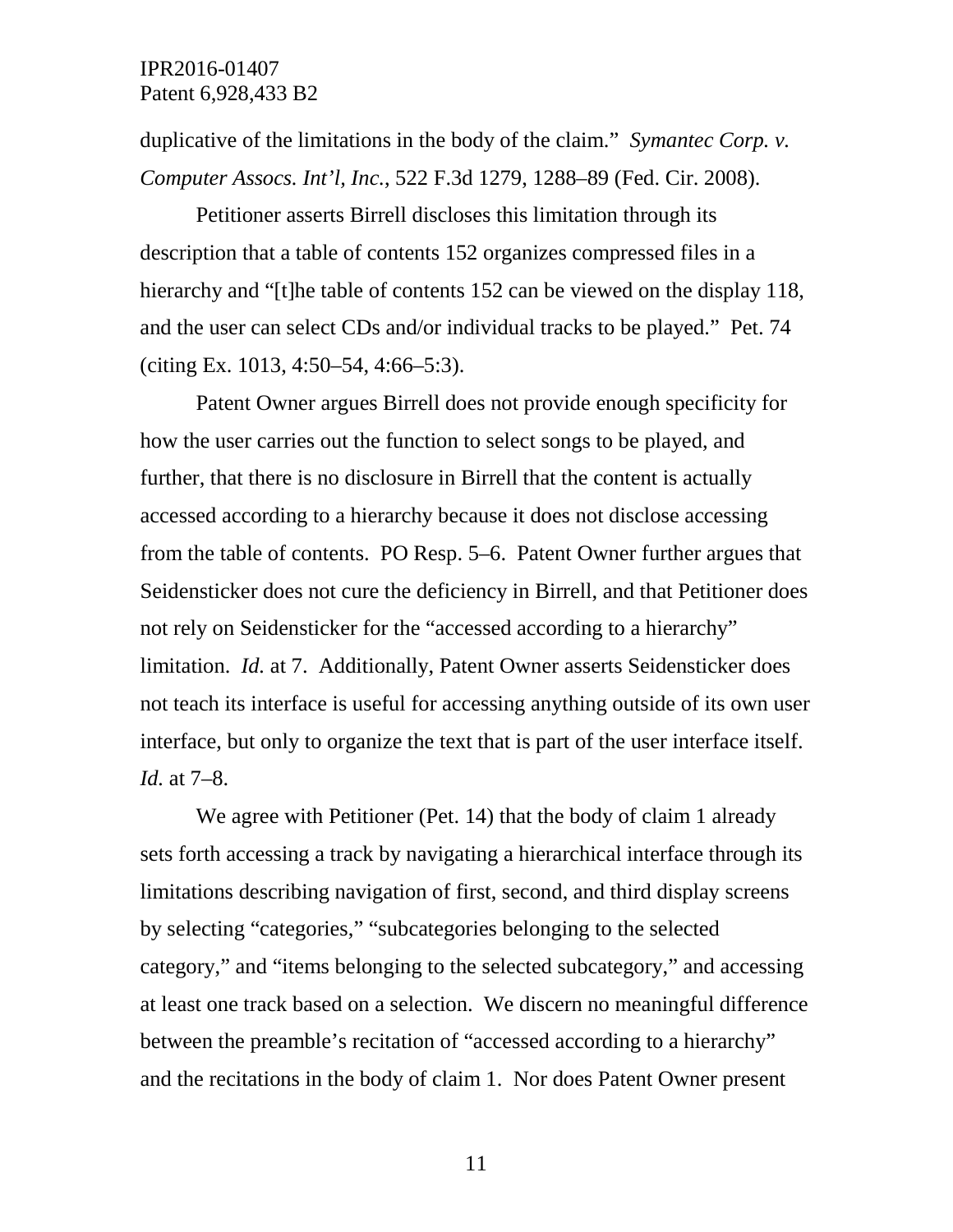arguments that there is a substantive difference. Therefore, we find the preamble limitation to be merely duplicative of the limitations in the body of the claim, and do not accord it separate patentable weight. Moreover, for the reasons discussed below, we are not persuaded by Patent Owner's arguments of any deficiencies in Petitioner's analysis of the corresponding limitations that appear in the body of the claim.

## *b. display screens*

Petitioner asserts combining Seidensticker's approach to navigating a hierarchical menu structure with Birrell's hierarchical table of contents would have led a person of ordinary skill to present three display screens for Birrell's three levels of its table of contents. In this combination, the first display screen would contain a list of music genres, the second display screen a list of CDs within a genre, and the third display screen tracks for a selected CD. Pet. 67–69. Petitioner's examples of such screens are illustrated below:



#### **First Display Screen**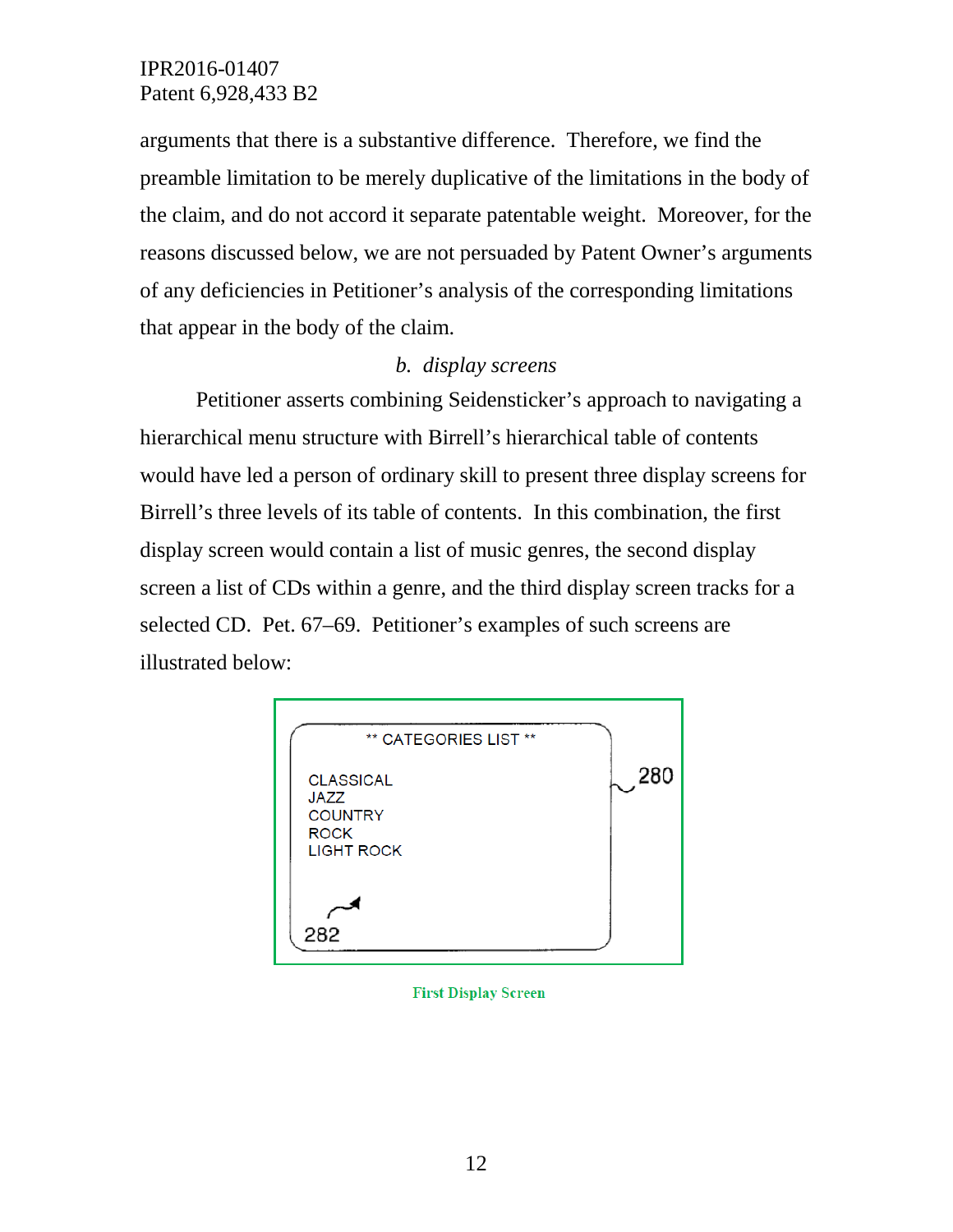

**Second Display Screen** 



#### **Third Display Screen**

Petitioner's examples of first, second, and third display screens are depicted above. In particular, Petitioner and Dr. Bederson assert the display screens represent examples of first, second, and third display screens generated by modifying the hierarchically related screens of Seidensticker's Figures 10 and 11 based on Birrell's discussion of contents of its menu hierarchy. *Id.* at 68; Ex. 1006 ¶ 187. Petitioner further provides a claim chart illustrating how the combination of Birrell and Seidensticker discloses displaying first, second, and third display screens, respectively displaying categories, subcategories, and items. *See* Pet. 72–75.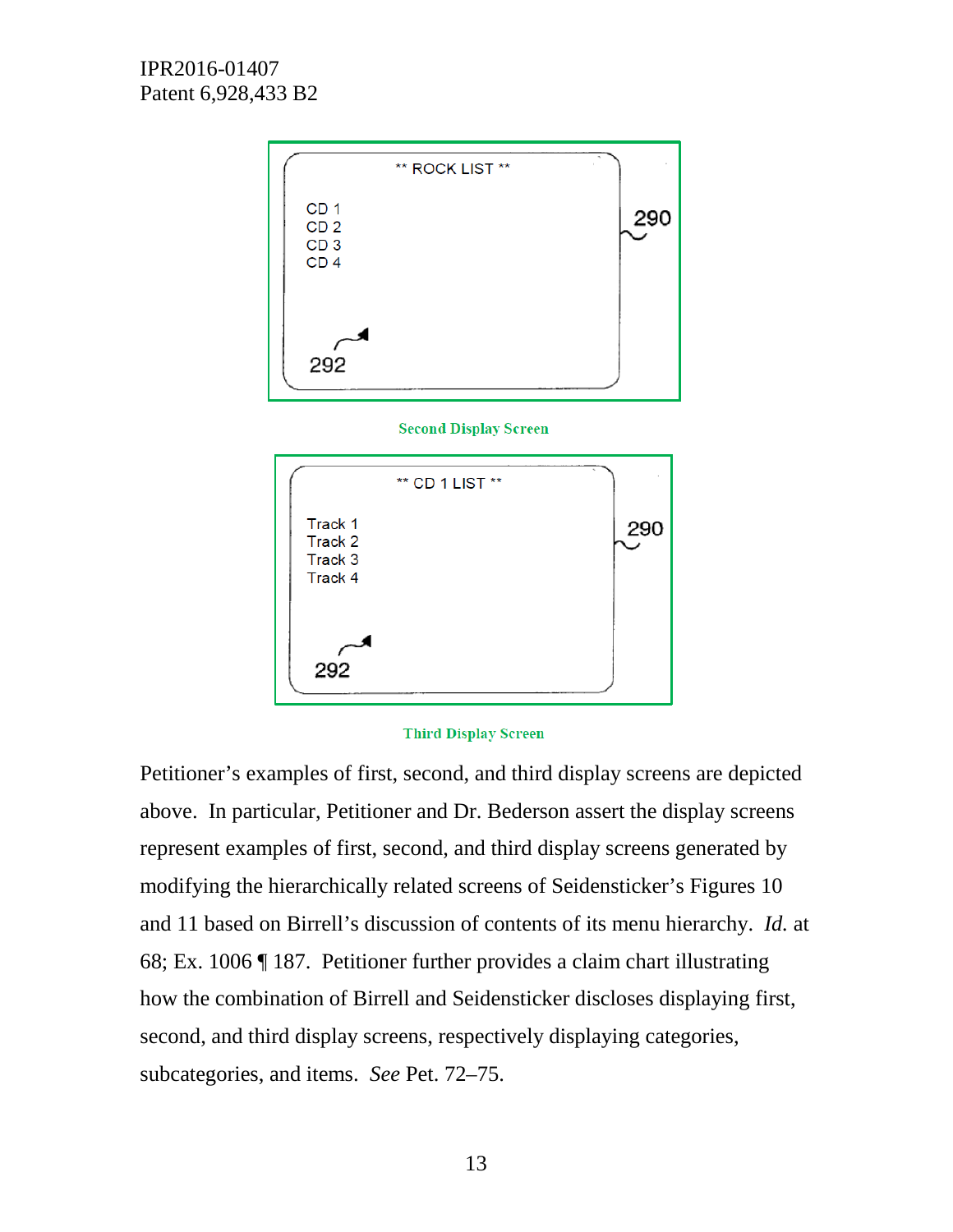We are persuaded Petitioner establishes that Birrell's three-level hierarchical table of contents discloses the claimed category, subcategory, and item hierarchy. Pet. 63–64, 74. In particular, we agree Birrell discloses a table of contents that may be organized in three levels: a top level that contains music genres (category); a second level that lists the CDs for a particular genre (subcategory); and a third level that stores the names of the tracks for each CD (item hierarchy). *See* Ex. 1013, 4:52–65.

We are further persuaded by Petitioner's analysis that Seidensticker discloses navigating a hierarchical menu structure through the use of display screens (construed to be "a particular set of user interface elements presented on the display of a device"), with a list of entries for each menu level being presented on a respective screen. Pet. 65–66, 72–74. The cited sections of Seidensticker disclose navigating a hierarchical user interface through an Action button, which takes the user to a selected lower level of the hierarchy and displays the subdirectories and elements for that level, and a Back button which takes the user to a higher or parent level of the display hierarchy. *See* Ex. 1014, 5:13–24, 6:44–53. We agree with Petitioner's analysis that applying the hierarchical user interface of Seidensticker to the hierarchically organized data of Birrell meets the claimed series of displaying three display screens displaying categories, subcategories, and items. *See* Reply 15 (citing Pet. 67–70; Ex. 1006 ¶¶ 196–199).

Patent Owner argues that neither Birrell nor Seidensticker discloses the recited display screens. *See* PO Resp. 8–14. In particular, Patent Owner argues there are numerous ways to present Birrell's table of contents without the use of three screens. *Id.* at 9–12. Patent Owner further asserts nothing in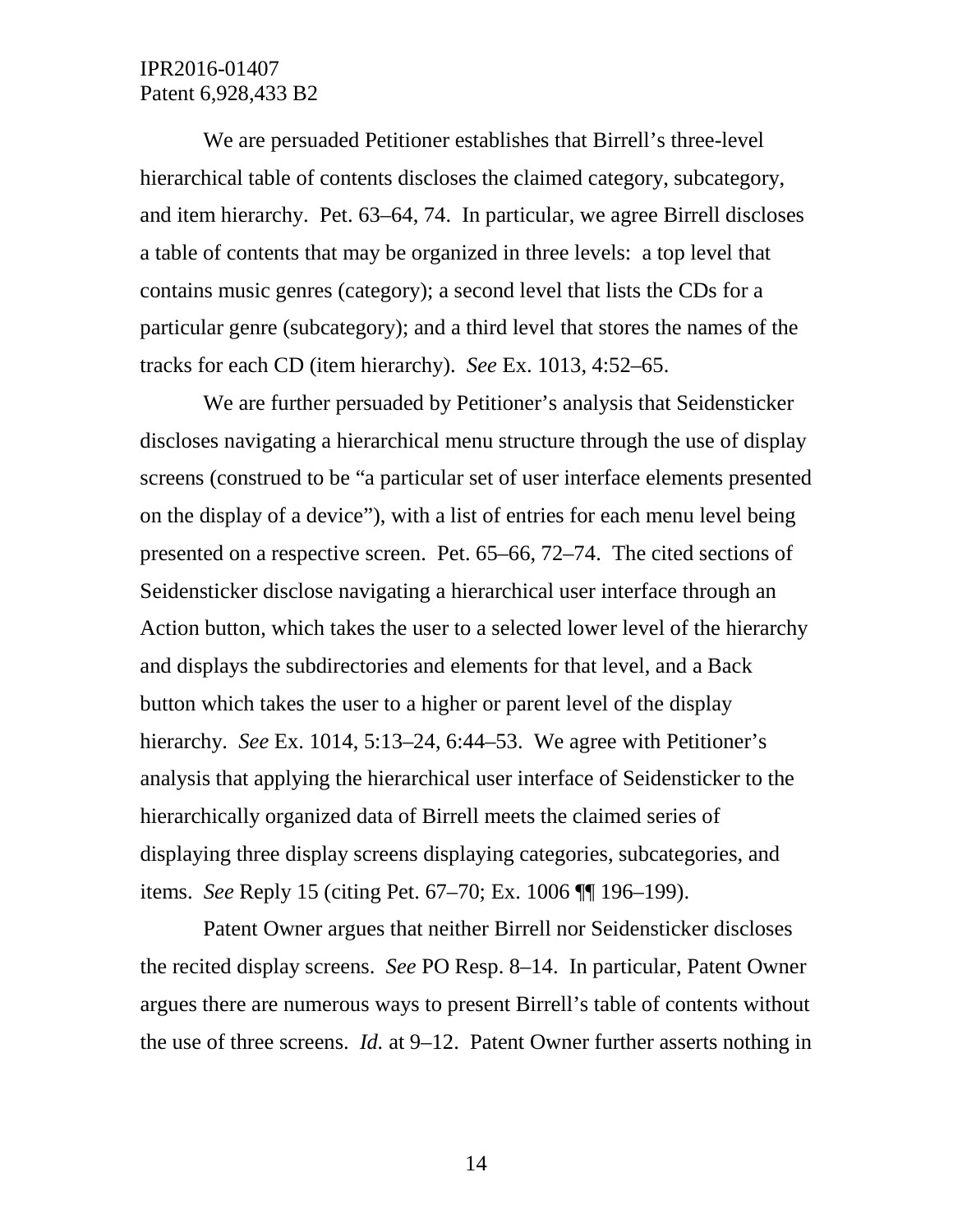Seidensticker's description discloses using its interface to subdivide media content into sequentially displayed screens. *Id.* at 13.

We are unpersuaded by these arguments. Patent Owner's arguments attacking the references individually are not persuasive because Petitioner relies on the combined teachings of the references to meet the disputed limitations. *See In re Keller*, 642 F.2d 413, 426 (CCPA 1981). To the extent Patent Owner's arguments attack the motivation to combine these references, we address arguments regarding insufficient reason to combine below.

# *c. "accessing at least one track based on a selection made in one of the display screens"*

Petitioner relies on the combination of Birrell and Seidensticker to disclose this limitation. *See* Pet. 72–76. We agree with Petitioner that Seidensticker discloses selections made in display screens. Pet. 72–75; *see* Ex. 1014, 2:56–58, 5:8–36. We also agree with Petitioner that Seidensticker expressly discloses its selections can execute an application (i.e., are not used just to display text in its own user interface as Patent Owner asserts in its arguments discussed above for the preamble limitation). Reply 15; *see*  Ex. 1014, 9:42–48. And we agree that Birrell discloses accessing a track through its description of a user selecting individual tracks to be played. Pet. 75–76; *see* Ex. 1014, 4:66–5:3. Thus, we agree with Petitioner that the combination of Birrell's selection of an application in a display screen with Seidensticker's disclosure of selection of individual tracks meets the "accessing at least one track" limitation. For the reasons discussed below, we further determine Petitioner provides sufficient reason to combine the references in the proposed manner.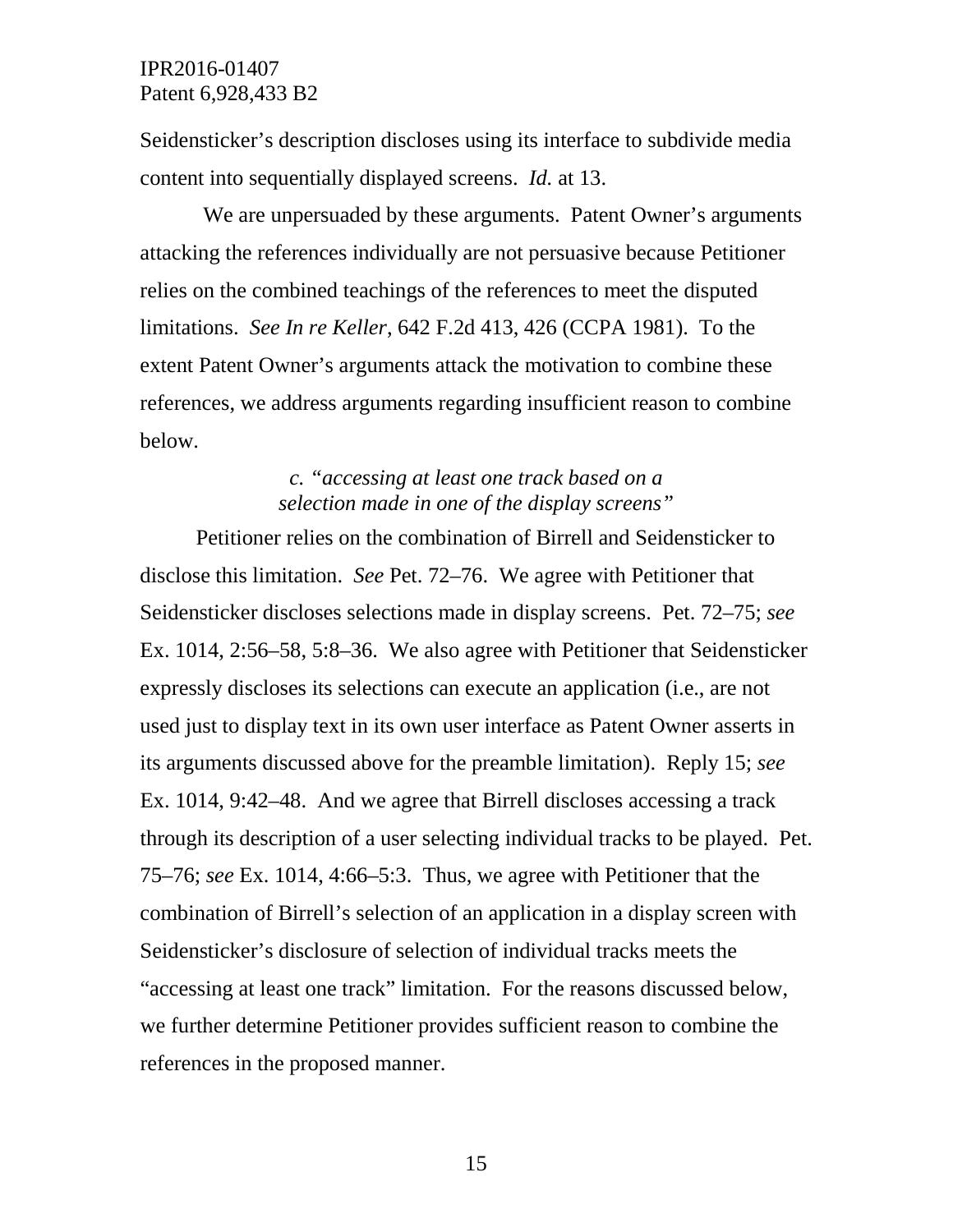### *d. Remaining Limitations of Claim 1*

We have reviewed Petitioner's analysis of the remaining limitations recited in claim 1 as set forth in its claim chart and the supporting evidence. *See* Pet. 71–76. We are persuaded Petitioner sufficiently establishes the combination of Birrell and Seidensticker discloses these limitations for the reasons set forth by Petitioner. *See id.* For example, we agree with Petitioner that Birrell discloses the recited "portable media player" (construed to be "a device capable of being easily and conveniently transported that can play media content, such as audio or video content") through its disclosure of a portable audio player. Pet. 71 (citing Ex. 1013, 1:4–6). Patent Owner has not raised arguments against these limitations in its Patent Owner Response; therefore, those arguments are waived. *Novartis AG v. Torrent Pharm. Ltd.*, 853 F.3d 1316, 1330 (Fed. Cir. 2017); *In re Nuvasive*, 842 F.3d [1](#page-15-0)376, 1381 (Fed. Cir. 2016).<sup>1</sup>

#### *4. Claims 2 and 3 Limitations*

Claim 2 depends from claim 1 and recites "wherein the accessing at least one track comprises selecting a subcategory in the second display screen and playing a plurality of tracks associated with the selected subcategory." Patent Owner argues that this limitation requires that the selecting a subcategory in the second screen directly causes the accessing. PO Resp. 34–35. Patent Owner asserts this interpretation is confirmed by the reexamination history of the '433 patent. *Id.* at 35 (citing Ex. 1004, 6149, 6182, 6236). Petitioner does not contest Patent Owner's interpretation

<span id="page-15-0"></span><sup>&</sup>lt;sup>1</sup> As in *Nuvasive*, the Scheduling Order in this proceeding cautioned Patent Owner that "any arguments for patentability not raised in the response will be deemed waived." Paper 14, 6.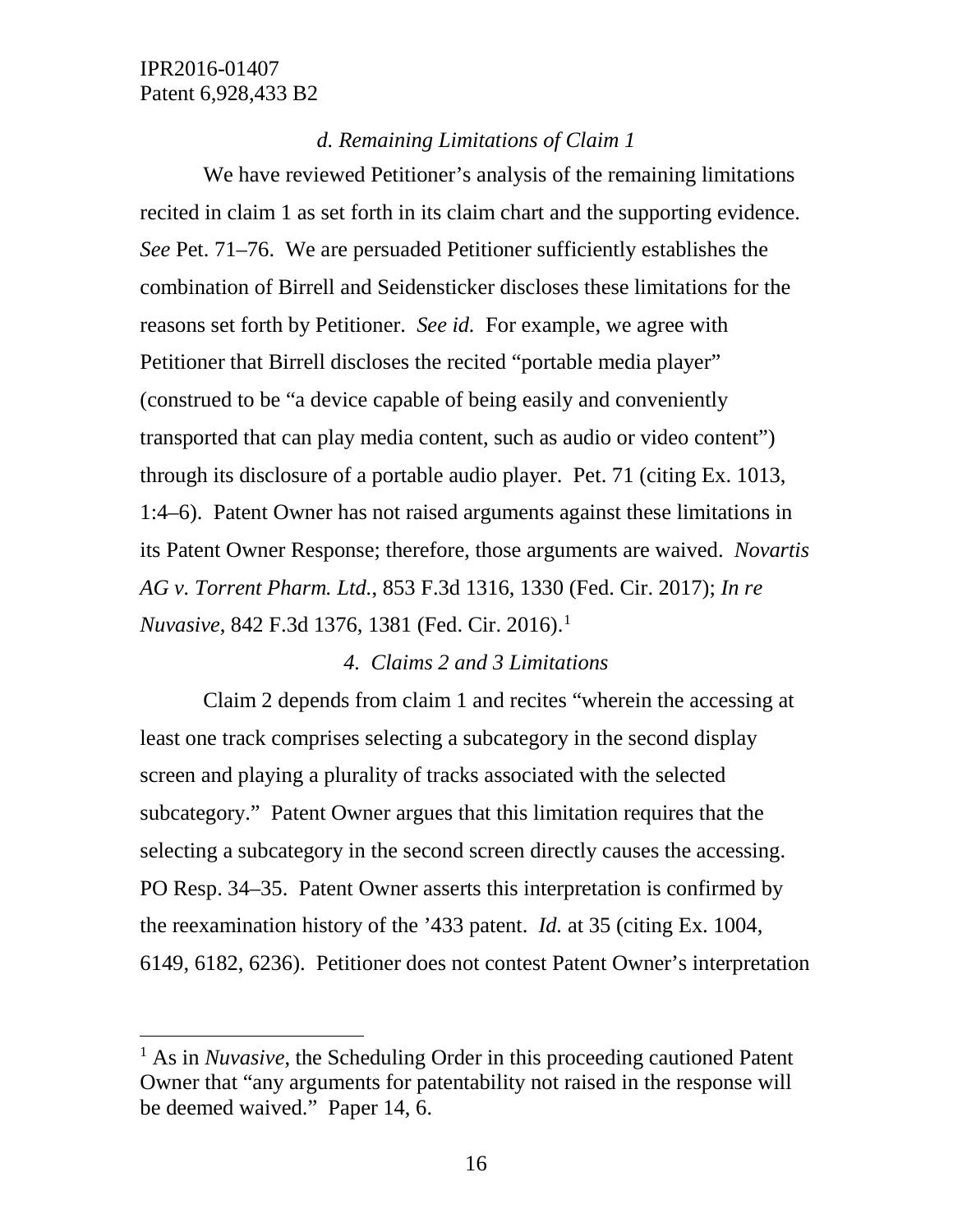of this limitation, but asserts that even under Patent Owner's construction, the prior art meets this limitation. Tr. 19.

As discussed *supra* with reference to claim 1, Petitioner adequately identifies the subcategory in the second display screen with Birrell's CDs (second level of hierarchy) and establishes that the Birrell-Seidensticker combination teaches displaying the second subcategory (list of CDs) in the second display screen. *See* Pet. 68, 73–75. Petitioner additionally asserts Birrell discloses that a user can select an entire CD to be played and the user selection is added to a "play list," which is a queue of tracks to be played by the system. Pet. 77 (citing Ex. 1013, 4:66–5:3). Petitioner also asserts Seidensticker has a Back button to ascend the hierarchy so that a user may navigate to the third screen to display items belonging to the selected category (per claim 1), then back to the second screen to make a selection of a subcategory to play the associated tracks (per claims 2 and 3). *See* Reply 16; *see also* Pet. 73 (discussing the use of the Back button of Seidensticker to navigate through the interface in its mapping of claim 1, from which claim 2 depends). Thus, Petitioner contends that the selection of a CD to be played from the second level of Birrell's table of contents in the Birrell-Seidensticker combination, satisfies all limitations of claim [2](#page-16-0).<sup>2</sup> Pet. 77.

Patent Owner contends that Petitioner does not identify a disclosure in Birrell or Seidensticker that describes a selection on the second screen

<span id="page-16-0"></span> <sup>2</sup> Although claims 1 and 2 do not set forth a specific mechanism used to perform either recited "selecting a subcategory in the second display screen," Petitioner and its expert provide several examples of mechanisms that one of skill in the art would have used to permit both choices, such as separate options or configuring the same button for both purposes. *See*  Reply 17, 18; Ex. 1020 ¶¶ 14, 15.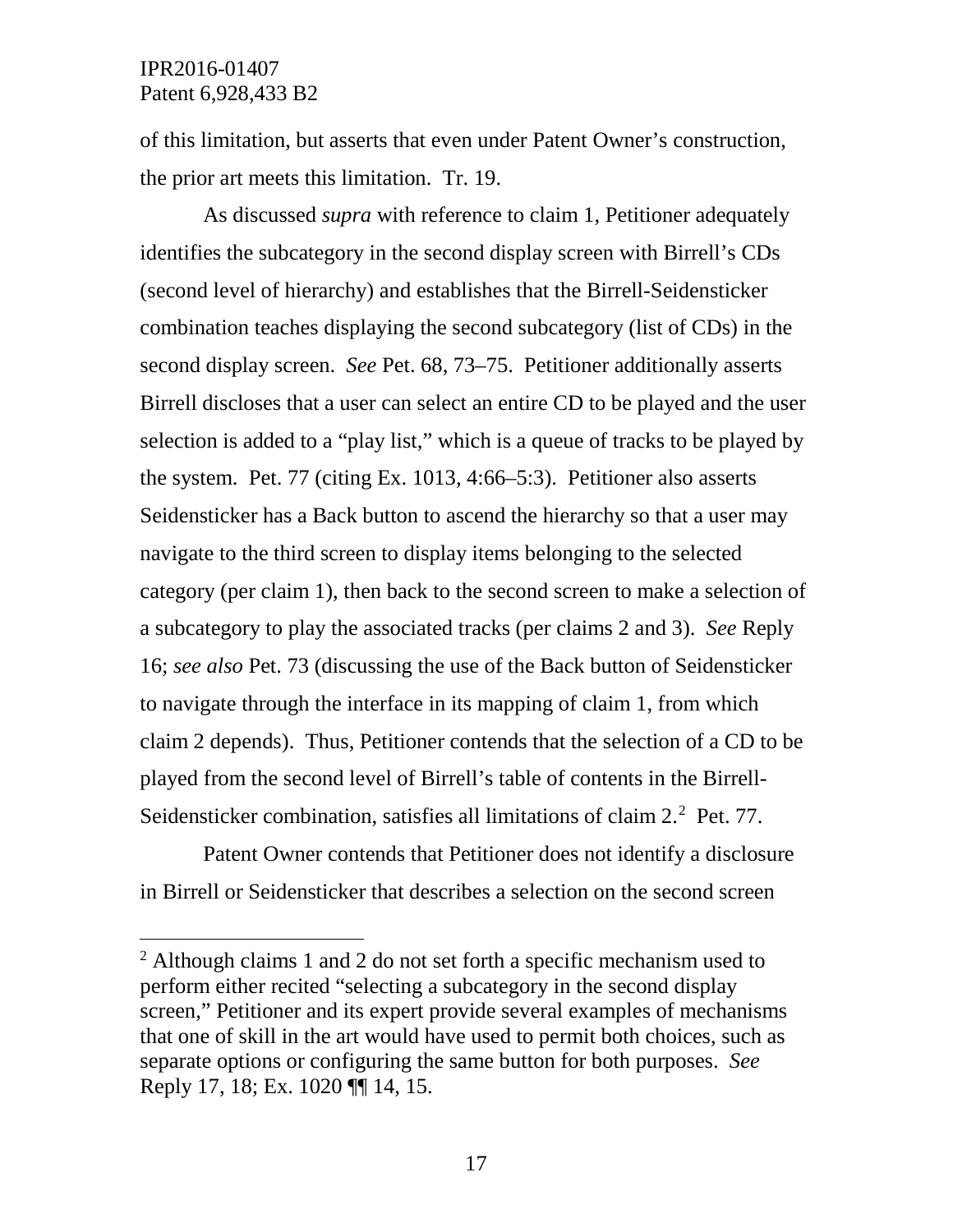causing a group of tracks to be accessed and also a third display screen to be displayed (as required by claim 1). PO Resp. 37.Patent Owner argues that the use of the "Back Button" fails because neither reference discloses a user interface that can both cause a new display screen to be presented and cause an accessing. *Id.* at 37–39.[3](#page-17-0) Patent Owner argues that in Seidensticker, every menu item is *exclusively either*: (i) a menu item for redirecting to another screen with a further set of menu options, *or* (ii) an application or other function-performing menu, *but not both*. *Id.* at 38.

We have reviewed Petitioner's analysis and the supporting evidence and conclude that Petitioner establishes, by a preponderance of the evidence, that the Birrell-Seidensticker combination satisfies the limitations of claim 2. Specifically, for the reasons described with reference to claim 1's limitations, we agree with Petitioner that the Birrell-Seidensticker combination teaches a subcategory displayed in a second screen. *See* Pet. 68–69, 76–77. We further agree that Birrell discloses selecting a CD (a subcategory displayed in a second screen) and playing a plurality of tracks associated with the CD (a selected subcategory). *See* Ex. 1013, 4:66–5:3. We also agree that Seidensticker discloses the use of a Back button, which would allow the user to navigate to the third screen to display items as

<span id="page-17-0"></span><sup>&</sup>lt;sup>3</sup> We disagree with Patent Owner's assertion that the "Back Button Theory" was identified only by the Board and not by Petitioner. *See* PO Resp. 37. As pointed out by Petitioner during oral argument (Tr. 22), Petitioner discusses the use of the Back button in multiple places in the Petition. *See e.g.,* Pet. 73, 78–79. Furthermore, our Decision to Institute made explicit the findings we relied on to determine Petitioner established adequately the Birrell-Seidensticker combination teaches the "accessing" limitation recited in claim 2. See Dec. 15–16. Patent Owner was given adequate opportunity to respond to this theory, which it did in its Response. See PO Resp. 37–38.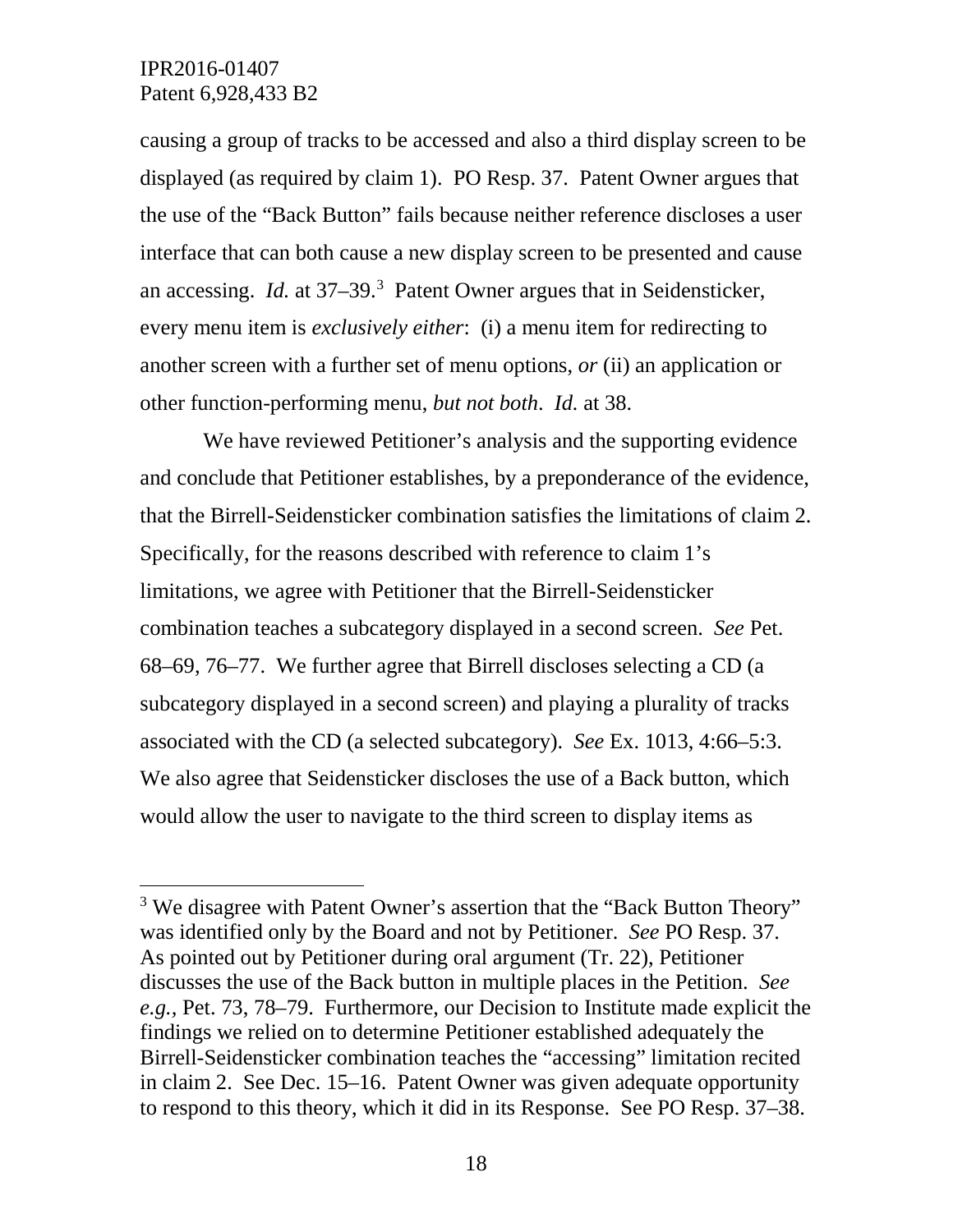recited in claim 1, then back to the second screen to make the selection recited in claim 2. *See* Ex. 1014, 5:21–22. Accordingly, we conclude the combination teaches "accessing at least one track comprises selecting a subcategory in the second display screen and playing a plurality of tracks associated with the selected subcategory."

We are not persuaded by Patent Owner's arguments that Seidensticker's menu items cannot both redirect the user to another screen and execute an application (i.e., cause the recited accessing). *See* PO Resp. 37–38. Patent Owner's arguments appear to be premised on the assumption that the same menu item must be used in the second display screen both to provide a selection to display subcategory items in a third display screen (as set forth in claim 1) and to provide a selection to play a plurality of tracks associated with a selected subcategory (as set forth in claim 2). But claim 2 is not so limiting. It merely requires that the user be able to select a subcategory to play a plurality of tracks—it does not require that this option be the same option used to display the items in the third display screen.<sup>4</sup> Petitioner persuades us that, in light of the teachings of Birrell and Seidensticker, one of skill in the art would have known how to provide a second display screen that implements both an option to select a second subcategory to display its items in a third screen (claim 1) and an option to select a second subcategory and playing a plurality of tracks associated with

<span id="page-18-0"></span> <sup>4</sup> We further observe that in advocating its proposed construction of claim 2, Patent Owner points us to a portion of the reexamination history. PO Resp. 36 (citing Ex. 1004, 6182). But on the same page that Patent Owner asks us to consider, Patent Owner cites to a portion of the Specification describing that *another* option allows the user to cause any currently selected list of songs to immediately be played. See Ex. 1004, 6182 (citing Spec. 9:20–23) (emphasis added).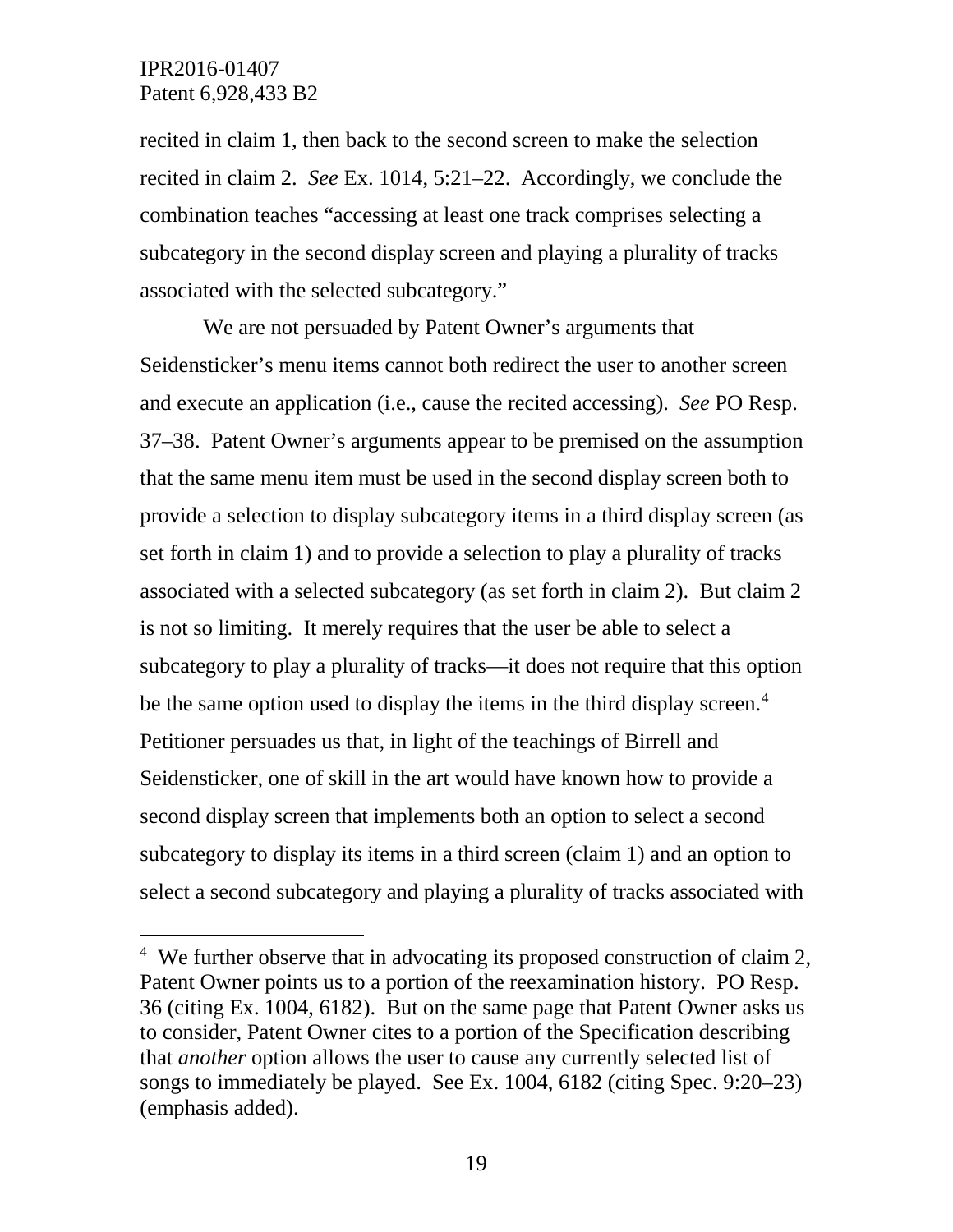the selected subcategory (claim 2). *See* Reply 17–18 (citing testimony of Dr. Bederson).

Claim 3 depends from claim 1 and recites "wherein the accessing at least one track comprises selecting a subcategory and adding the tracks associated with the selected subcategory to a playlist." We have reviewed Petitioner's analysis and supporting evidence and we are persuaded that for similar reasons as claim 2, and in light of Birrell's disclosure that a user can select CDs to be added to a playlist (Ex. 1013, 4:67–5:3), the Birrell-Seidensticker combination satisfies the limitations of claim 3. *See* Pet. 78.

Patent Owner relies on the same arguments made with respect to claim 2 for this claim. *See* PO Resp. 34–38. We are not persuaded for the reasons discussed above.

#### *5. Claims 5 and 7 Limitations*

Claim 5 depends from claim 1 and sets forth that the accessing at least one track comprises selecting an item in the third display screen and adding at least one track associated with the selected item to a playlist. Patent Owner does not present a separate argument for this claim.

As described with reference to claim 1's limitations, we agree with Petitioner that the Birrell-Seidensticker combination discloses displaying items (tracks) in a third display screen. *See e.g.,* Pet. 67–68. Petitioner further asserts Birrell discloses selection of an individual track to be played and adding it to a playlist. *Id.* at 78. We agree. *See* Ex. 1013, 4:66–5:3 (describing a user can select an individual track to be played and that user selections are added to a queue of tracks to be played by the system). Thus, Petitioner persuades us the Birrell-Seidensticker combination discloses the limitations of claim 5.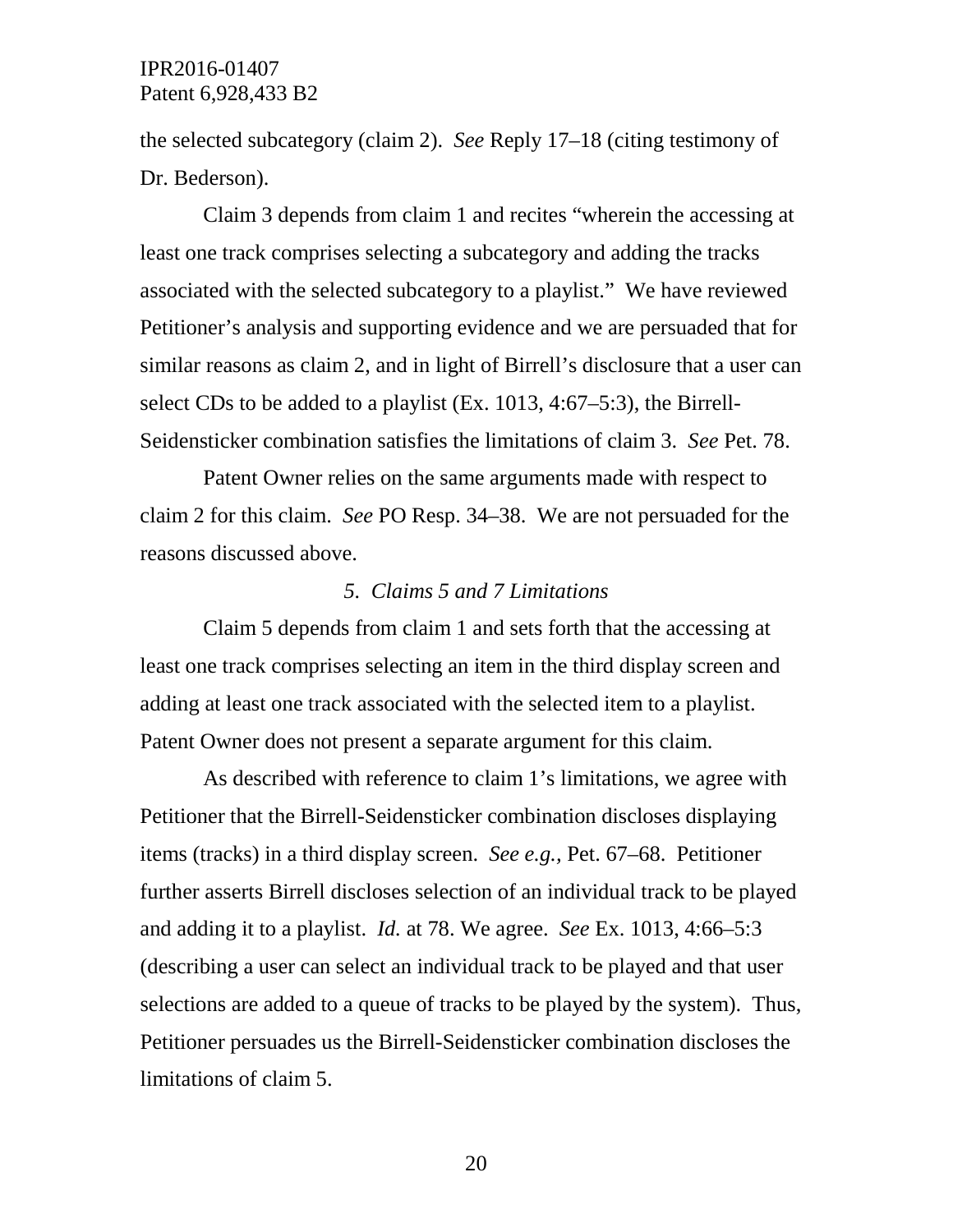Claim 7 recites "wherein the accessing at least one track is made after presentation of the third display screen by reverting back to one of the second and first display screens, the second display screen presented sequentially after the third display screen." Patent Owner does not present a separate argument for this claim. For similar reasons as those discussed *supra* with respect to claim 2, we agree with Petitioner that the Birrell-Seidensticker combination meets the limitations of claim 7. Pet. 78–79. Seidensticker discloses the use of a Back button to revert to a previous screen and Birrell discloses selecting a CD to be played (accessing a track), which can be made from the second display screen in accordance with the Birrell-Seidensticker combination. *See* Ex. 1014, 5:20–23 (describing the Back button takes the user to a next level of the hierarchy); Ex. 1013, 4:66– 5:3 (describing a user can select a CD to be played).

#### *6. Reason to Combine*

Petitioner asserts that Birrell and Seidensticker are both portable devices that require navigation of a hierarchical menu structure using a small display screen. Pet. 66. Petitioner asserts Birrell does not disclose the details of displaying or navigating its table of contents and, therefore, a person of ordinary skill in the art would have recognized the need for a compatible user interface. *Id.* at 67; Reply 2. Petitioner contends one of ordinary skill in the art would have found Seidensticker's approach to navigating a hierarchical menu structure "directly applicable" to Birrell's table of contents. *Id.* at 67. Petitioner's expert, Dr. Bederson, testifies that a person of ordinary skill would have recognized Seidensticker's interface to be a predictable improvement of Birrell. Ex. 1006, ¶ 194.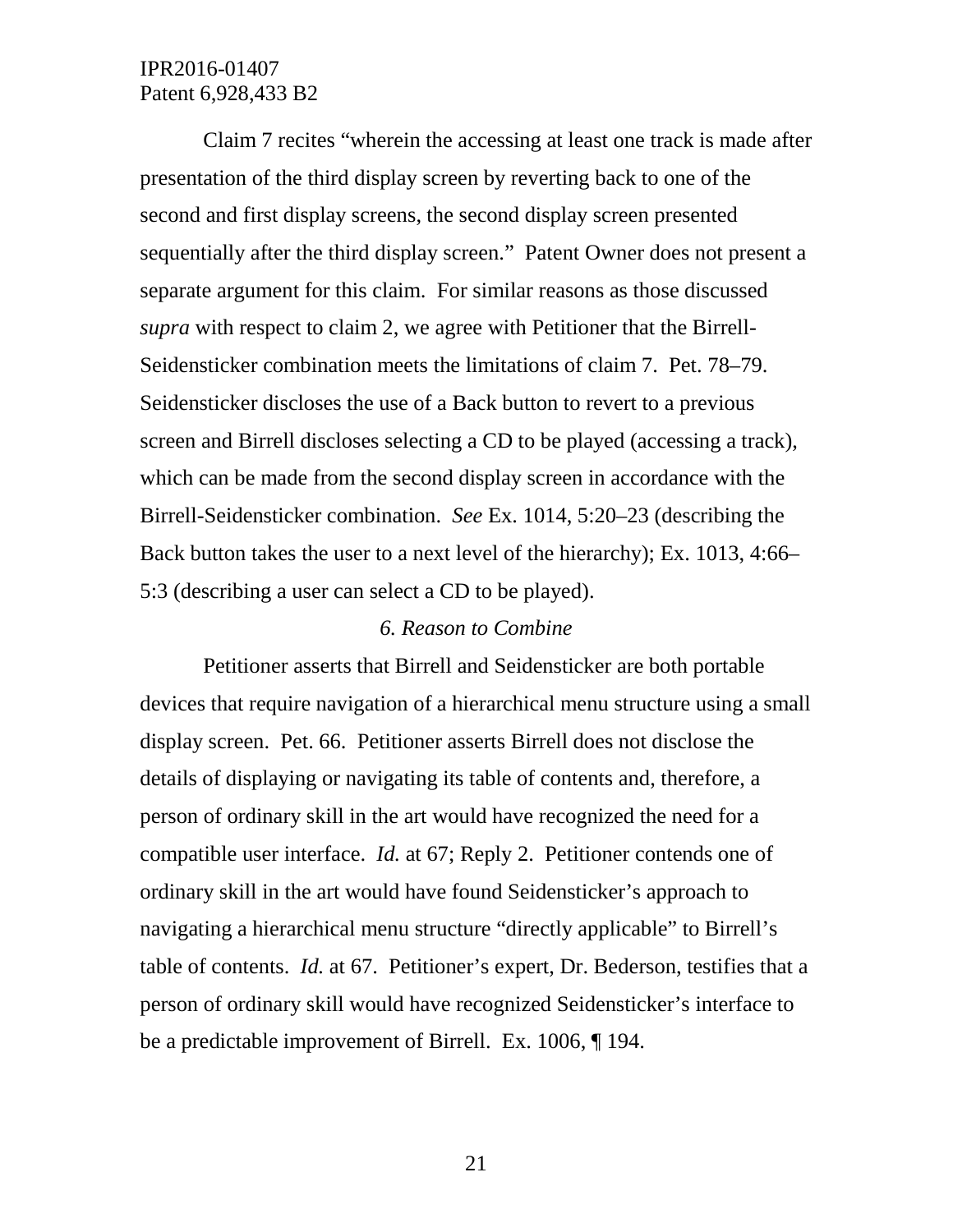Patent Owner contends that Petitioner fails to explain adequately why a person of ordinary skill at the time of the invention would have combined Birrell and Seidensticker. PO Resp. 14–34. Specifically, Patent Owner argues Petitioner's proffered reasons for combining the references are inadequate because the Birrell and Seidensticker devices serve very different purposes, use the hierarchy in different ways, and handle different types of data. *Id.* at 18–22. Patent Owner also argues that because Birrell does not specify what the user interface looks like, one of skill in the art would not conclude that Birrell necessarily discloses a menu hierarchy, which Patent Owner asserts to be a key assumption behind Petitioner's reason to combine analysis. *Id.* at 23–25. Patent Owner further argues that Petitioner's reason to combine is deficient because Petitioner's expert fails to identify a problem solved by the '433 patent that would have motivated a person of skill in the art to combine Birrell and Seidensticker. *Id.* at 28–31. Additionally, Patent Owner, and its expert, assert the combination would not be predictable because the results of any particular combination is not easily predictable beforehand because success in the field of user interfaces depends on the intangible nature of human psychology and must adjust for users with differing skill levels and past experiences. *Id.* at 32; Ex. 2014 ¶¶ 25–31.

Patent Owner also presents several arguments that Petitioner's reason to combine analysis is deficient because there would be other ways to display Birrell's table of contents without practicing claim 1. *See* Prelim. Resp. 15–17, 33–34. In particular, Patent Owner asserts that Petitioner's expert failed to analyze why Seidensticker's user interface would be selected to display Birrell's table of contents, as opposed to alternative methods such as the examples provided by Patent Owner and Mr. Bear. *Id.* at 15–17; Ex.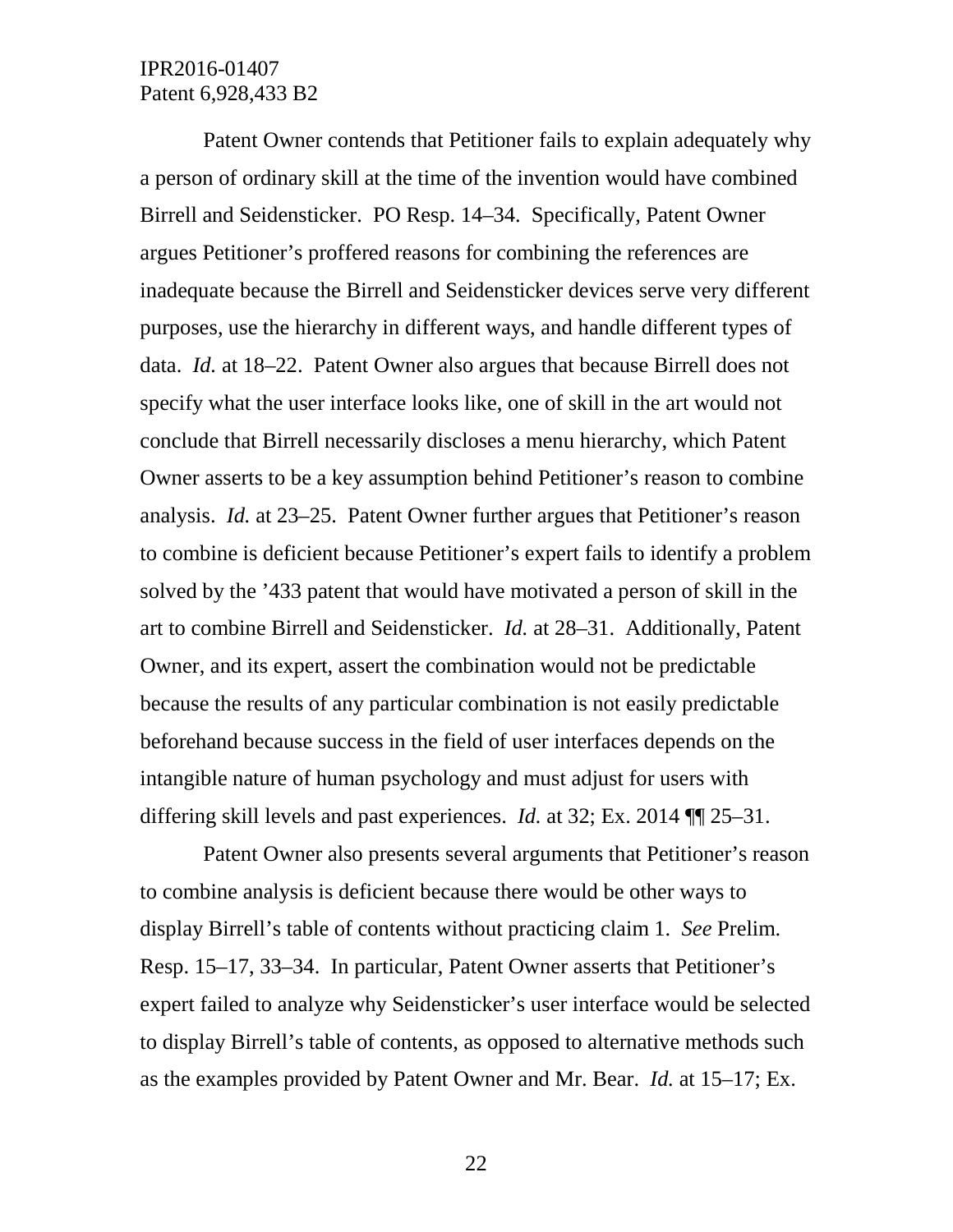2014 ¶¶ 54–57. Additionally, Patent Owner contends a person of skill in the art would have been familiar with PJB-100 (the commercial embodiment of Birrell) and, therefore, Petitioner must show why a person of skill in the art would have been motivated to combine Birrell with a different user interface when the PJB-100 already provides a way for the user to navigate the table of contents. Prelim. Resp. 33–34; *see also id.* at 25–28.

We have considered Petitioner's rationale for why one of ordinary skill in the art would have been motivated to combine Birrell and Seidensticker. We disagree with Patent Owner that the rationale is inadequate. Petitioner persuades us that a person of ordinary skill in the art would have recognized the need in Birrell for a user interface compatible with the hierarchically organized data it describes. Reply 2; *see also* Pet. 67 ("[Birrell] does not expressly disclose the details of displaying 'selected portions of the table of contents'"). Petitioner also persuades us that one of ordinary skill in the art would have found Seidensticker's approach to navigating a hierarchical menu structure "directly applicable" to Birrell's hierarchical table of contents, particularly because Seidensticker expressly contemplates its user interface can be employed on other portable electronic devices. Pet. 66–67; Reply 3; *see* Ex. 1014, 4:54–57; 22:27–35. We are persuaded by the testimony of Petitioner's expert, Dr. Bederson, that a person of skill in the art would have recognized the combination as a simple, predictable improvement of Birrell to incorporate Seidensticker's known interface into Birrell to satisfy the lack of an explicitly described interface. Ex. 1006 ¶ 194. We determine this is sufficient articulated reasoning to support the legal conclusion of obviousness. *See KSR*, 550 U.S. at 416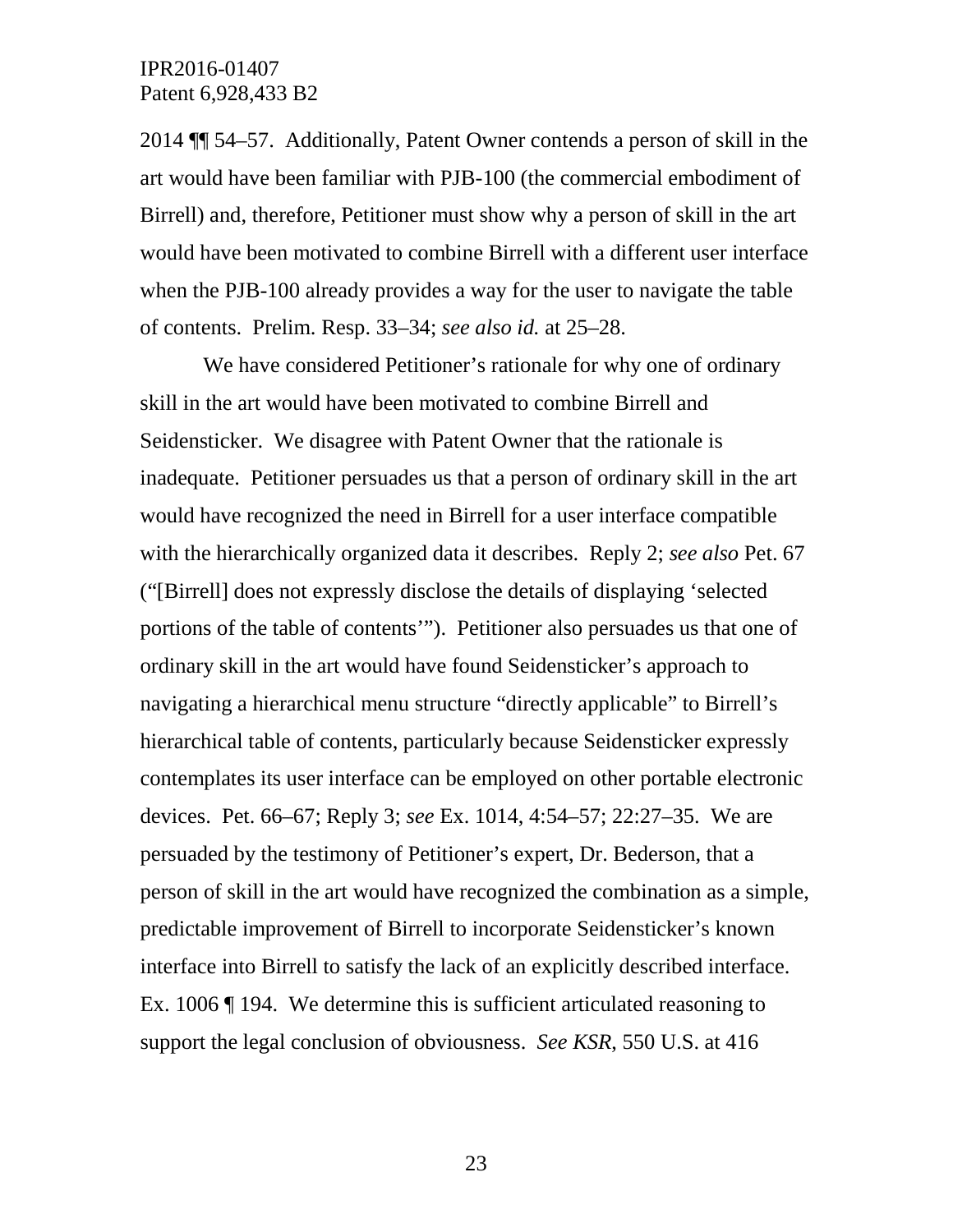("The combination of familiar elements according to known methods is likely to be obvious when it does no more than yield predictable results.").

Although Patent Owner and its expert present arguments that the results of the combination would not be predictable, Patent Owner admits that it did not address any specific difficulties in trying to make or implement the combination. Tr. 44. Rather, its arguments center on the "success" of the user interface. *See* PO Resp. at 32; Ex. 2014 ¶¶ 25–31. We are unpersuaded by such arguments because a particular combination does not need to be the preferred, or the most desirable, combination described in the prior art in order to provide motivation for the current invention. *In re Fulton*, 391 F.3d 1195, 1200 (Fed. Cir. 2004). Patent Owner does not convince us that combining Birrell and Seidensticker would have been "uniquely challenging or difficult for one of ordinary skill in the art" or "represented an unobvious step over the prior art." *See Leapfrog Enters., Inc. v. Fisher-Price, Inc.,* 485 F.3d 1157, 1162 (Fed. Cir. 2007) (citing *KSR*, 550 U.S. at 418–19).

Patent Owner's arguments that the references serve different purposes and handle different types of data are also unpersuasive. We agree with Petitioner that the differences are trivial and do not negate the reasons to combine. Reply 10. As discussed above, Seidensticker expressly states that its interface can be employed on many other types of electronic devices besides a combination pager and data management device. Ex. 1014, 4:54– 57, 22:27–35. And contrary to Patent Owner's arguments that Seidensticker's hierarchy does not reflect a relationship between items in its menu lines (PO Resp. 20), we agree with Petitioner that Seidensticker describes menus with hierarchical relationships between the items. Reply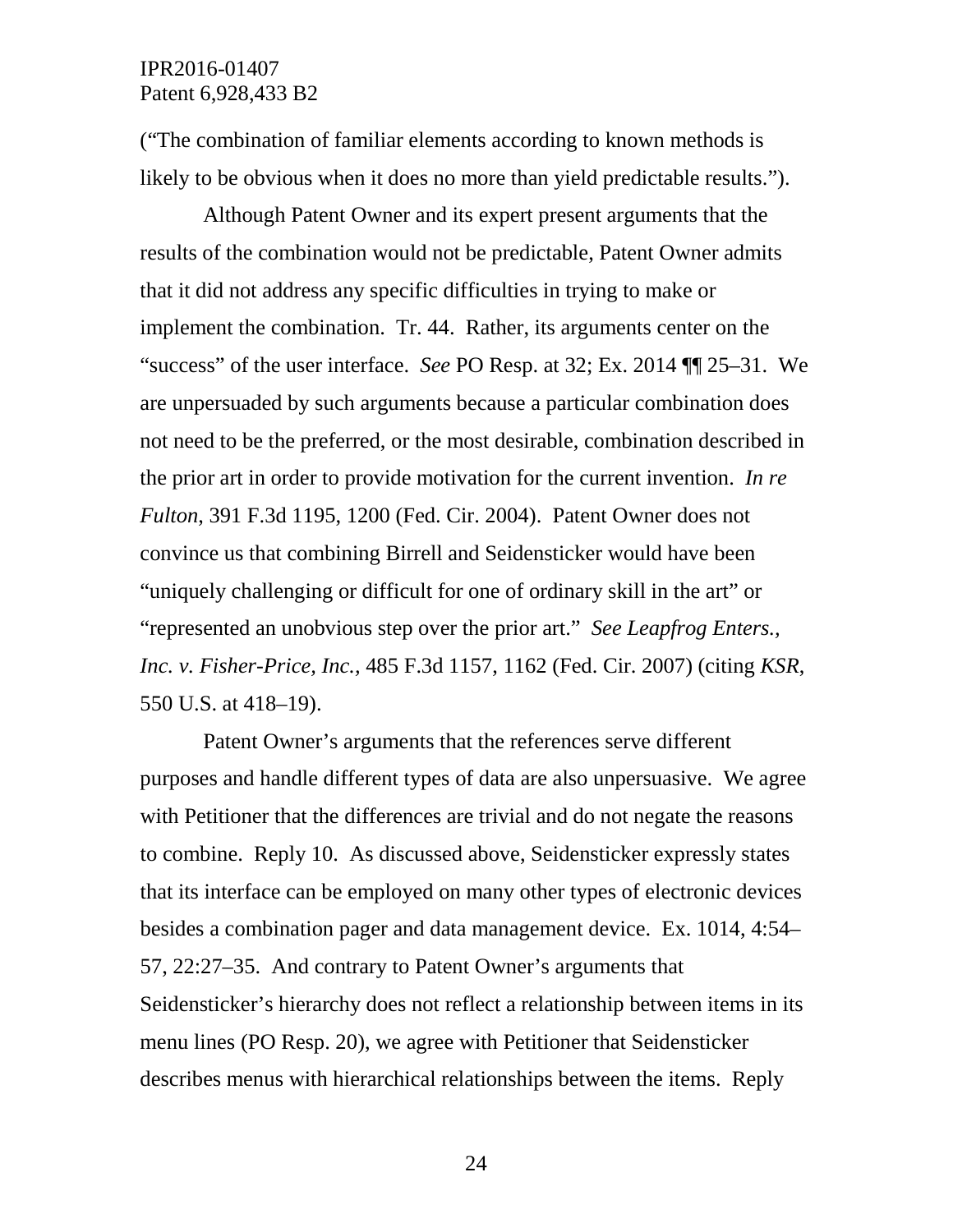11; *accord* Ex. 1014, Fig. 6A, 7:1–9, 12:20–48 (describing games menu option with a list of games for selection). Furthermore, we agree with Petitioner that, contrary to Patent Owner's assertion, Petitioner's reasoning for combining the teachings of the references need not be grounded exclusively in the identification of a problem solved by the '433 patent.<sup>[5](#page-24-0)</sup> Reply 6–7; *see KSR*, 550 U.S. at 420 ("The first error of the Court of Appeals in this case was . . . holding that courts and patent examiners should look only to the problem the patentee was trying to solve."). Rather, "[u]nder the correct analysis, any need or problem known in the field of endeavor at the time of the invention and addressed by the patent can provide a reason for combining the elements in the manner claimed." *Id.*  As discussed previously, Petitioner identifies adequately the need in Birrell for a user interface compatible with hierarchically organized data.

Finally, we are not persuaded by Patent Owner's arguments that the rationale is deficient merely because there are other ways to display Birrell's table of contents. We agree with Petitioner (Reply Br. 4–5) that the existence of other ways to display Birrell's data is legally irrelevant because the asserted combination need not be the only possible or most desirable combination. *See In re Fulton*, 391 F.3d at 1200. Furthermore, because the claims are challenged under the combination of Birrell and Seidensticker, we also agree with Petitioner that the commercial embodiment of Birrell (PJB-100) is legally irrelevant. *See* Reply Br. 5–6. Patent Owner admits that the

<span id="page-24-0"></span><sup>&</sup>lt;sup>5</sup> Because we determine that Petitioner's reasoning need not be grounded in the problem the patentee was trying to solve, we do not consider Petitioner's rebuttal evidence ("ISO 9241," Ex. 1023), proffered to rebut the suggestion the problem of the '433 patent was not known in the prior art. *See* Pet. 8; Tr. 17.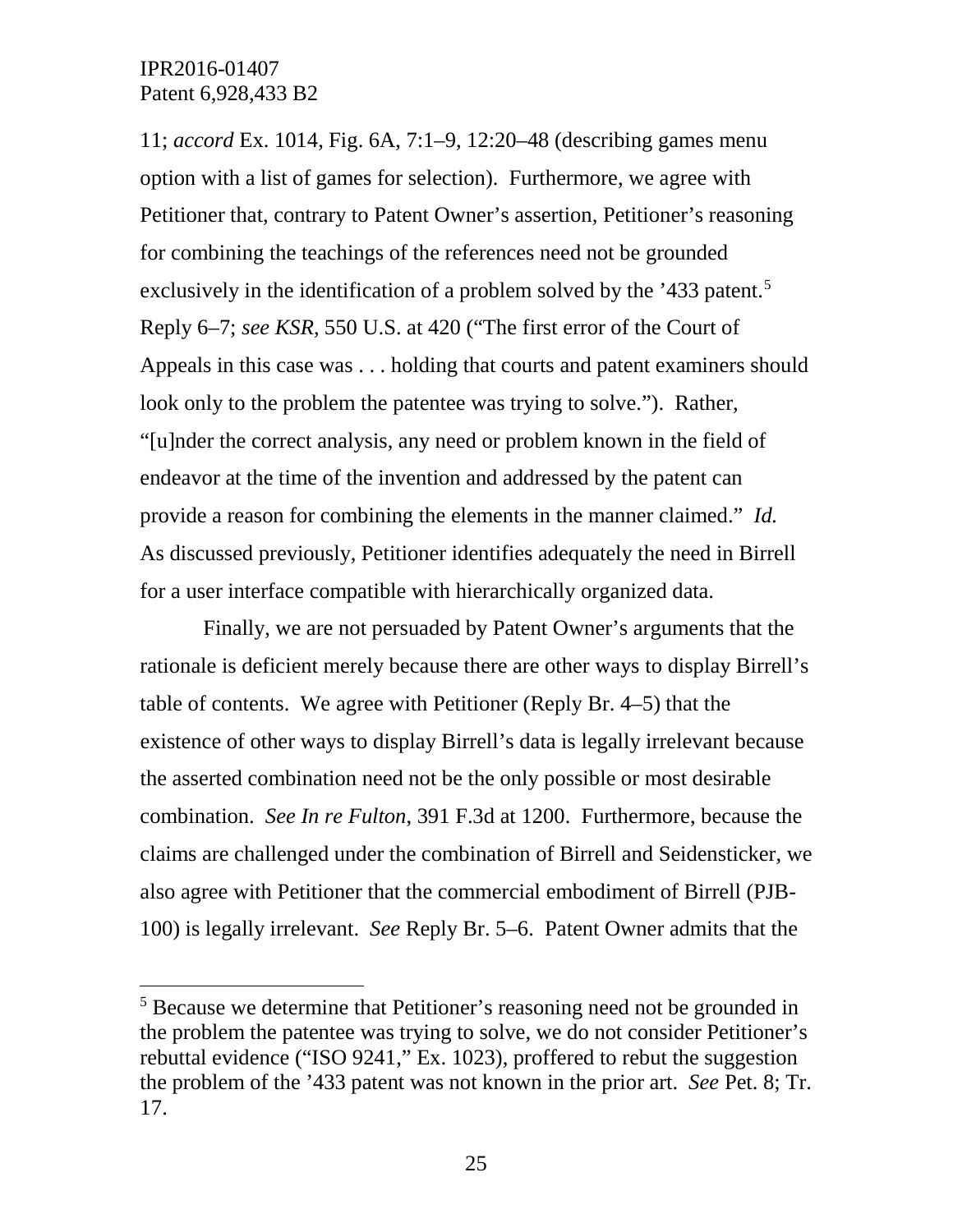Birrell reference itself does not disclose a user interface for how to display its table of contents. PO Resp. 40 ("Birrell says nothing about the design of its user interface."); *see also* Tr. 39. Therefore, we agree with Petitioner's assertion that a person of skill in the art would have recognized the need for a user interface to display the hierarchically organized data described in Birrell. Reply Br. 2–3. Petitioner satisfies its burden by articulating sufficient reasoning with some rational underpinning for combining the teachings of Birrell with Seidensticker. *See KSR*, 550 U.S. at 418.

For the foregoing reasons, we conclude that it would have been obvious for one of ordinary skill in the art to combine the teachings of Birrell and Seidensticker as Petitioner proposes.

#### *7. Secondary Considerations*

Patent Owner contends that secondary considerations compel a conclusion of non-obviousness. PO Resp. 57–63. Specifically, Patent Owner asserts that licensing of the '433 patent to Apple supports a conclusion of non-obviousness. *Id.* at 62–63. Patent Owner further argues there is evidence of industry praise that is reasonably commensurate with the scope of the claims that supports a conclusion of non-obviousness. *Id.* at 58–62.

We first analyze Patent Owner's licensing evidence. Patent Owner asserts it licensed the '433 patent to Apple for \$100 million. *Id.* at 62 (citing Exs. 2015, 2016). Patent Owner asserts that, although the license was signed after litigation, the \$100 million license far exceeded any reasonable potential cost to defend an infringement suit. *Id.* at 63. Patent Owner argues the fact that a sophisticated technology company paid such a substantial amount for a license weighs heavily against any finding of obviousness. *Id.*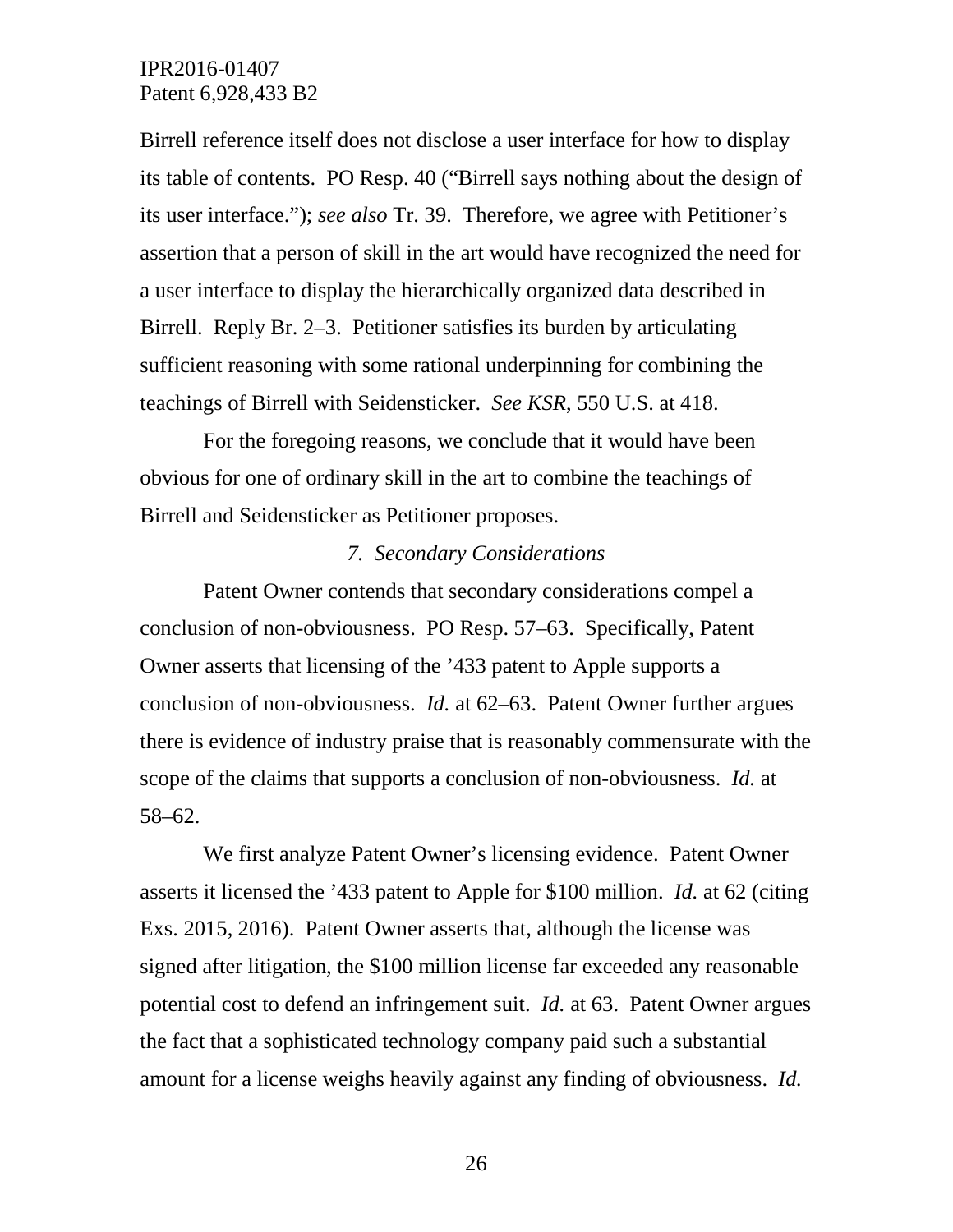In order for secondary considerations to be accorded substantial weight, there must be a nexus between the claimed invention and the evidence of secondary considerations. *In re GPAC Inc.*, 57 F.3d 1573, 1580 (Fed. Cir. 1995). The relevant inquiry here is whether there is a nexus between the patent and the licensing activity itself, such that the factfinder can infer that the licensing "arose out of recognition and acceptance of the subject matter claimed" in the patent. *S. Ala. Med. Sci. Found. v. Gnosis S.P.A.*, 808 F.3d 823, 827 (Fed. Cir. 2015) (citation and quotations omitted).

Patent Owner's evidence insufficiently demonstrates a nexus between its license agreement and the claimed invention of the '433 patent. Patent Owner did not submit the license itself, but only a press release announcing the license. *See* Ex. 2015. As noted by Petitioner (Reply 27), the license predates the reexamination proceeding that canceled twelve of the sixteen claims, including the only independent claim. *See* Ex. 1002 (reexamination certificate issued Oct. 8, 2012); Ex. 2016 (announcement of Apple license dated Aug. 24, 2006). Patent Owner does not present persuasive evidence that any licensing value arose from recognition of the value of the four dependent claims that survived reexamination, and, therefore does not establish a nexus between the license agreement and the current claims of the '433 patent. Accordingly, we agree with Petitioner (Reply 26–27) that Patent Owner fails to establish that the license arose out of recognition and acceptance of the claimed subject matter, as opposed to other economic reasons. *See Cole Kepro Int'l, LLC v. VSR Indus., Inc.*, 695 F.App'x 566, 572 (Fed. Cir. 2017).Indeed, the announcement itself indicates evidence of such a business relationship by its statement that "Apple can recoup a portion of its payment if Creative is successful in licensing the patent to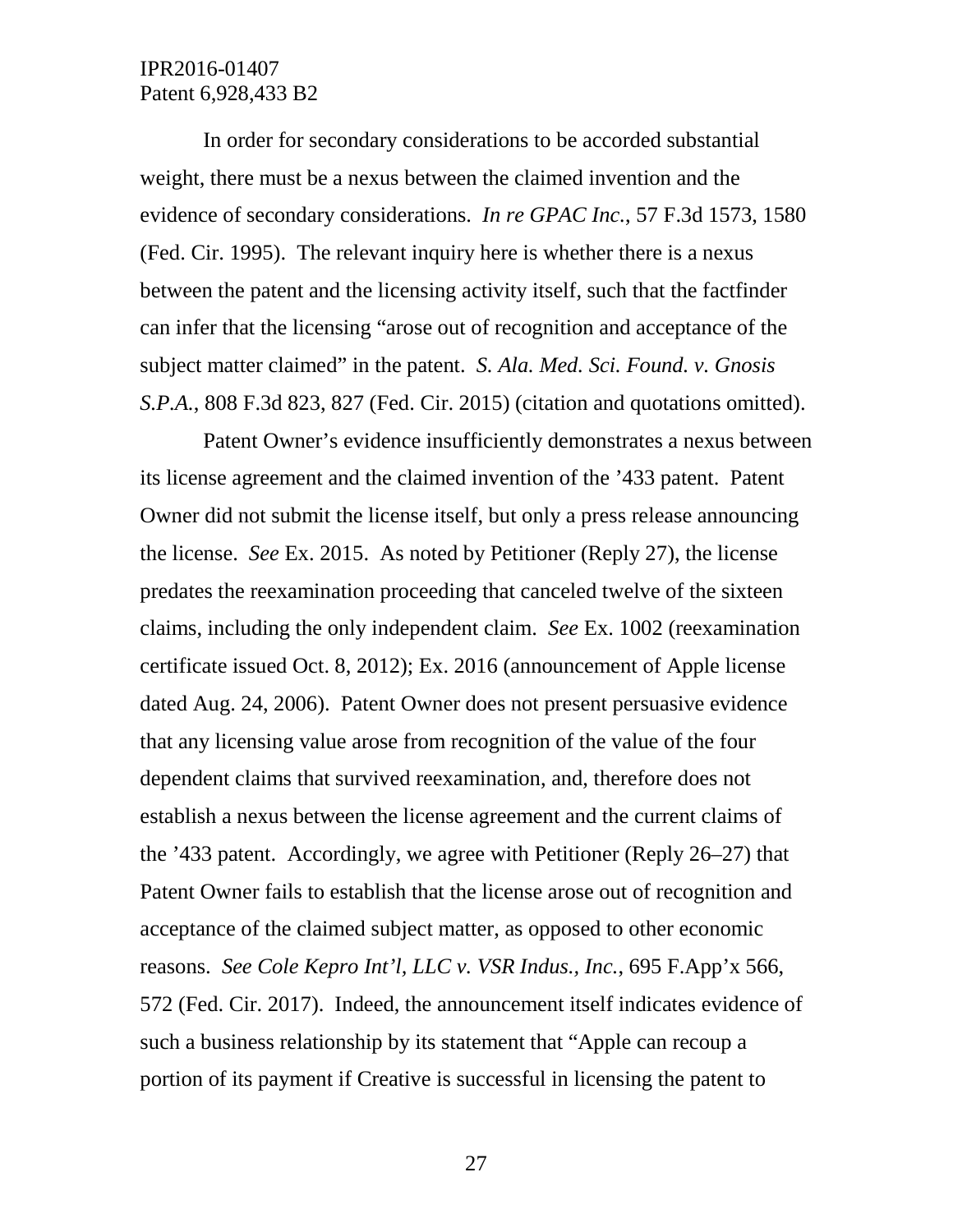others." Ex. 2016. We conclude Patent Owner's licensing evidence has little persuasive weight.

Next, we analyze Patent Owner's evidence of industry praise. Patent Owner argues that the Nomad Jukebox, which Patent Owner asserts to be the commercial embodiment of the '433 patent, was extensively praised in the consumer electronics press based on user features recited in the claims of the '433 patent. PO Resp. 58. Patent Owner presents evidence and testimony in support of its assertion that the Nomad Jukebox is the commercial embodiment of the '433 patent. *Id.* at 58–59. Patent Owner asserts the Nomad Jukebox was specifically praised due to its implementation of hierarchical navigation (all claims) and accessing songs as a group (claims 2, 3, 17, 18, 20, 22, 24, 26, and 28).<sup>6</sup> Patent Owner supports its assertions with a review by "Xbit laboratories" (Ex. 2007); a review by "MP3newswire.net" (Ex. 2008); two PC Magazine articles (Ex. 2009; Ex. 2011); and a Macworld article (Ex. 2010). *Id.* at 59–61.

In evaluating whether the requisite nexus exists, the identified objective indicia must be directed to what was not known in the prior art. *Novartis AG v. Torrent Pharm. Ltd.*, 853 F.3d 1316, 1331 (Fed. Cir. 2017). Although Patent Owner presents sufficient evidence that Nomad is the commercial embodiment of the '433 patent, the "hierarchical navigation" feature asserted to be present in "all claims" was known in the prior art. Specifically, this feature is present in all claims through their dependency on

<span id="page-27-0"></span> <sup>6</sup> Patent Owner also asserts that the Nomad Jukebox was praised for browsing by album, artist, and genre (claims 23–28) and adding songs to an active queue list (claims 17, 18, 20, 22, 24, 26, and 28). PO Resp. 61. We address this evidence *infra* in the analysis of the challenged grounds for these claims.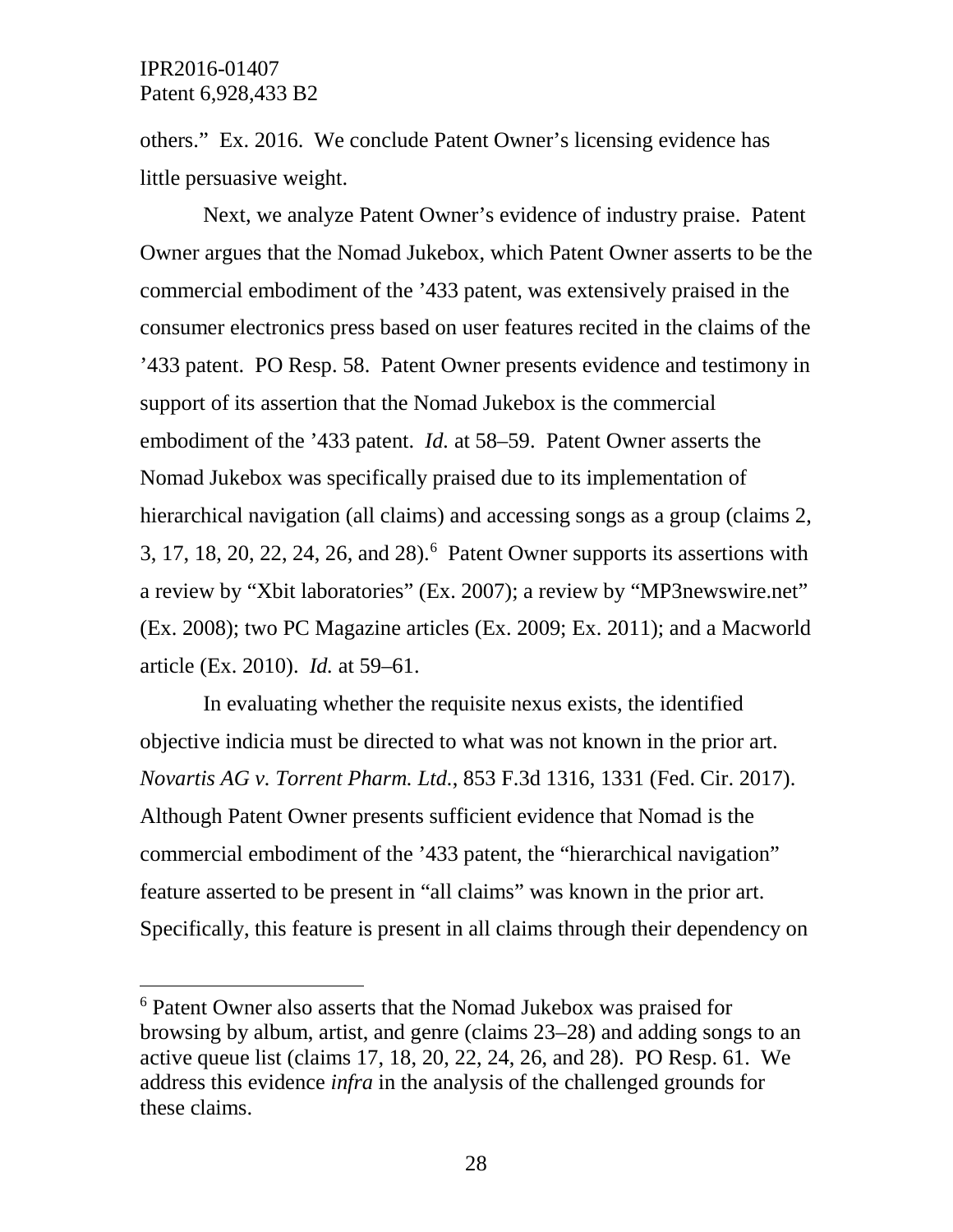independent claim 1. Claim 1 was canceled during the reexamination because the Examiner found it was both anticipated by and obvious over the prior art. *See* Ex. 2004, 6249–50 (maintaining the 35 U.S.C. §§ 102(b) and 103(a) rejections of claim 1 and entering an Examiner's amendment into the record canceling claim 1). Therefore, the asserted industry praise for the hierarchical feature is not directed to "what was not known in the prior art" and, thus, the requisite nexus does not exist.

We turn next to Patent Owner's evidence of industry praise of "accessing songs by a group," which Patent Owner asserts to be the feature recited in claims 2, 3, 17, and 19–28. PO Resp. 60. Patent Owner's assertion of industry praise for the "accessing songs by a group" feature relies on a single sentence in a November 2000 article in "PC World" reviewing the Nomad Jukebox. *Id.* (citing Ex. 2011). The cited portion of the article states "[u]sing the intuitive on-board Music Library button, I could browse various albums or individual song tracks and move them to an active playlist with a single touch." Ex. 2011. But, the "on-board Music Library button" praised by reviewer as "intuitive" is not recited in the claims. Thus, there is insufficient nexus between the claims and the purported praise to support a finding of non-obviousness.

We conclude the preponderance of the evidence does not support licensing and industry praise as indicative of non-obviousness of claims 2, 3, 5, and 7 of the '433 patent. Patent Owner's weak evidence of secondary considerations does not outweigh Petitioner's strong evidence regarding the teachings of Birrell and Seidensticker with respect to the subject matter of these claims.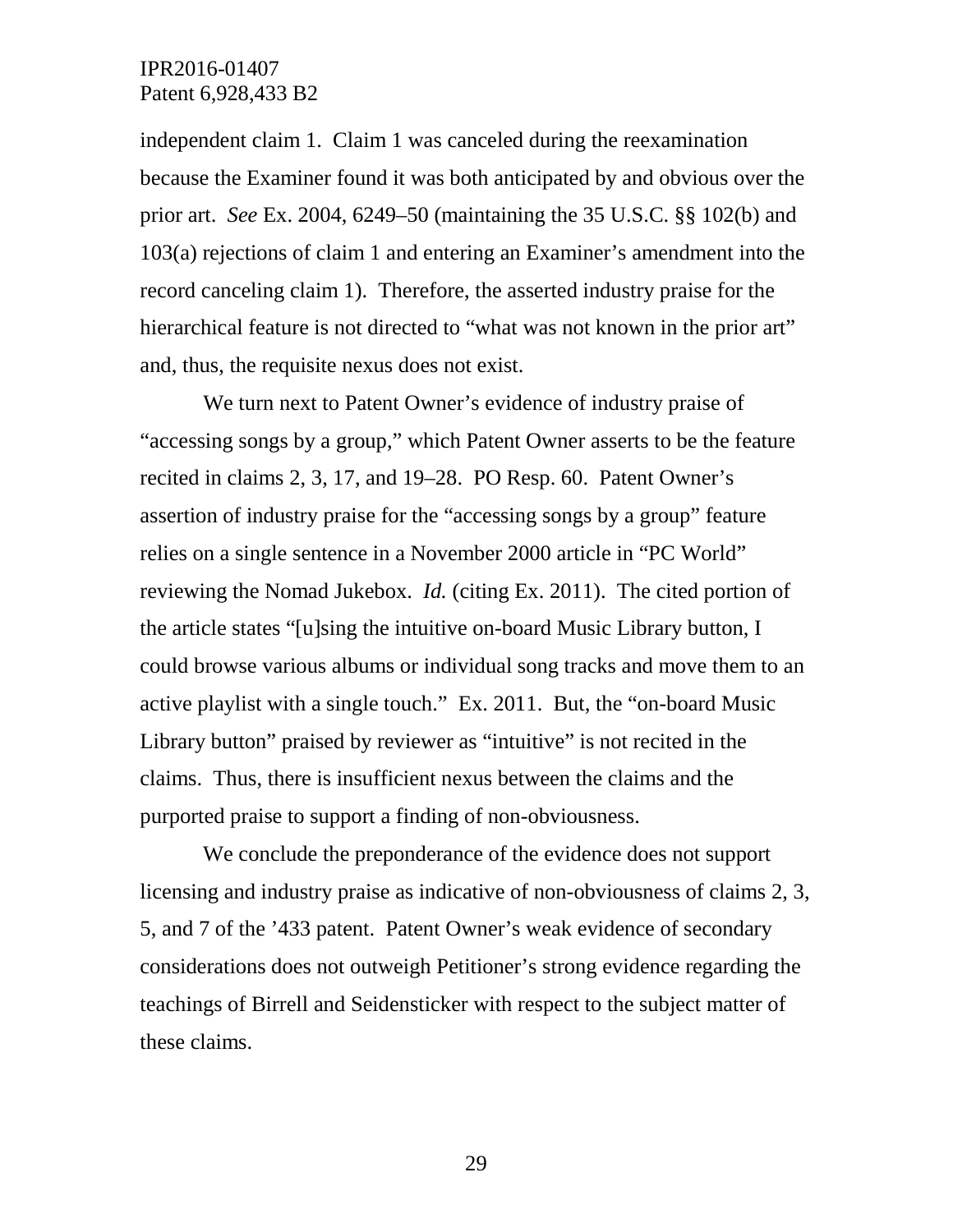#### *8. Conclusion of Obviousness*

For the foregoing reasons, we conclude that Petitioner has demonstrated, by a preponderance of the evidence that claims 2, 3, 5, and 7 would have been obvious over Birrell and Seidensticker.

#### *E. Obviousness over Birrell, Seidensticker, and Proehl*

Petitioner challenges dependent claims 19, 21, and 25 as unpatentable as obvious under 35 U.S.C. § 103(a) over the combination of Birrell, Seidensticker, and Proehl. Pet. 80–87, 89–92.

Proehl describes a graphic user interface for use with a multirecording medium integrated player (e.g., multi-disc CD player). Ex. 1011, 1:6–10. A sort option is provided from which the user may select various sort options, such as genre, artist, and title. *Id.* at 5:58–63. If a genre sort is selected, a plurality of sub-options, including various genres to choose from, are displayed. *Id.* at 5:64–66. After the user has selected a genre, information relating to all CDs that are related to the associated genre is displayed. *Id.* at 6:2–5.

Claims 19 and 21 depend from claim 5. Petitioner asserts that when the Birrell-Seidensticker combination is modified to employ the top-level "genre, artist, title" categories of Proehl, the selection of either "genre" or "artist" at the first menu level would lead to a listing of albums at the third level, as set forth in claims 19 (selected item is associated with a plurality of tracks) and 21 (selected item is a selected album name). Pet. 84–87. Petitioner similarly asserts the combination teaches the specific "genre," "genre-type", and "album-name" display screen hierarchy and "accessing at least one track" as set forth in claim 25. *See* Pet. 89–92. Petitioner provides example display screens illustrating how the combination discloses the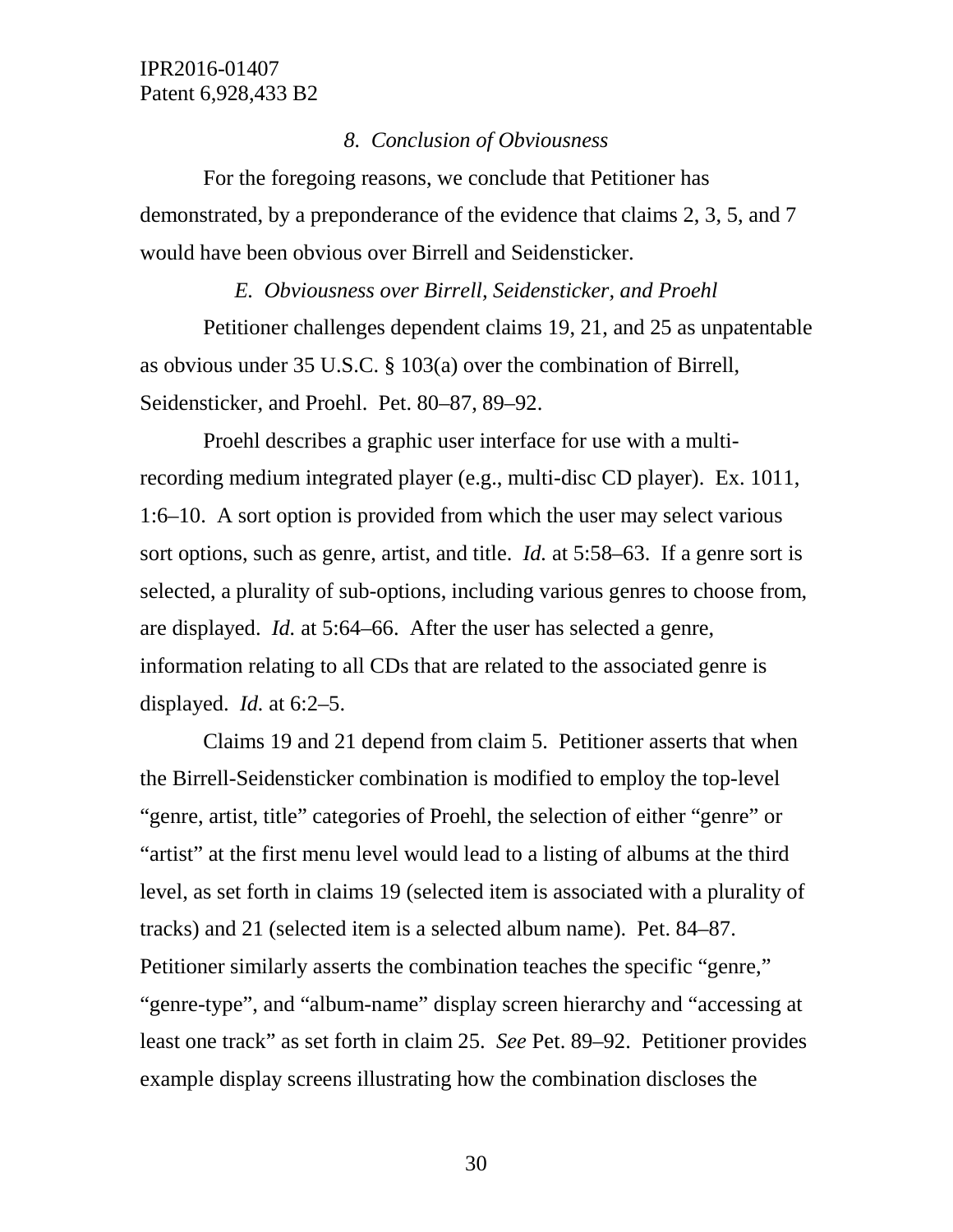display of a categories list in a first display screen (including genre and artist options), a list of genres in a second display screen after selection of the genre option, and a list of CDs (albums) in a third display screen associated with a particular genre type (rock). *See* Pet. 84–86, 90–91. We have reviewed the analysis of these claims set forth by Petitioner and find it persuasive. Accordingly, we determine Petitioner establishes the combination of Birrell, Seidensticker, and Proehl discloses the limitations of claims 19, 21, and 25.

Patent Owner asserts the combination does not cure the deficiencies in the Birrell-Seidensticker combination. PO Resp. 40. For the reasons discussed previously, we are not persuaded of any such deficiencies.

Regarding Petitioner's reasons to combine Proehl with Birrell and Seidensticker, Petitioner contends a person of ordinary skill in the art would have had reason to employ Proehl's music categorization hierarchy in the Birrell-Seidensticker combination to facilitate the location of albums and/or tracks within the device in a similar manner. Pet. 81. Petitioner asserts a person of ordinary skill had reason to include such options to provide more ways to search for music. Reply 18. In support of Petitioner's assertions, Dr. Bederson testifies that a person of ordinary skill would have recognized that Proehl's teachings would have been directly applicable to Birrell and would have recognized that its teachings could be employed in Birrell to provide additional ways of finding tracks based on different parameters. Ex. 1006 ¶ 234. Dr. Bederson further testifies that a person of ordinary skill would have recognized it would have been a simple, predictable modification to extend Birrell's hierarchical table of contents to include the additional hierarchies for top-level options described by Proehl, such as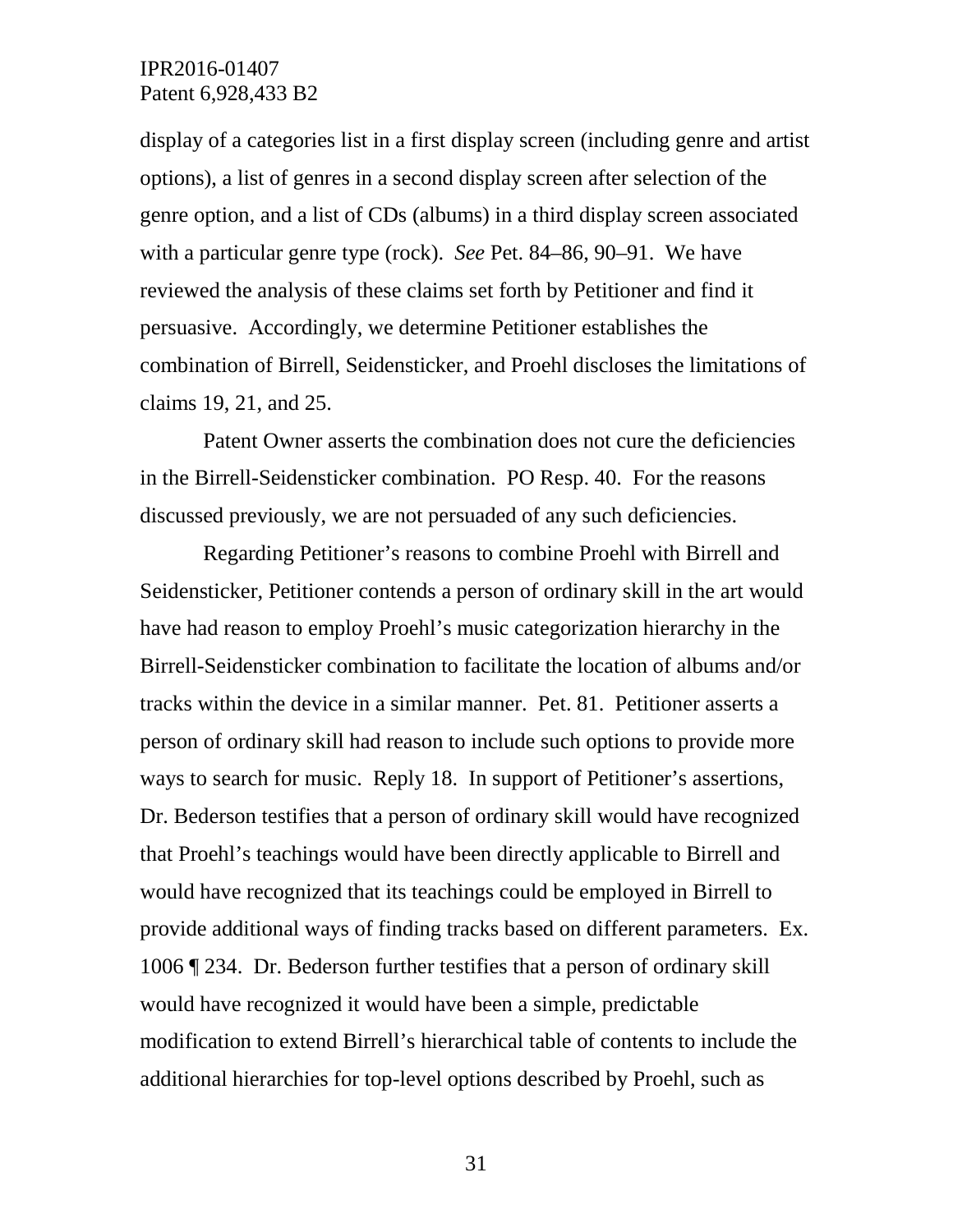artist and album/title, and that the combination would have been recognized as the use of a known technique to improve a similar device in the same way. *Id.* Dr. Bederson explains that there are a number of well-known datastructures that could be used to incorporate the album and genre into Birrell's hierarchy, including modifying the existing Birrell structure or using another data structure to support a multiple hierarchy, and that a person of skill in the art would be familiar with the necessary data structures to support simple navigation across multiple hierarchies. Ex. 2017, 152– 153.

Patent Owner argues that Petitioner fails to provide adequate explanation for why a person of ordinary skill in the art would have combined the references in the claimed manner. PO Resp. 40–46. Patent Owner argues Proehl is directed to "sorting," rather than categorizing, and its conventional large-screen user interface teachings would not be applicable to Seidensticker with its focus on a small-screen device. *Id.* at 41–42. Patent Owner also argues that Petitioner's expert relies on Proehl's "sort-by pop up menu" for the combination, which is a specific user interface structure that would not be obvious to a person of ordinary skill in the art that it could serve its purpose divorced from the large-screen personal computer interface of Proehl. *Id.* at 42–43. Patent Owner further asserts Petitioner fails to provide evidence explaining why Birrell's single genre hierarchy was inadequate and also fails to explain how a top-level hierarchy could be compatible with the table of contents described by Birrell. *Id.* at 43–44. Patent Owner additionally asserts that adopting Proehl to work with Birrell would change Birrell's principle of operation because Birrell's table of contents provides a simple organizational structure to find files on storage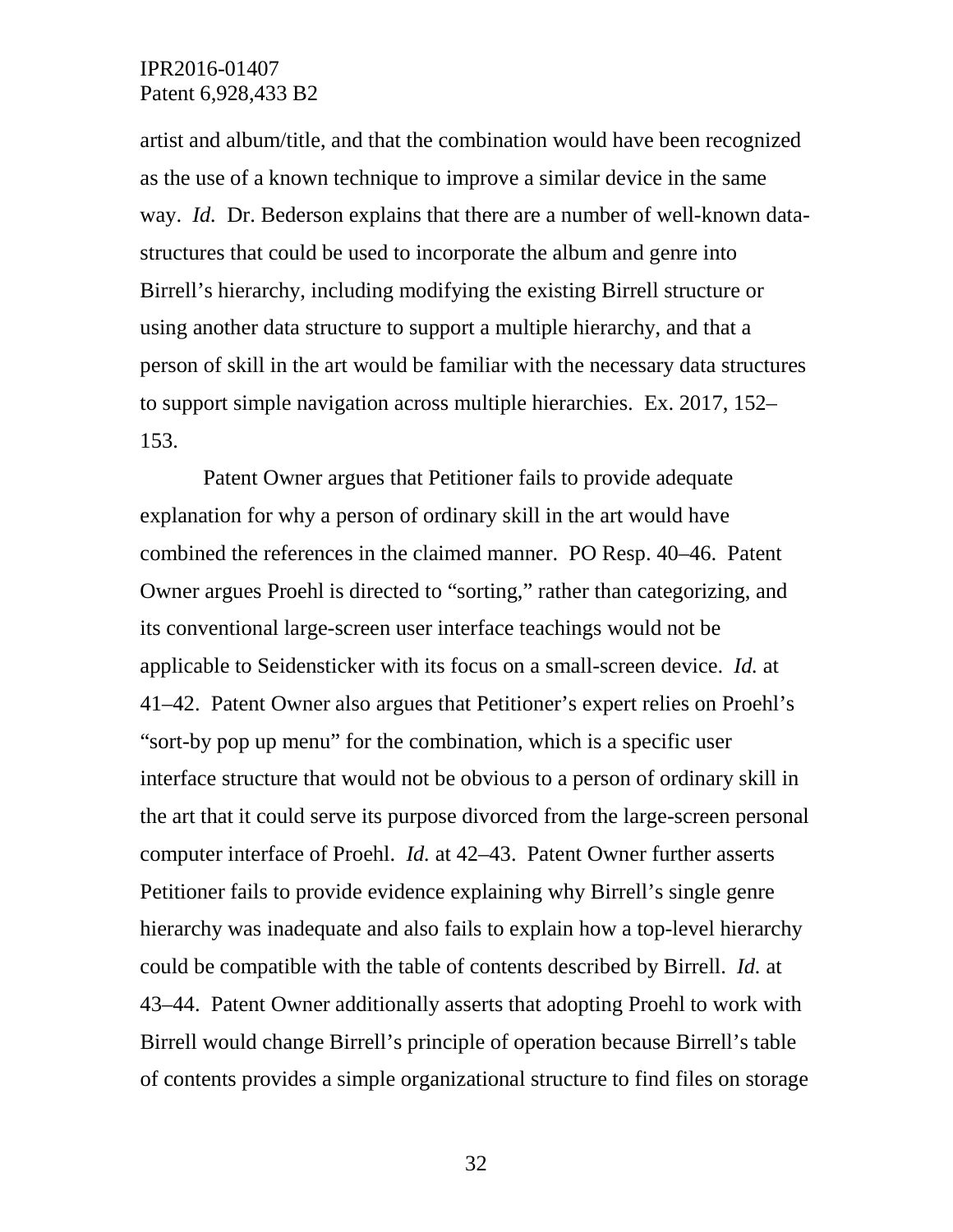and this purpose could be frustrated by permitting multi-hierarchy searching as it would increase the computational complexity and/or storage for the table of contents and make it more difficult for power saving benefits to be obtained. *Id.* at 44–45. In support of its assertions, Patent Owner relies on testimony of its witness, Mr. Bear. *See* Ex. 2014 ¶¶ 105–119.

We are not persuaded by Patent Owner's arguments. We determine Petitioner articulates sufficient persuasive reasoning to support combining the teachings of Proehl with Birrell and Seidensticker in the proposed manner. In particular, Petitioner persuades us one of ordinary skill would have reason to combine Proehl's categorization options in the Birrell-Seidensticker combination to provide the user with additional ways of finding tracks (by album name and artist) and that such a combination would have been a simple, predictable modification. Moreover, we note that Birrell describes its top level categorization scheme (by genre) as exemplary and does not preclude other categorization options. *See* Ex. 1013, 4:52–56.

We are not convinced by Patent Owner's arguments that Proehl's categorization options are only applicable to large screen user interfaces and observe that Petitioner does not propose to bodily incorporate Proehl's popup menu, but only the options provided in the menu. Furthermore, as noted by Petitioner (Reply 20), Patent Owner and its expert, Mr. Bear, do not provide sufficient evidence that the combination would in fact increase computational complexity to search for music files on storage or otherwise make it more difficult for Birrell to achieve its asserted power savings benefits. We give little weight to such testimony. *See* 37 C.F.R. § 42.65(a) ("Expert testimony that does not disclose the underlying facts or data on which the opinion is based is entitled to little or no weight"). After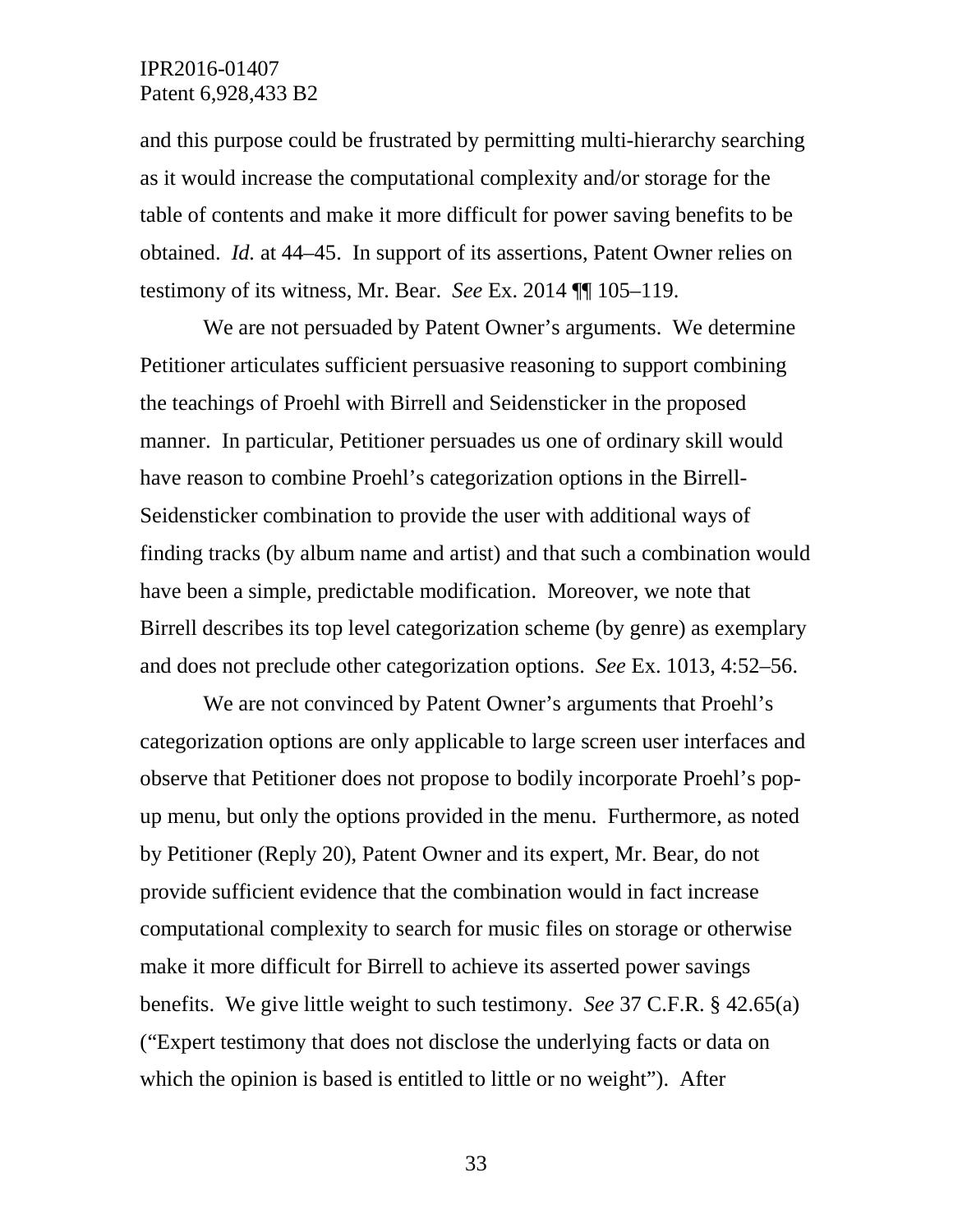considering the opinions of both experts, we give greater weight to the opinion of Dr. Bederson, which is supported by underlying facts and data, that the proposed combination would be a simple, predictable modification for one of ordinary skill in the art to extend Birrell to additionally include Proehl's categorization by artist and album and that one of skill in the art would have reason to make the modification to provide the user with more navigation options.

We now turn to Patent Owner's argument that there are secondary considerations that compel a finding of non-obviousness for these claims. *See* PO Resp. 57–63. We are not persuaded. For the reasons discussed previously, Patent Owner's evidence regarding licensing and the "hierarchical navigation" feature is entitled to little or no weight. Patent Owner additionally asserts that its evidence of industry praise for browsing by album, artist, and genre (claims 23–28) weighs against any finding of obviousness. PO Resp. 61–62. In support of this assertion, Patent Owner relies on four different articles that review the Nomad Jukebox. *Id.* at 60 (citing Exs. 2007, 2008, 2009, 2010).

The first article relied upon by Patent Owner states that the developers of the Nomad Jukebox coped "really well" with the classification issue and describes that "there are three main criteria for sorting the tracks: albums, artists and genre." Ex. 2007, 3. The second article states "[t]he player lets you navigate easily through your library of songs. The tracks are sorted by playlist, albums, artist and genre." Ex. 2008, 3. The third article, awarding the Nomad Jukebox "Gadget of the Month," is a few paragraphs long and describes the product as effectively working "just like a bigger version of the portable MP3 players that have become so popular." Ex.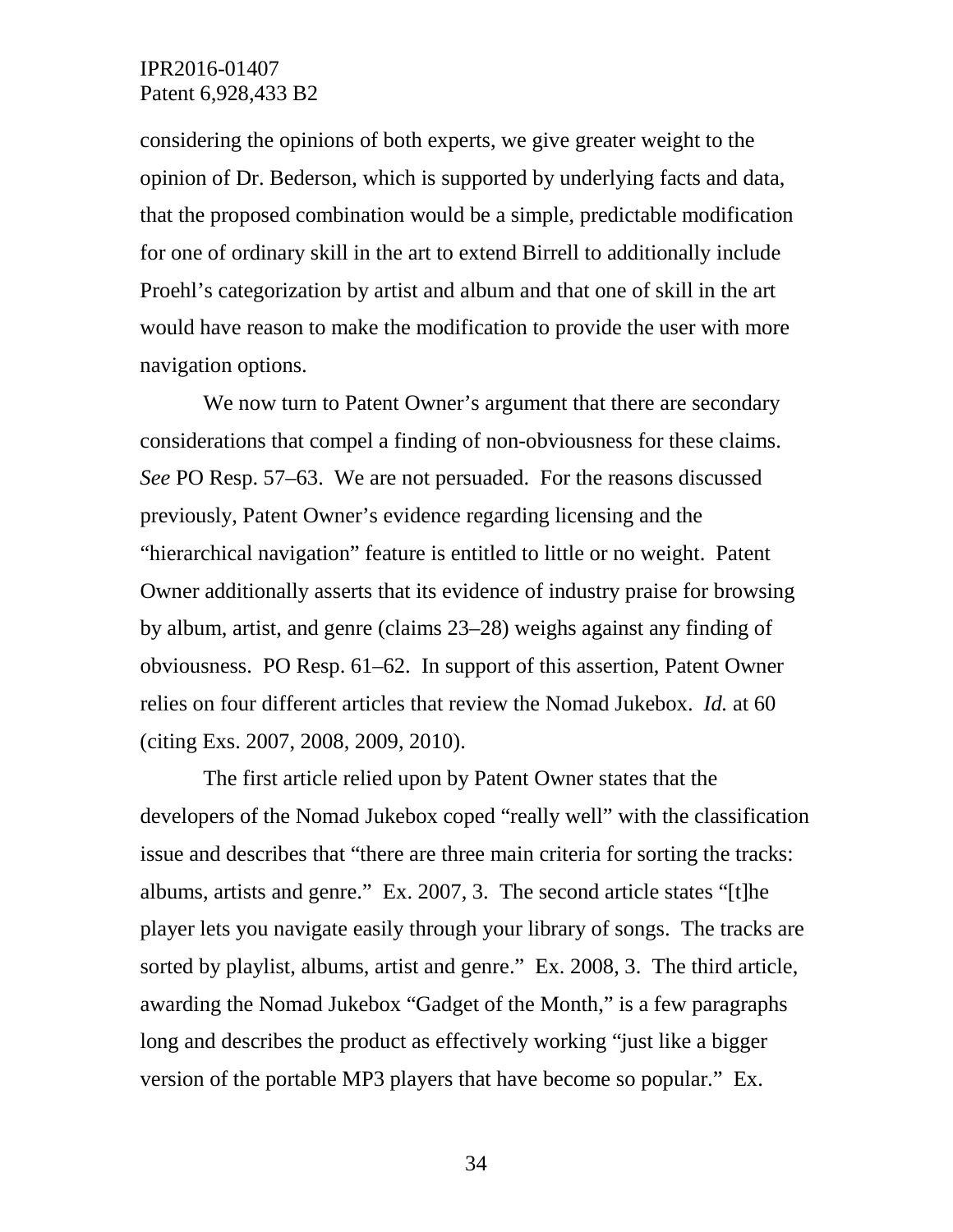2009. It further describes that the product "can create playlists, of course, and once the music is on the jukebox, you can choose a specific track or playlist or sort it by genre, artist, or album." *Id.* The last article states "the Nomad's organization system is great" and describes that files can be organized and searched by artist, album, genre, song title, and playlist. Ex. 2010, 2.

As noted by Petitioner (Reply 24), the Nomad Jukebox was a newly launched product at the time these articles were written. *See* Ex. 2004, 1826 (describing that the Nomad Jukebox was launched on September 18, 2000). This type of routine media coverage of a new product, which primarily describes features of the product, is weak evidence of industry praise. Moreover, we note that the articles do not describe that sorting by album, artist, and genre is unique to this product. Indeed, as evidenced by Proehl, it was known in the art to provide these sort options. *See* Ex. 1011, 5:58–63. Thus, there is insufficient nexus to accord Patent Owner's evidence substantial weight because that evidence is not directed to what was "not known in the prior art." *See Novartis*, 853 F.3d at 1331.

We determine that the weak evidence of secondary considerations is insufficient indicia of non-obviousness to outweigh the strong evidence regarding the teachings of Birrell, Seidensticker, and Proehl. We conclude that Petitioner has demonstrated, by a preponderance of the evidence that claims 19, 21, and 25 would have been obvious over Birrell, Seidensticker, and Proehl.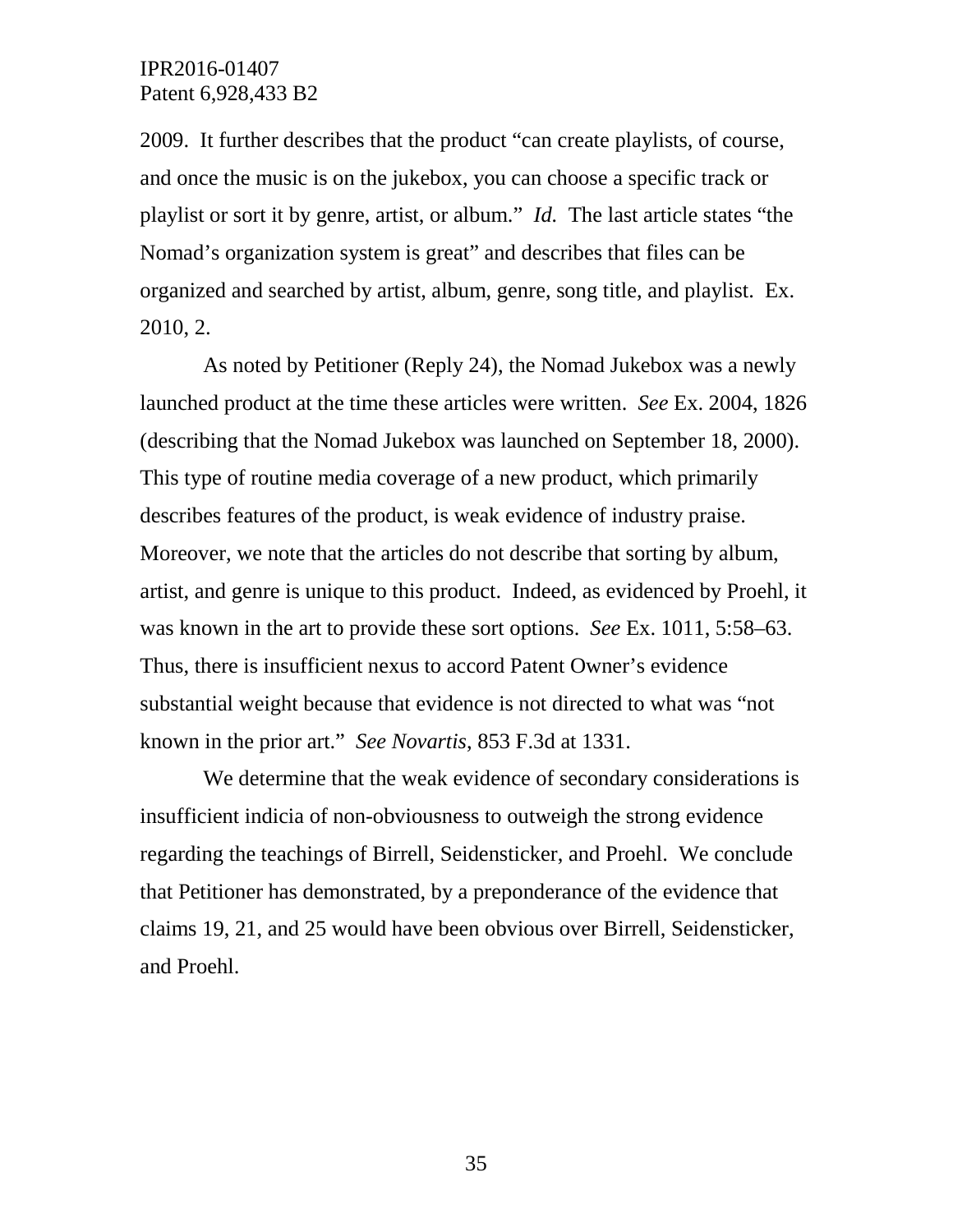*F. Obviousness over Birrell, Seidensticker, Proehl, and Johnson*

Petitioner challenges dependent claims 23 and 27 as obvious under 35 U.S.C. § 103(a) over the combination of Birrell, Seidensticker, Proehl, and Johnson. Pet. 95–97.

Johnson describes an audio player with a cartridge holder and associated software that downloads a database of album information contained in each musical cartridge located in the cartridge holder. Ex. 1012, 2:60–3:4. The system provides the user with the ability to choose a single cartridge to play according to artist and categories of music. *Id.* at 3:4–9. An interface is provided that allows users to select from an album button and an artist button. *Id.* at 5:1–5. The album button displays a list of albums from which a user can select a desired album to be played, and upon selection displays the song screen of the selected album from which a user can select a particular song. *Id.* at 10:14–24. The artist button displays the available artists in a user's collection, which can be selected by a user to display the artist's albums. *Id.* at 10:63–11:12

Petitioner asserts Johnson discloses the specific sequence of display screens recited in claims 23 and 27. Pet. 95–97 (additionally citing analysis in Pet. 88–89, 92–95). We have reviewed the analysis and information provided by Petitioner and are persuaded that Petitioner establishes the combination of cited references teaches the limitations of these claims, including the specific album–album-names–tracks hierarchy recited in claim 23 and the artist–artist-name–album name hierarchy recited in claim 27. *See*  Ex. 1012, 5:1–5, 10:14–24, 10:63–11:12.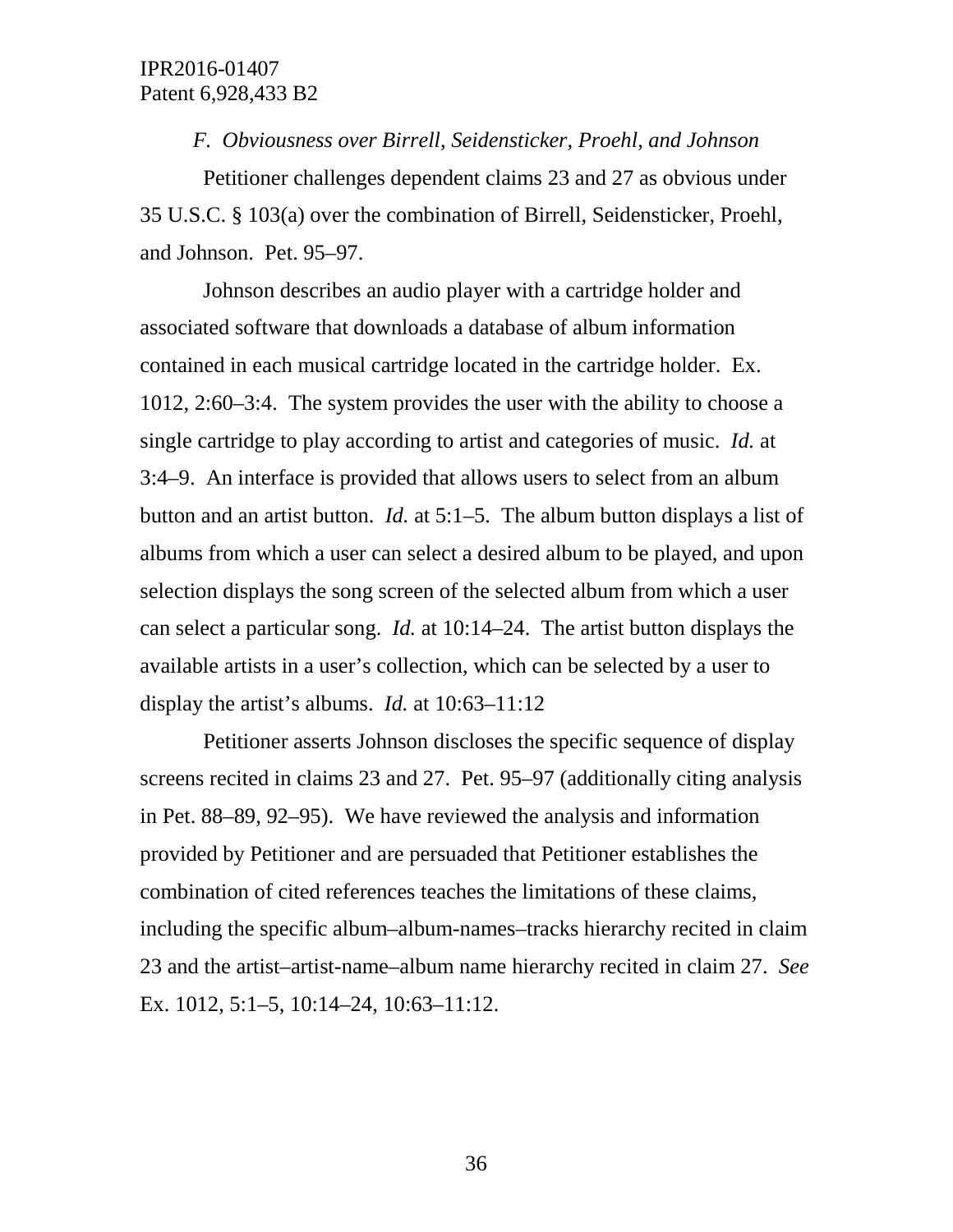Patent Owner asserts the combination does not cure the deficiencies in the Birrell-Seidensticker combination. PO Resp. 46. For the reasons discussed previously, we are not persuaded of any such deficiencies.

Patent Owner also argues that Petitioner's evidence does not sufficiently support its reasoning to combine Johnson with Birrell, Seidensticker, and Proehl. PO Resp. 46–48. Specifically, Patent Owner argues (1) a person of ordinary skill would not have made the combination without the benefit of hindsight; (2) Johnson is primarily directed to a standalone piece of audio equipment whose subcategories are selected via physical push-buttons and the use of dedicated buttons are inconsistent with Seidensticker's interface; and (3) Petitioner's reason that the combination would provide "additional options" is insufficient because every user interface requires a selection among many design choices. *Id.*

We disagree with Patent Owner that Petitioner's rationale is inadequate. Rather, we determine Petitioner provides sufficient articulated reasoning to support its combination through its assertion that Johnson's teachings would have provided additional options for navigating a music library for a person of ordinary skill in the art building a user interface for a music library. Pet. 96–97; *see also id.* at 62. Petitioner's assertions are supported by the testimony of Dr. Bederson, which we credit. *See* Ex. 1006 ¶¶ 256–259. In particular, we credit Dr. Bederson's testimony that the additional options disclosed by Johnson would have presented a straightforward design choice to a person of ordinary skill in the art for building a user interface for a music library. *Id.* ¶ 256. We are not persuaded by Patent Owner's argument regarding Johnson's use of physical buttons because Petitioner proposes to incorporate Johnson's options for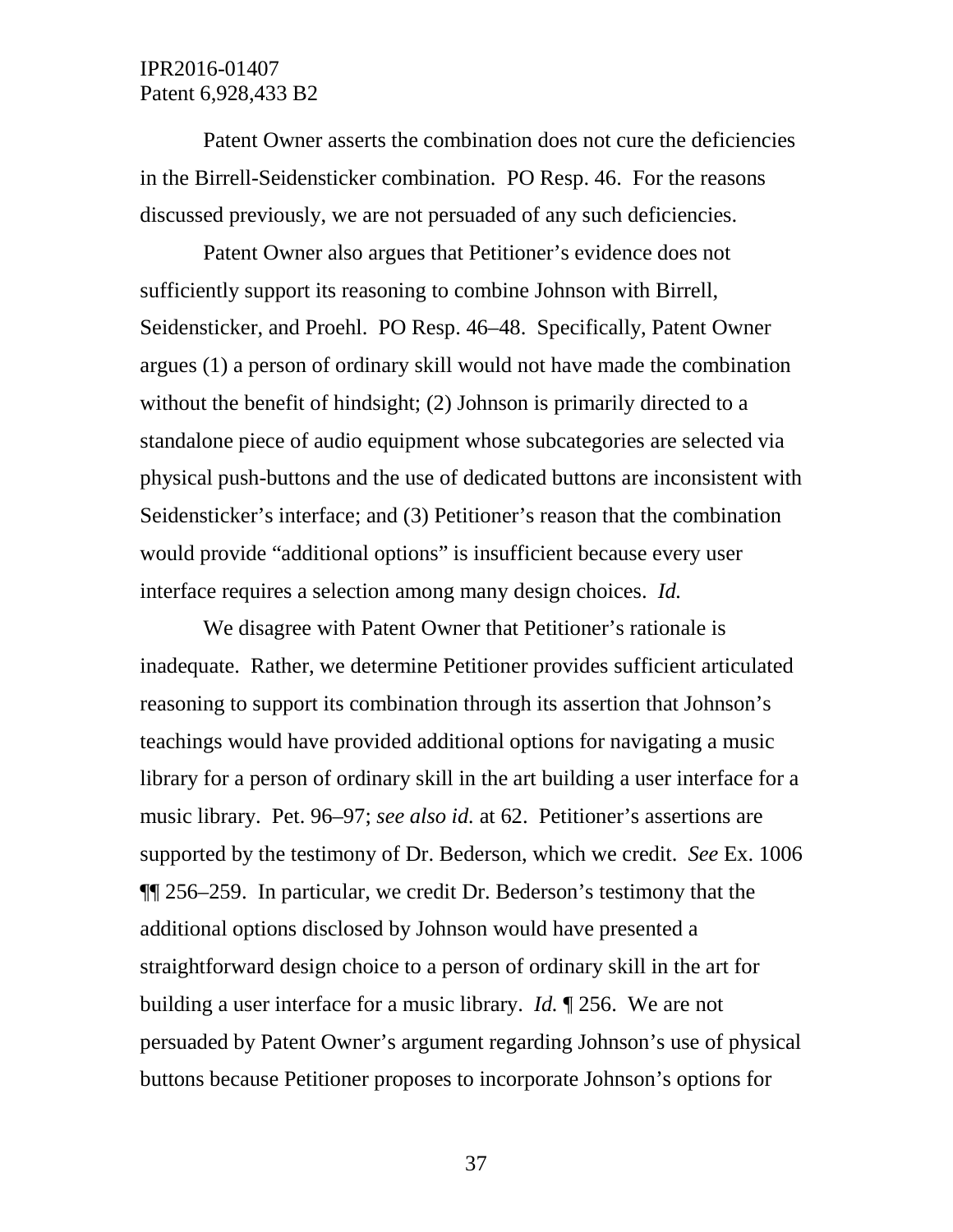navigating a music library, not to bodily incorporate Johnson's physical buttons. Furthermore, we are persuaded by Dr. Bederson's testimony that a person of ordinary skill would have understood that the music access interfaces described by the references are directly applicable to improving other user interfaces for music access. *Id.* ¶ 259. Patent Owner's arguments that every interface requires a selection among many potential options does not persuade us of any deficiency in Petitioner's rationale that one of skill in the art wanting to provide more options for navigating a music library would have reason to look to Johnson.

With respect to secondary considerations of non-obviousness for the claims challenged in this ground, Patent Owner does not present any new evidence for these claims that was not discussed previously. *See* PO Resp. 57–63. For the reasons discussed *supra*, Patent Owner's weak evidence of secondary considerations is insufficient to weigh against a conclusion of non-obviousness.

We conclude that Petitioner has demonstrated, by a preponderance of the evidence that claims 23 and 27 would have been obvious over Birrell, Seidensticker, Proehl, and Johnson.

#### *G. Obviousness Based on Birrell, Seidensticker, and Looney*

Petitioner challenges dependent claims 17, 18, 20, 22, 24, 26, and 28 as obvious under 35 U.S.C. § 103(a) over the combination of Looney with: (i) Birrell and Seidensticker (claims 17 and 18); (ii) Birrell, Seidensticker, and Proehl (claims 20, 22, 26); (iii) and Birrell, Seidensticker, Proehl, and Johnson (claims 24 and 28). Pet. 97–99.

Looney describes a music organizer and entertainment center for playing back music according to a variety of predetermined categories. Ex.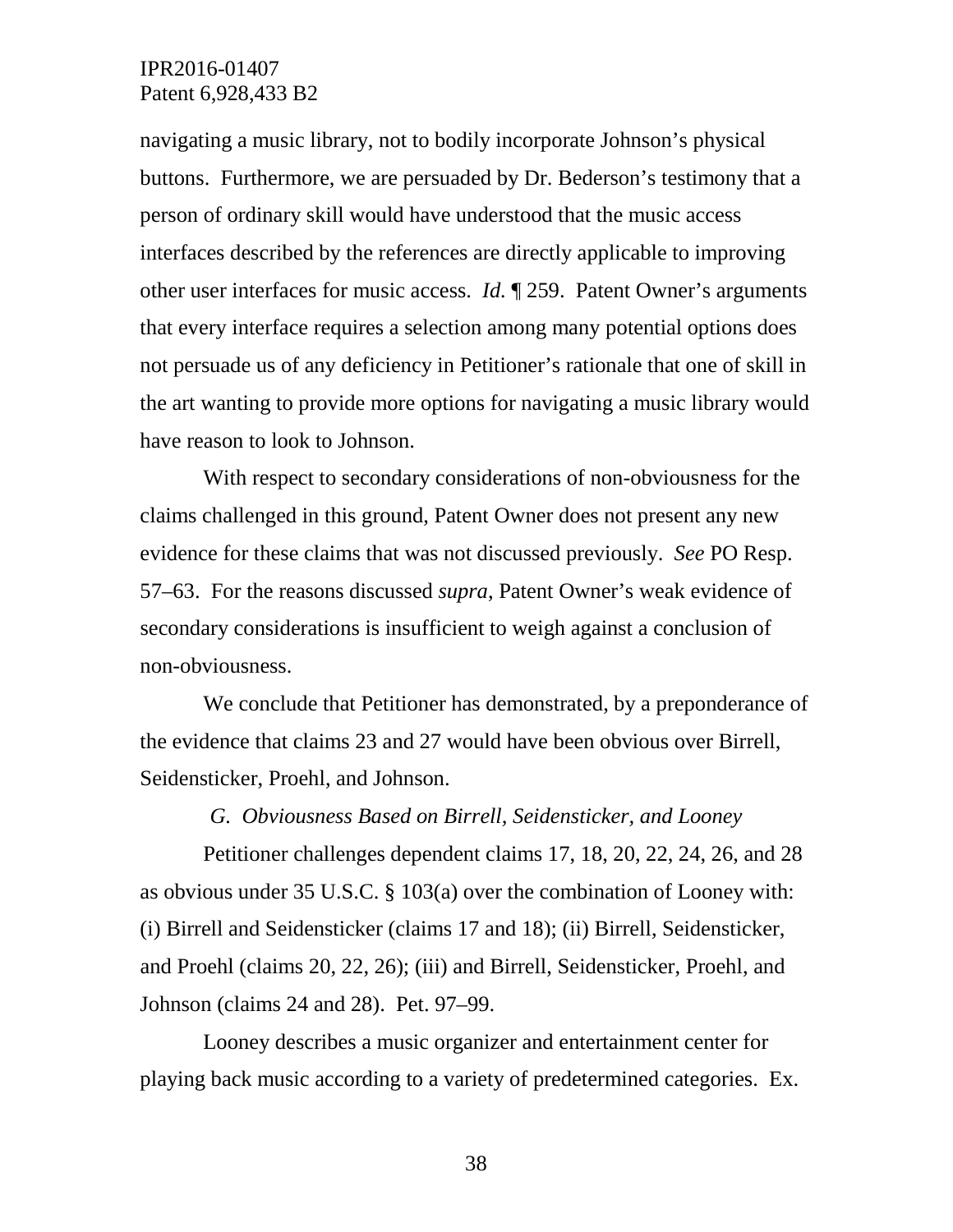1009, 2:5–9. Exemplary categories include title, artists, and music style. *Id.*  at 2:16–18. Music can be played back in random form or according to a preselected order. *Id.* at 2:9–10. Songs can be entered into a play list; once a selected play list is created, the user has the option to load and/or save the play list. *Id.* at 9:36–37, 9:57–61.

Figure 6 of Looney is reproduced below:



Figure 6 is a schematic flow diagram showing controls for user interface screens S2, S3 used to select and play songs. *See id.* at 3:33–35, 10:35–36. When a song in a playlist is selected in block 500 (or a song in a search list is selected in block 514), the user can press a "Now" button to cause the song to be played immediately (block 504). *Id.* at 10:37–40, 10:46–47. Any currently playing song is interrupted in block 506 and the selected song is played instead. *Id.* at 10:40–42. At block 518, a selected song in a search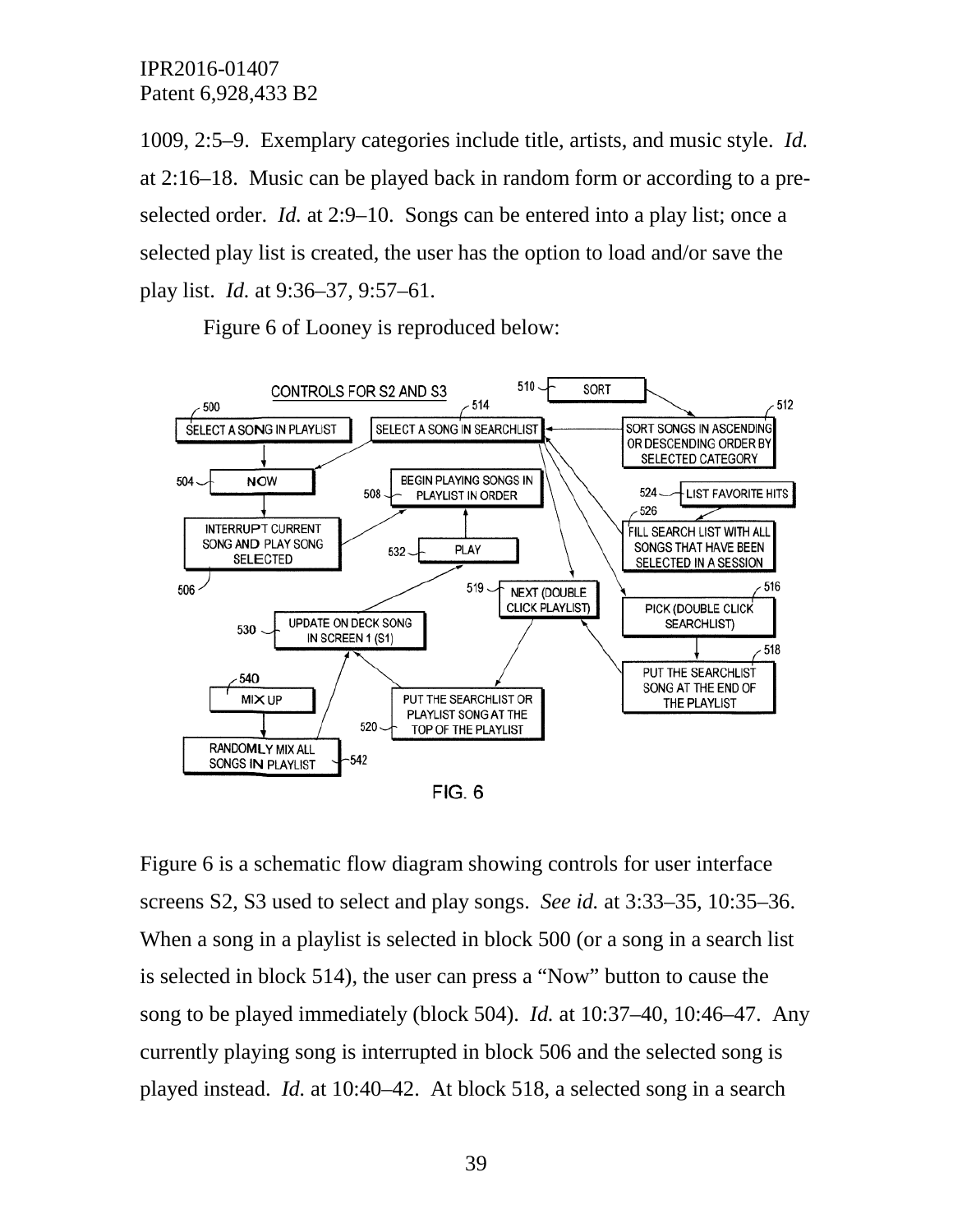list can be put at the end of a given play list. *Id.* at 10:48–50. Alternatively, a user can click twice as shown in block 519 to place the selected song at the top of the play list in block 520. *Id.* at 10:50–53. If a song is placed at the top of the play list (block 520), the on deck song is updated in block 530 and the song is then played based upon play block 532, which causes songs to be played in the play list order selected in block 508. *Id.* at 10:59–61, 10:64– 66. Figure 6 depicts additional blocks not described.

Claims 17, 18, 20, 22, 24, 26, and 28 all recite the identical limitation that "the playlist is an active queue list of songs that is currently being played," differing only in the claim from which they depend. Petitioner contends Looney discloses addition of songs to a playlist that is already in the midst of playing. Pet. 98. Specifically, Petitioner asserts Looney discloses adding songs to a playlist that is currently being played, including interrupting playback by adding songs to the top of the playlist. *Id.* (citing Ex. 1009, 9:56–63, 10:35–67). In support of its assertions, Petitioner relies on the testimony of Dr. Bederson. *See* Ex. 1006 ¶¶ 91, 272.

Patent Owner contends Looney does not disclose adding tracks to an active queue list of songs that is currently being played. PO Resp. 54–57. Patent Owner argues nothing in Looney suggests that the operation of the "Now" feature adds songs to a playlist, but rather the "Now" feature simply states "the selected song is played" and there is no mention of that song becoming part of any playlist. *Id.* at 55. Patent Owner further argues the "Pick" and "Next" features both show that the "Play" button must be expressly invoked (manually selected by the user) to cause the selected songs in the playlist to "begin playing." *Id.* at 56. Patent Owner asserts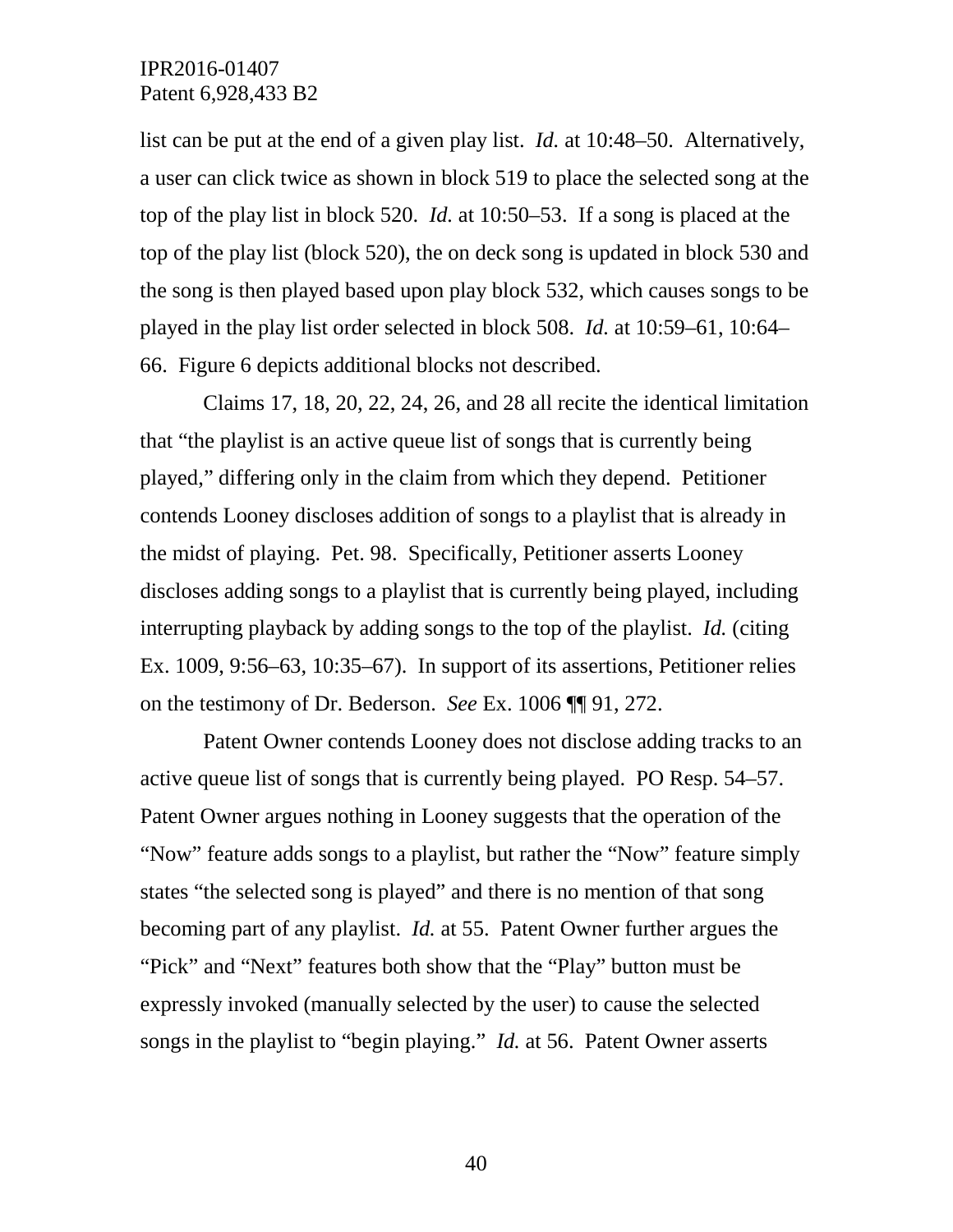Petitioner's expert's conclusions that Looney practices the limitation recited in these claims should be rejected. *Id.* at 56–57.

We agree with Petitioner that Looney teaches adding songs to an active queue list of songs that is currently being played. The cited disclosure of Looney describes a user can select a song from a search list (block 514) and add it to the play list according to Now block 504, which describes interrupting the current song and playing the selected song instead (block 506), or the song can be placed at the end of the given play list (block 518) by invoking pick block 516. Ex. 1009, Fig. 6, 10:35–53. We are not persuaded the song does not become part of the playlist because the claims specifically recite the playlist is "an active queue list of songs." Looney discloses the added song becomes part of an active queue list of songs (either at the top by invoking the "Now" button or at the end by invoking pick block 516).

Further, Patent Owner does not persuade us that a person of ordinary skill in the art would understand from the cited passages of Looney's disclosure that play block 532 must be manually invoked by a user after invoking pick block 516. Dr. Bederson testifies that play block 532 would not be understood to be triggered by user action, but rather software code that plays music. Ex. 1020 ¶¶ 18–19; *see also* Reply 22. We give greater weight to the testimony of Dr. Bederson than to Patent Owner's attorney arguments, which are unsupported by expert testimony. Although we agree with Petitioner and its expert that pick block 516 adds a song to a bottom of an active queue list of songs, we emphasize again that Looney also expressly discloses another way to add a song to the top of an active queue by selecting a song from a search list (block 514) and invoking Now block 504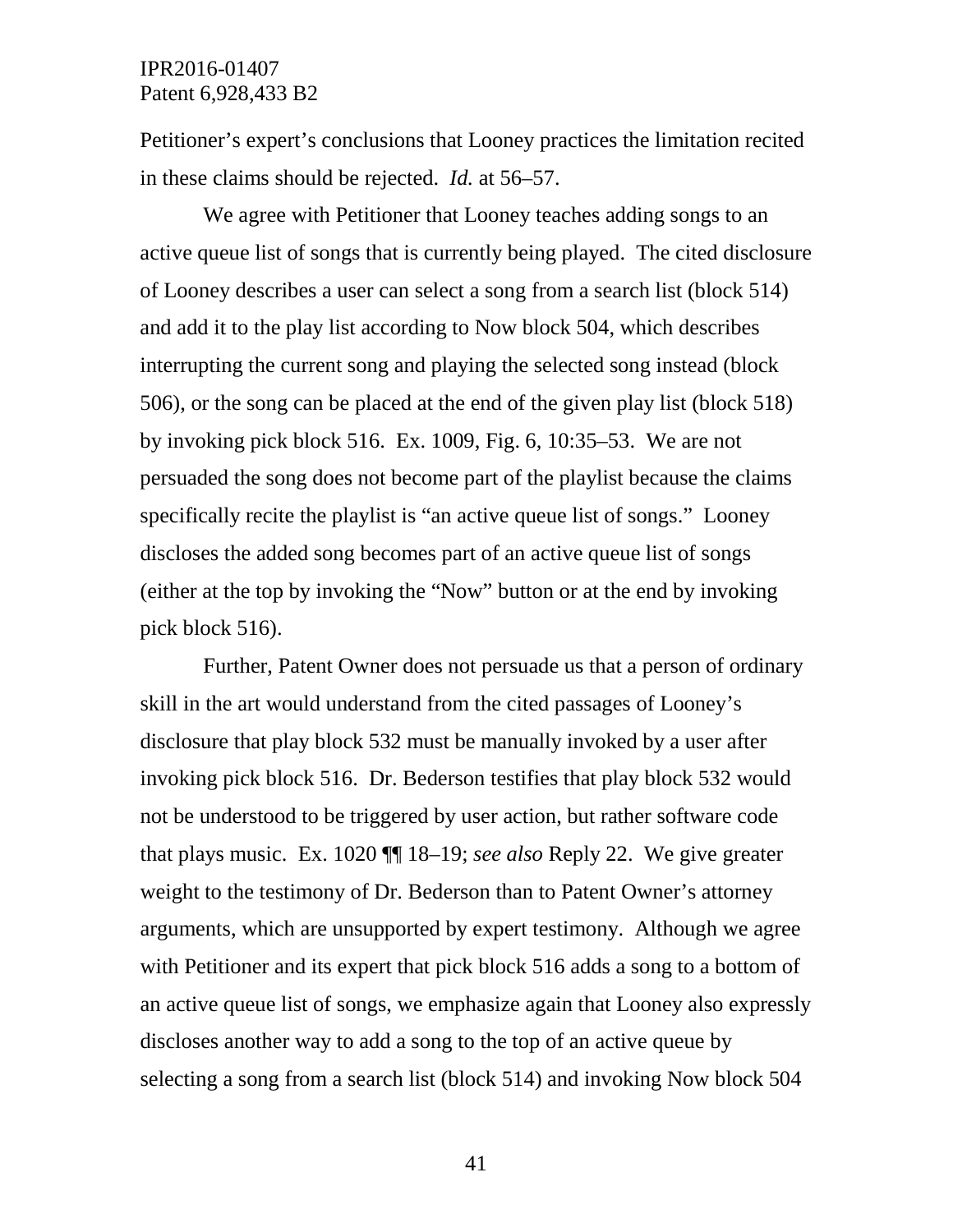to interrupt the currently playing song and play the selected song instead. *See* Ex. 1009, Fig. 6, 10:40–48.

We further determine that Petitioner provides sufficient articulated reasoning to support the proposed combinations. Specifically, Petitioner asserts a person of ordinary skill in the art would have had a reason to modify the Birrell-Seidensticker combination (claims 17, 18); the Birrell-Seidensticker-Proehl combination (claims 20, 22, 26); and the Birrell-Seidensticker-Proehl-Johnson combination (claims 24, 28) to support adding songs to playlists during playback of those playlists. Pet. 98 (citing Ex. 1006 ¶ 273). In support of this assertion, Dr. Bederson testifies a person of ordinary skill would have recognized it as a predictable combination to incorporate Looney's functionality into Birrell's playlist and as merely applying a known technique (Looney's playlist functionality) to a known device (Birrell's portable media player) to improve that device in a predictable manner.

We are not persuaded by Patent Owner's arguments that Petitioner's reasoning to support the combination is insufficient. *See* PO Resp. 50–52. The combination of familiar elements according to known methods is likely to be obvious when it does no more than yield predictable results. *See KSR*, 550 U.S. at 416. Patent Owner does not present persuasive evidence or testimony that the proposed combination would be challenging or would not be predictable.

Additionally, we are not persuaded Seidensticker's small screen interface would need to be adapted for the combination. PO Resp. 53. As noted by Petitioner (Reply 23), Birrell already discloses adding songs to a playlist. Ex. 1009, 5:1–3. The proposed modification to add Looney is to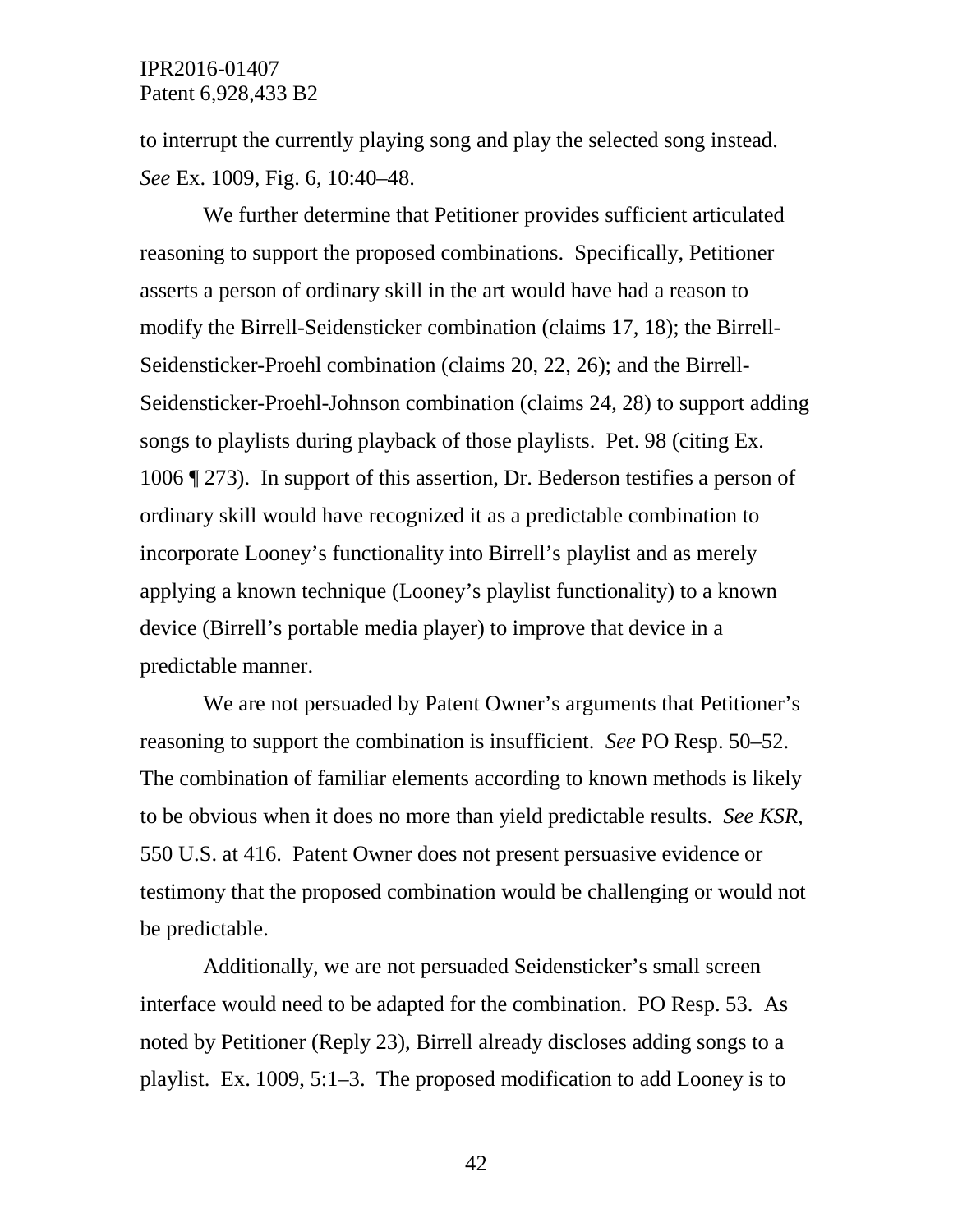merely explicitly teach that functionality can be performed when the playlist is an active queue list of songs. We are also not persuaded by Patent Owner's arguments that a person of ordinary skill would not apprehend how Looney's complicated click-based user interface functionality could be adapted to work with the simple user interface of Seidensticker (PO Resp. 52) because the proposed modification is to not bodily incorporate Looney's user interface, but to teach the playlist to which songs are added (as disclosed by Birrell) can be an active queue of songs.

Furthermore, we are unpersuaded by Patent Owner's contention that secondary considerations compel a conclusion of non-obviousness for these claims. *See* PO Resp. 57–63. As discussed previously, Patent Owner's evidence regarding licensing and industry praise for the "hierarchical navigation" feature, "accessing songs as a group" feature, and "browsing by album, artist, and genre" feature is insufficient to support a conclusion of non-obviousness. Patent Owner additionally asserts that there is evidence of industry praise for the "adding songs to an active queue list" feature recited in claims 17, 18, 20, 22, 24, 26, and 28. *Id.* at 61. But Patent Owner's sole support for this assertion is the same single sentence relied on for the "accessing songs as a group" feature, which states "[u]sing the intuitive onboard Music Library button, I could browse various albums or individual song tracks and move them to an active playlist with a single touch." *Id.*  (quoting Ex. 2011). Such evidence provides insufficient indicia of nonobviousness of these claims to weigh against a conclusion of obviousness.

We conclude that Petitioner has demonstrated, by a preponderance of the evidence, that: (i) claims 17 and 18 would have been obvious over Birrell, Seidensticker, and Looney; (ii) claims 20, 22, and 26 would have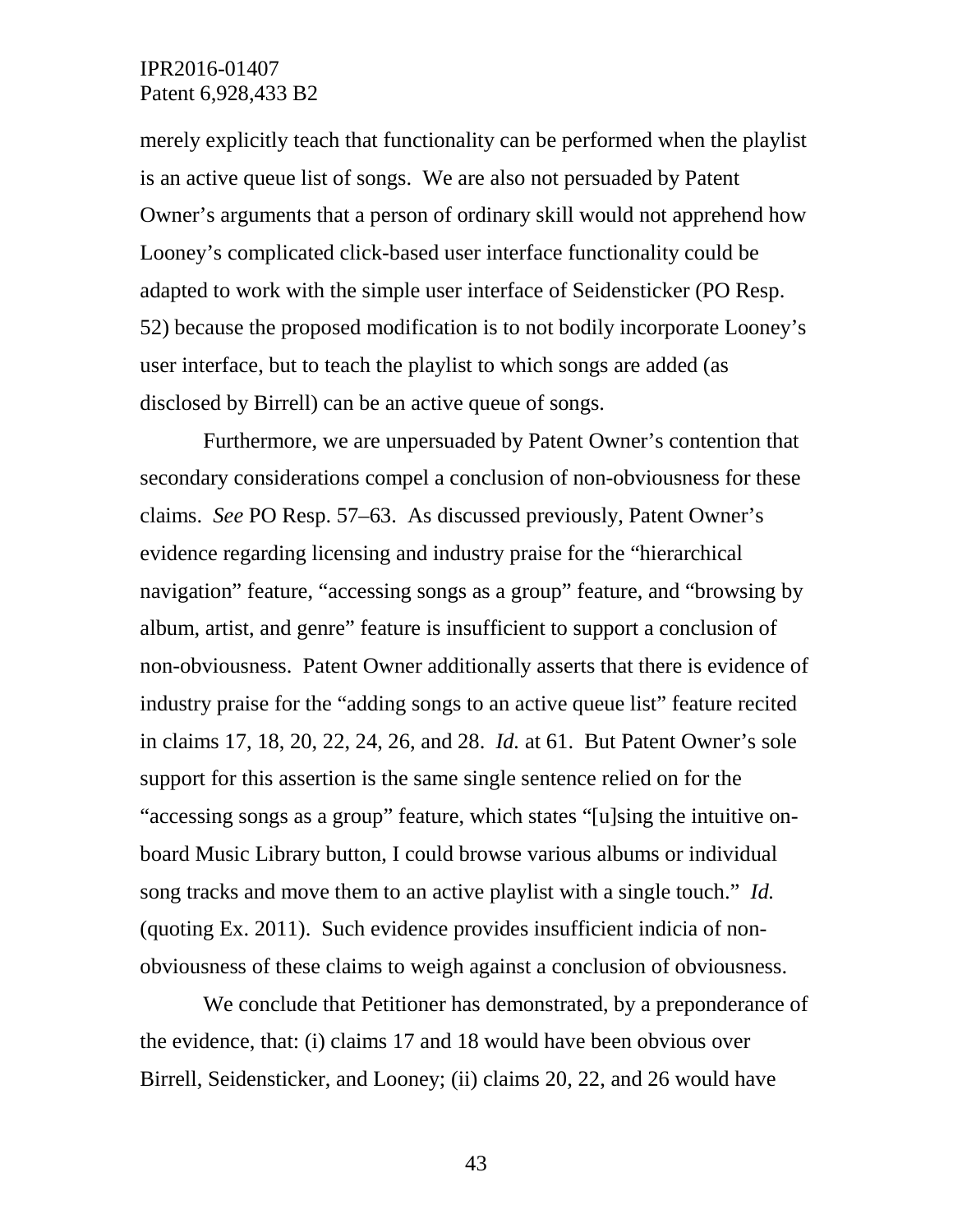been obvious over Birrell, Seidensticker, Proehl, and Looney; and (iii) claims 24 and 28 would have been obvious over Birrell, Seidensticker, Proehl, Johnson, and Looney.

# III. CONCLUSION

Petitioner has demonstrated by a preponderance of the evidence that:

A. Claims 2, 3, 5, and 7 of the '433 patent are unpatentable under 35 U.S.C. § 103(a) over Birrell and Seidensticker;

B. Claims 19, 21, and 25 of the '433 patent are unpatentable under 35 U.S.C. § 103(a) over Birrell, Seidensticker, and Proehl;

C. Claims 23 and 27 of the '433 patent are unpatentable under 35 U.S.C. § 103(a) over Birrell, Seidensticker, Proehl, and Johnson;

D. Claims 17 and 18 of the '433 patent are unpatentable under 35 U.S.C. § 103(a) over Birrell, Seidensticker, and Looney;

E. Claims 20, 22, and 26 of the '433 patent are unpatentable under 35 U.S.C. § 103(a) over Birrell, Seidensticker, Proehl, and Looney; and

F. Claims 24 and 28 of the '433 patent are unpatentable under 35 U.S.C. § 103(a) over Birrell, Seidensticker, Proehl, Johnson, and Looney.

#### IV. ORDER

It is

ORDERED that, based on a preponderance of the evidence, claims 2, 3, 5, 7, and 17–28 of U.S. Patent No. 6,928,433 are unpatentable under 35 U.S.C. § 103(a); and

FURTHER ORDERED that this is a final written decision of the Board under 35 U.S.C. § 318(a), and as such, parties to this proceeding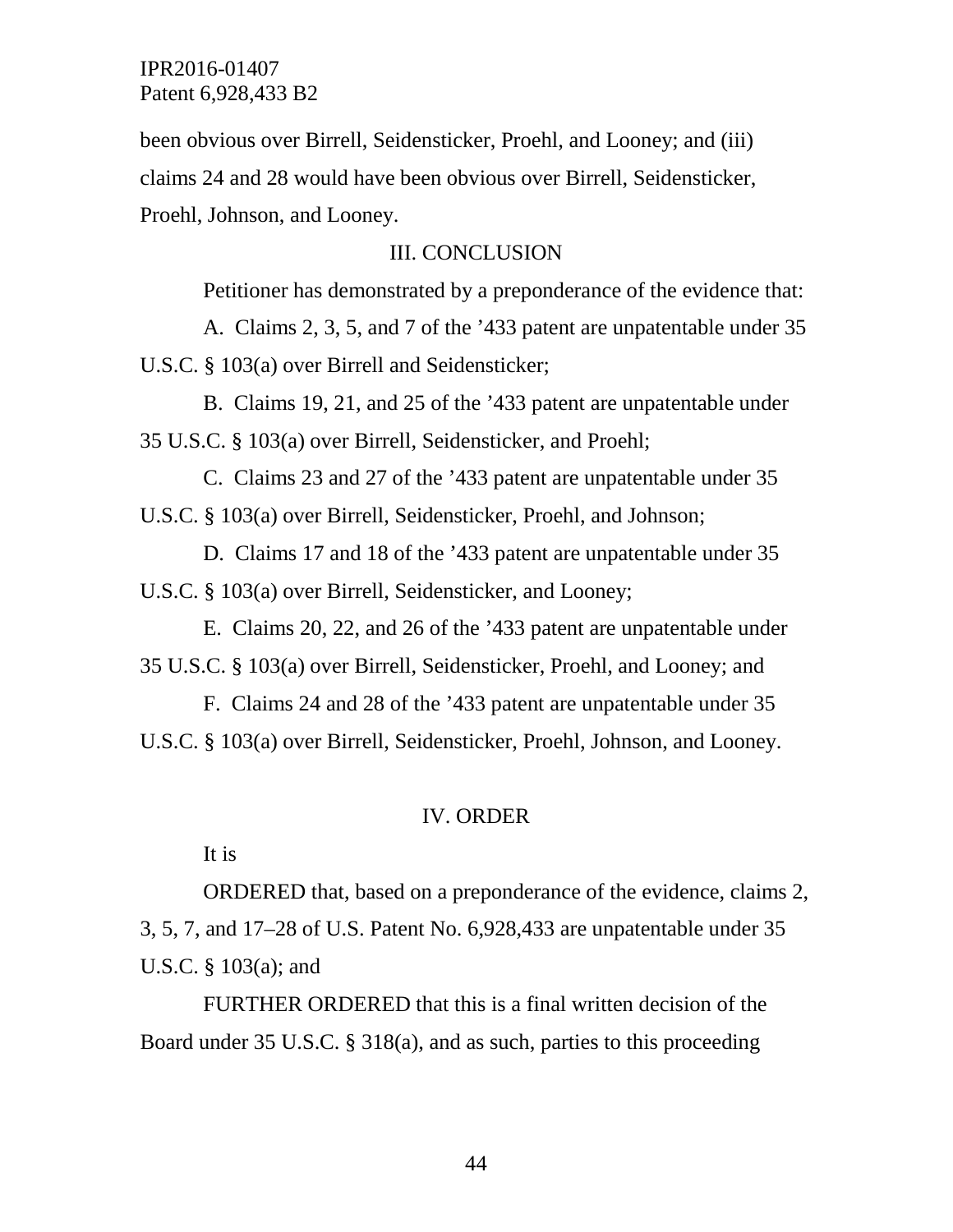seeking judicial review of our decision must comply with the notice and service requirements of 37 C.F.R. § 90.2.